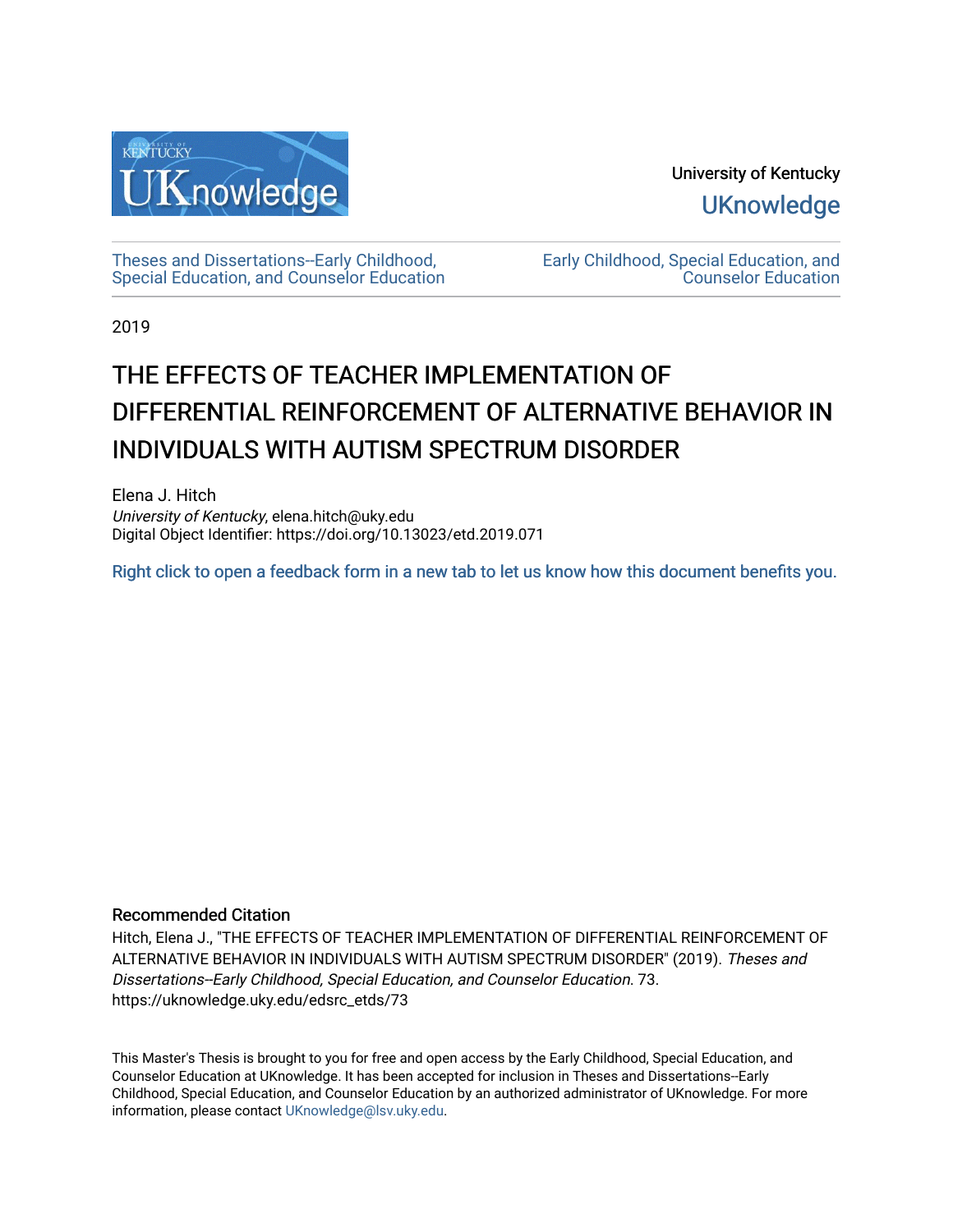# STUDENT AGREEMENT:

I represent that my thesis or dissertation and abstract are my original work. Proper attribution has been given to all outside sources. I understand that I am solely responsible for obtaining any needed copyright permissions. I have obtained needed written permission statement(s) from the owner(s) of each third-party copyrighted matter to be included in my work, allowing electronic distribution (if such use is not permitted by the fair use doctrine) which will be submitted to UKnowledge as Additional File.

I hereby grant to The University of Kentucky and its agents the irrevocable, non-exclusive, and royalty-free license to archive and make accessible my work in whole or in part in all forms of media, now or hereafter known. I agree that the document mentioned above may be made available immediately for worldwide access unless an embargo applies.

I retain all other ownership rights to the copyright of my work. I also retain the right to use in future works (such as articles or books) all or part of my work. I understand that I am free to register the copyright to my work.

# REVIEW, APPROVAL AND ACCEPTANCE

The document mentioned above has been reviewed and accepted by the student's advisor, on behalf of the advisory committee, and by the Director of Graduate Studies (DGS), on behalf of the program; we verify that this is the final, approved version of the student's thesis including all changes required by the advisory committee. The undersigned agree to abide by the statements above.

> Elena J. Hitch, Student Dr. Amy Spriggs, Major Professor Dr. Ralph Crystal, Director of Graduate Studies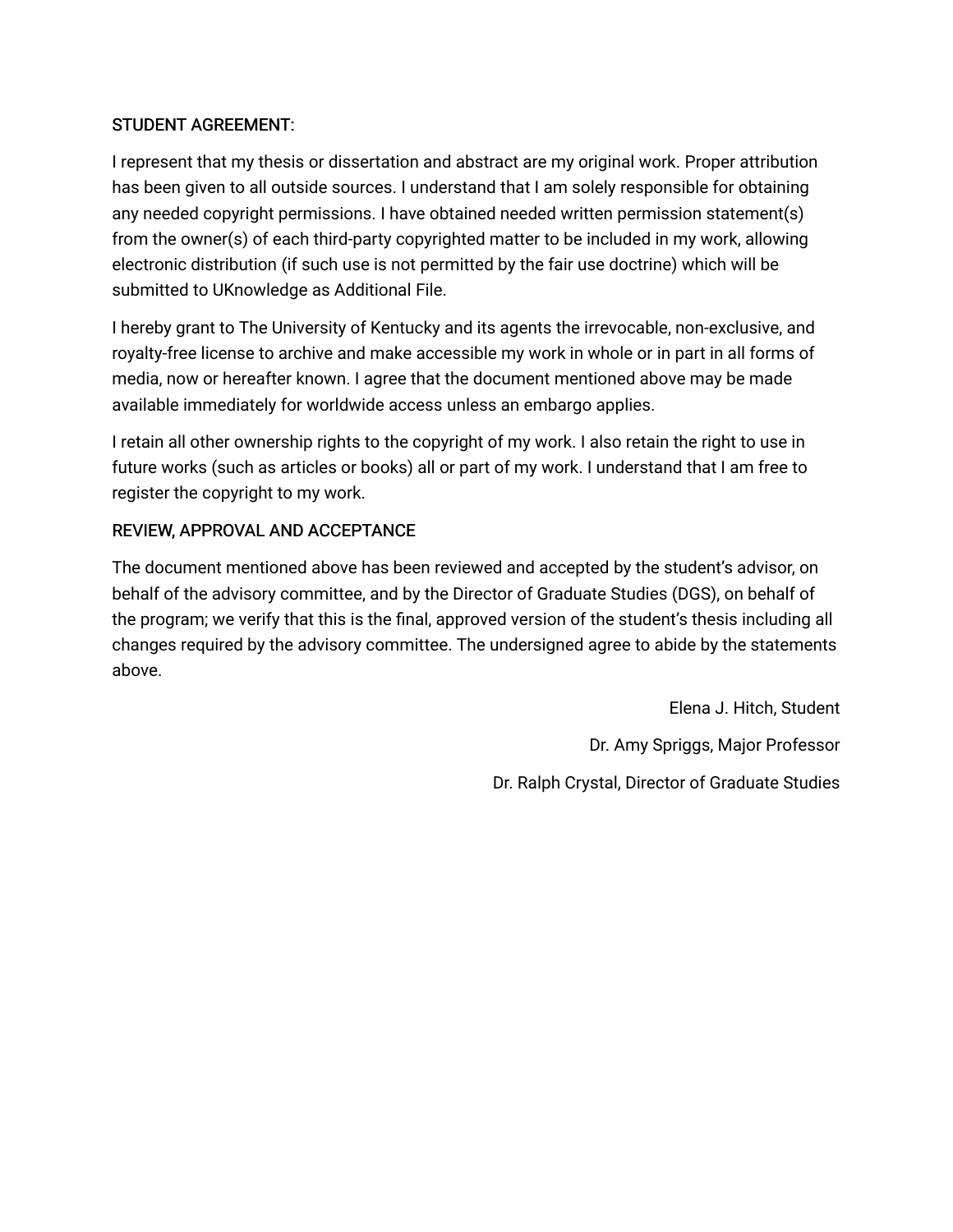# THE EFFECTS OF TEACHER IMPLEMENTATION OF DIFFERENTIAL REINFORCEMENT OF ALTERNATIVE BEHAVIOR IN INDIVIDUALS WITH AUTISM SPECTRUM DISORDER

**THESIS** 

A thesis submitted in partial fulfillment of the requirements for the degree of Master of Science in the College of Education at the University of Kentucky

By

Elena J. Hitch

Lexington, Kentucky

Director: Dr. Amy Spriggs, Professor of Special Education

Lexington, Kentucky

2019

Copyright© Elena J. Hitch 2019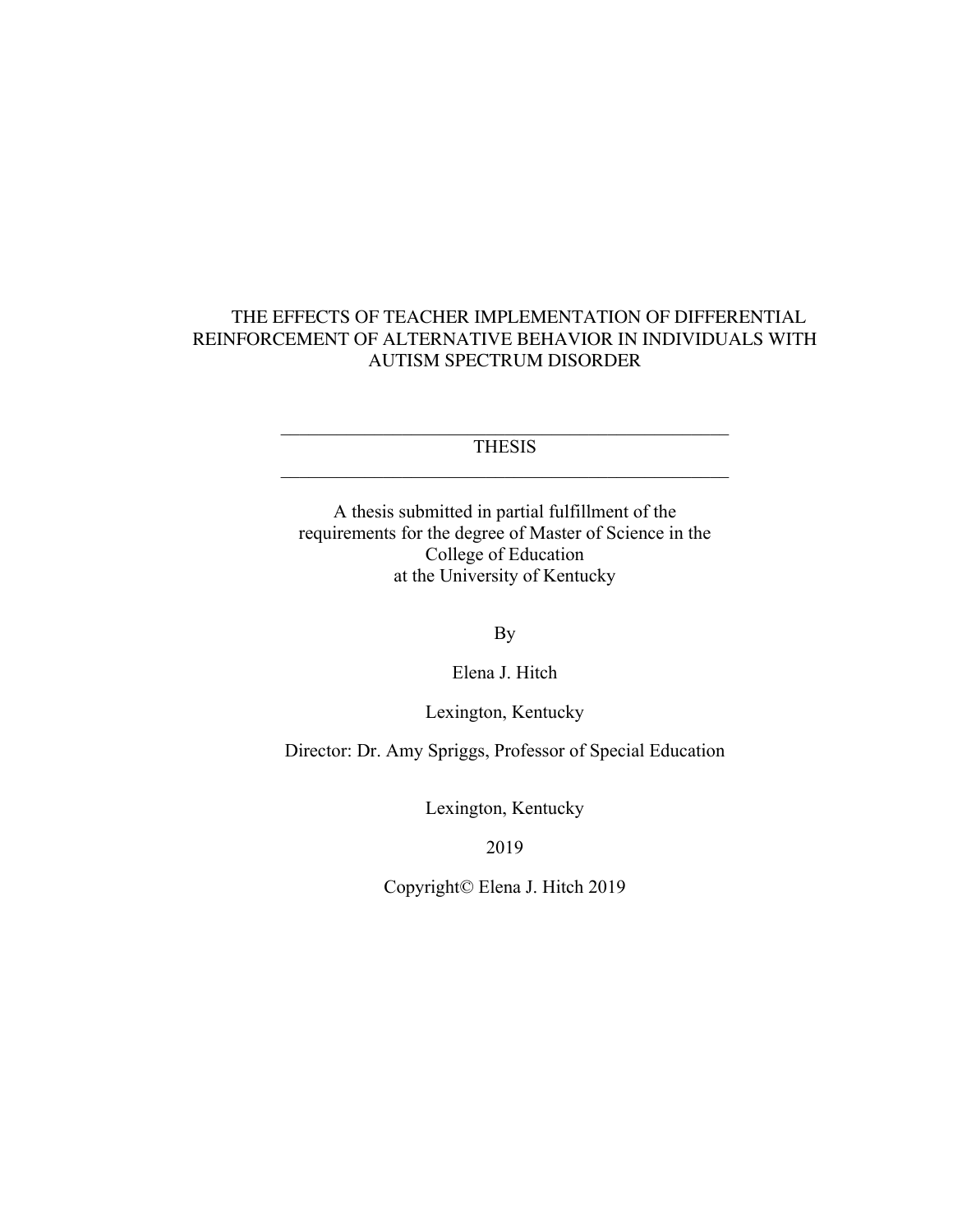#### ABSTRACT OF THESIS

## THE EFFECTS OF TEACHER IMPLEMENTATION OF DIFFERENTIAL REINFORCEMENT OF ALTERNATIVE BEHAVIOR IN INDIVIDUALS WITH AUTISM SPECTRUM DISORDER

The purpose of this study was to evaluate the effects of a classroom teacher implementing trail-based functional analyses (FAs), experimentally evaluate the effects of a classroom teacher implementing differential reinforcement of alternative (DRA) procedures with participants diagnosed with autism spectrum disorder in the context of a natural setting, and assess the feasibility of the DRA for the classroom teacher. A multiple baseline with an embedded ABAB design was used for one participant and an ABAB design was used for the second participant to measure the percentage of the participants' engagement in the alternative behavior and the target behavior. Results showed that the classroom teacher could implement the trail-based FAs with fidelity, DRA procedures were effective for both participants, and the teacher was neutral in regard to the feasibility of the procedures.

KEYWORDS: Differential reinforcement of alternative behaviors, classroom, autism, trial-based functional analysis, teacher training

> Elena J. Hitch April 12, 2019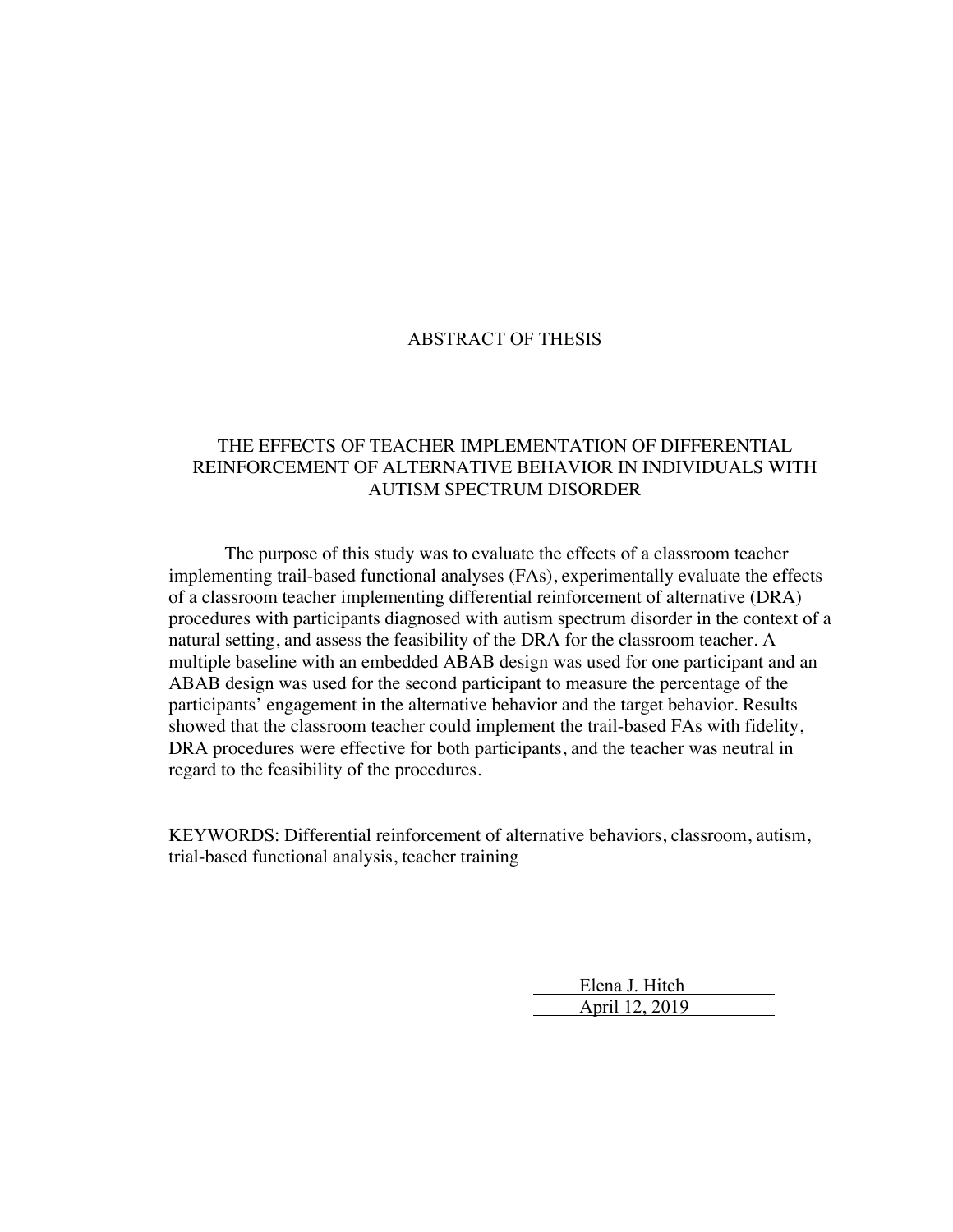# THE EFFECTS OF TEACHER IMPLEMENTATION OF DIFFERENTIAL REINFORCEMENT OF ALTERNATIVE BEHAVIOR IN INDIVIDUALS WITH AUTISM SPECTRUM DISORDER

By Elena J. Hitch

 Dr. Amy Spriggs Director of Thesis

Dr. Ralph Crystal Director of Graduate Studies

April 12, 2019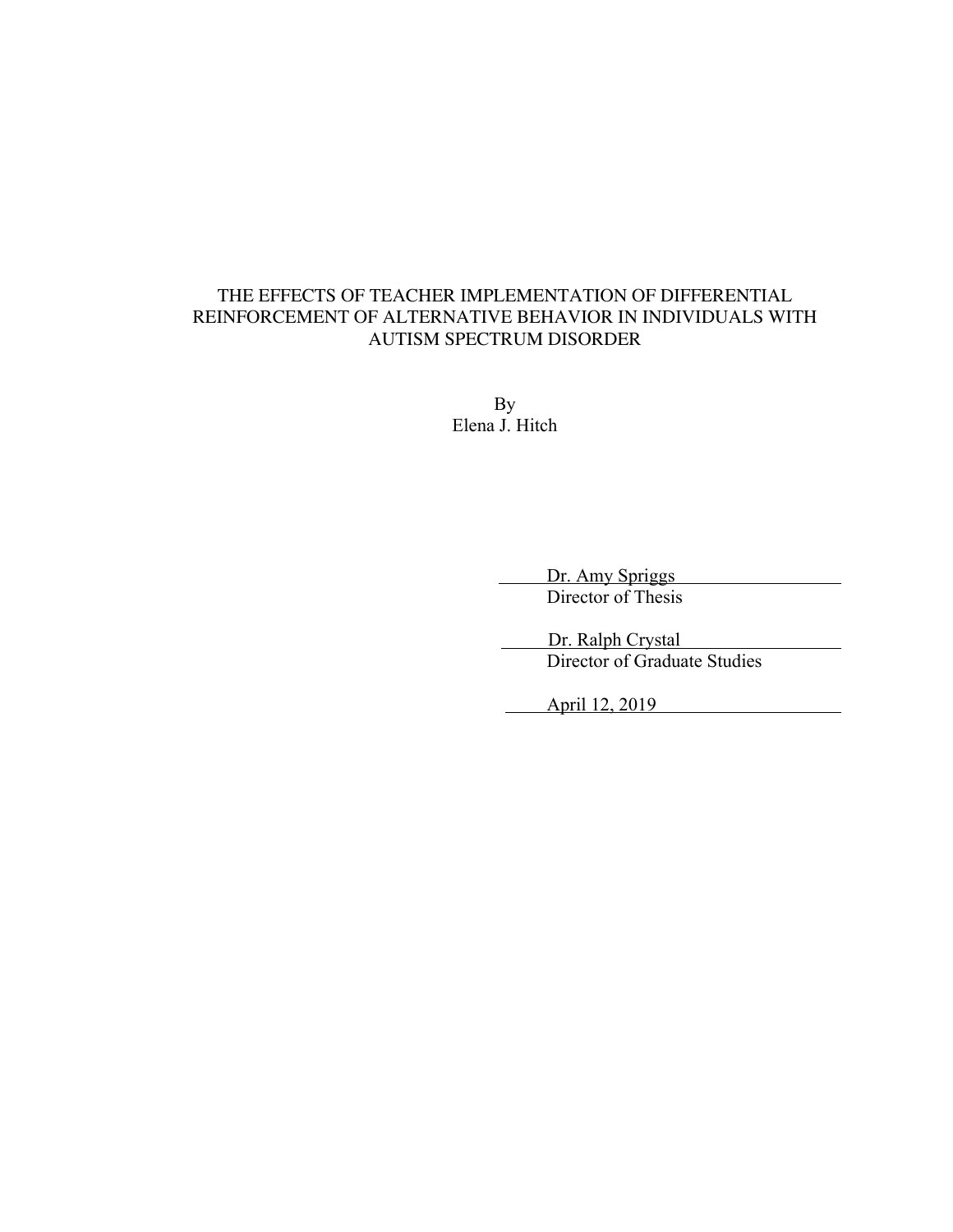# TABLE OF CONTENTS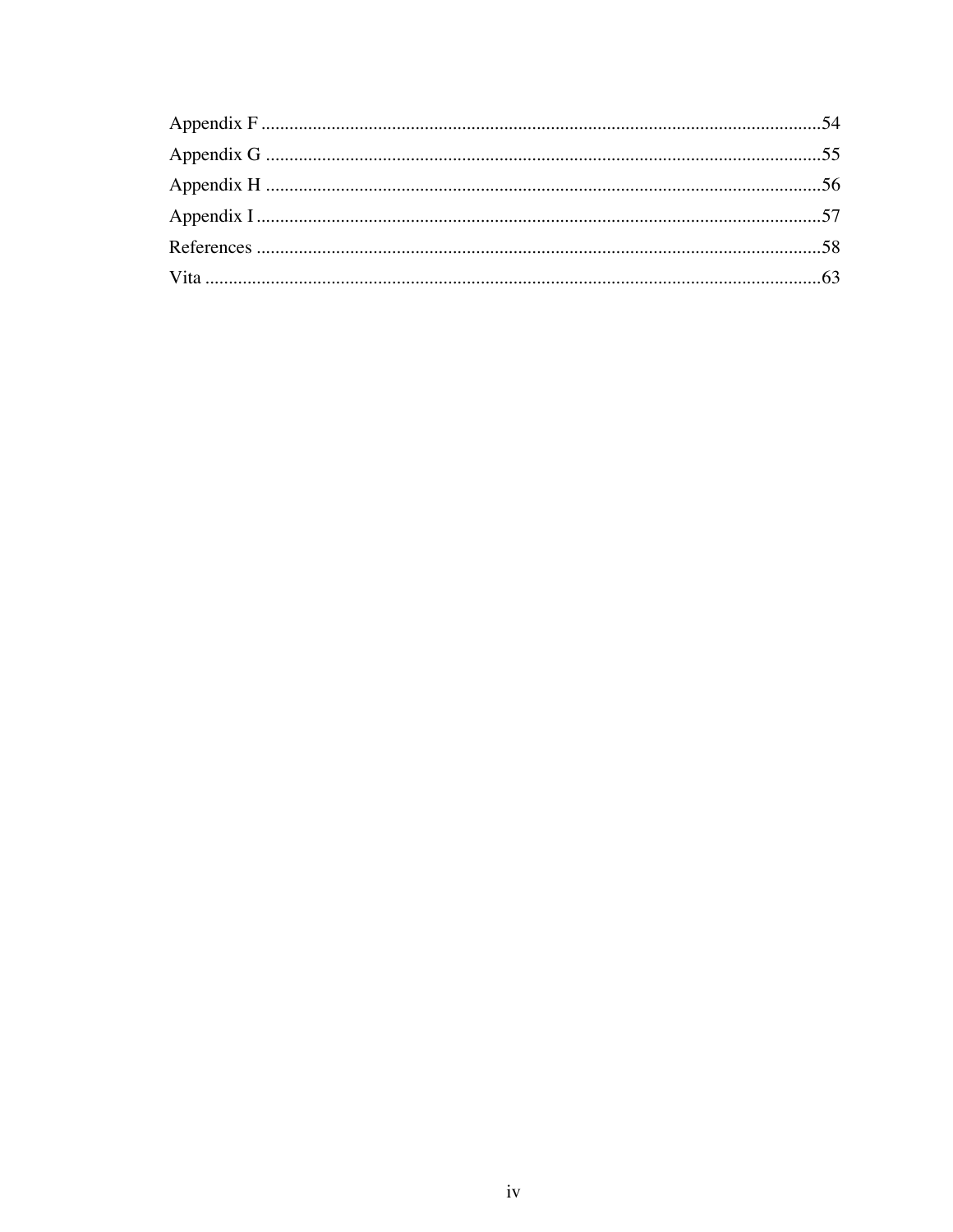# **LIST OF TABLES**

| Table |  |
|-------|--|
| Table |  |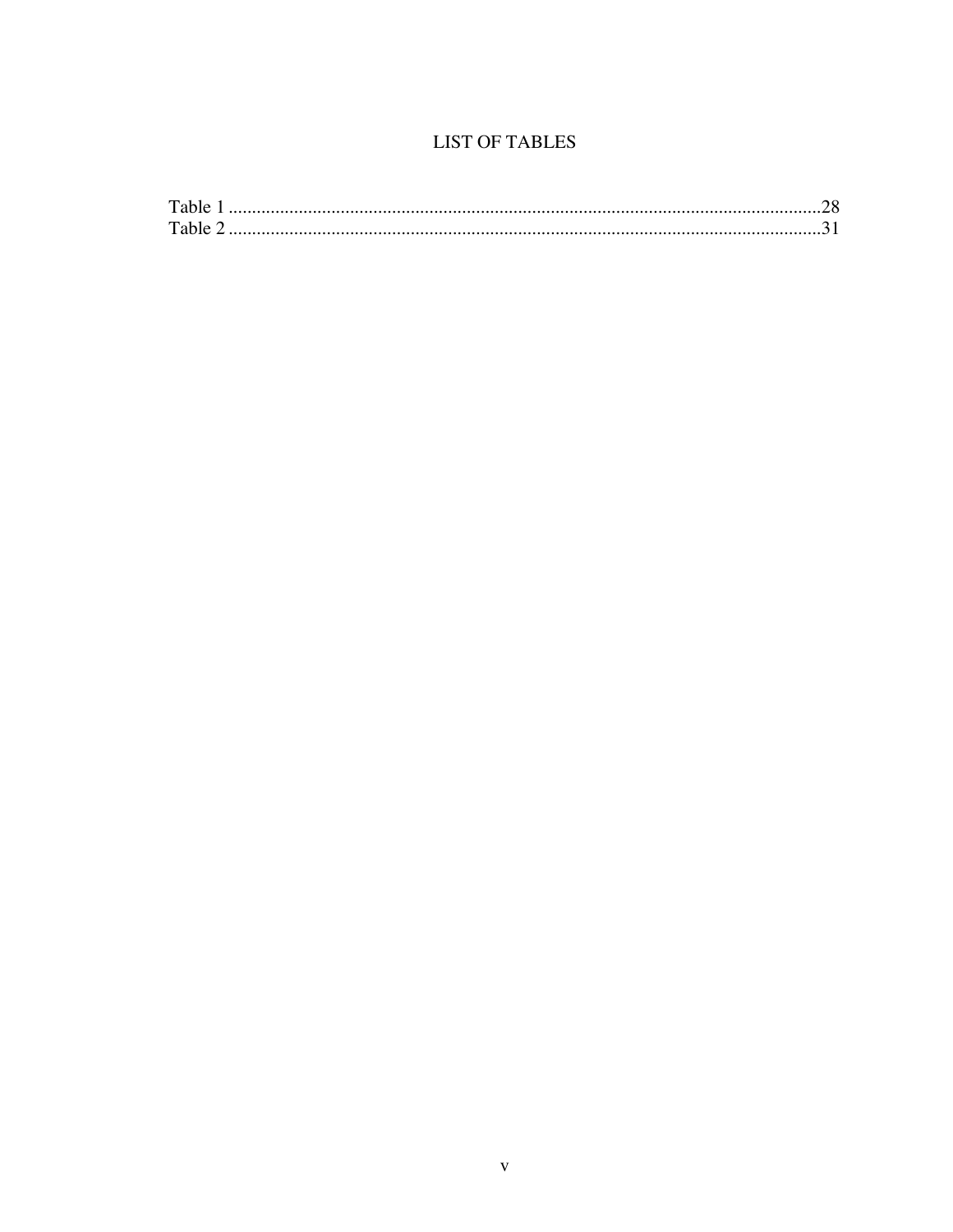# **LIST OF FIGURES**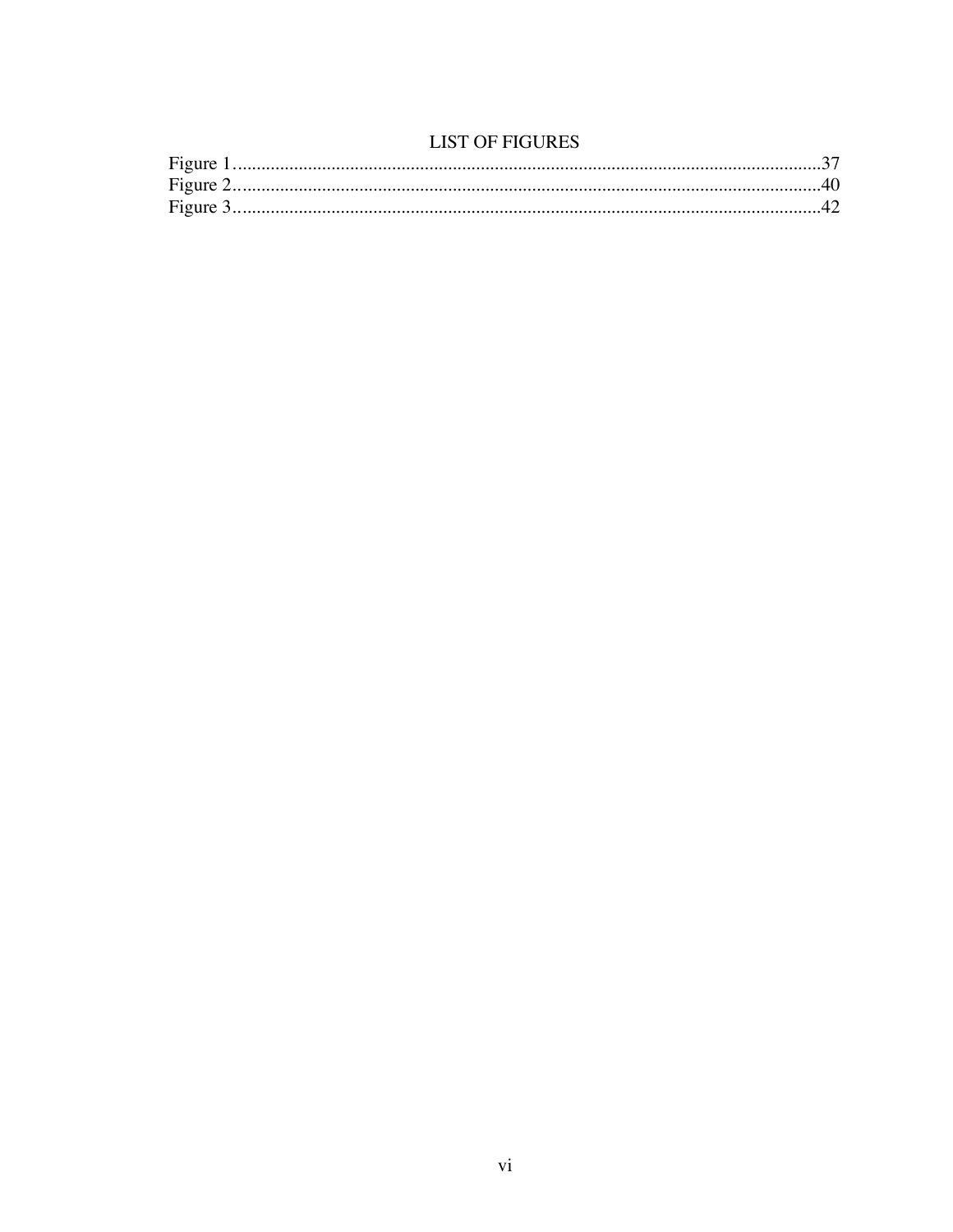#### **Section 1: Introduction**

Aberrant behaviors displayed in classroom settings can have adverse effects on social engagement, academic engagement, and subsequently, academic achievement for students (Boyle et al., 2011). It has been estimated that between 48% to 82% of students diagnosed with developmental disabilities may display aberrant behaviors that do not respond to routine classroom procedures and behavior management strategies (Dart, Radley, Mason, & Allen, 2018). In these cases, it is imperative to identify an intervention that targets the function that is maintaining the aberrant behavior. School personnel typically conduct a functional behavior assessment (FBA) in an attempt to identify behavioral functioning for problematic behaviors that are non-responsive to less intrusive interventions (Dart et al., 2018) and, in some cases, the FBA is required by law (e.g., manifestation determination) (IDEA, 2004). Determining behavioral functioning aids in better understanding the challenging behavior and developing interventions.

All behaviors, both appropriate and inappropriate, are maintained by one or more of the following functions: a) socially mediated positive reinforcement (e.g., access to attention); b) socially mediated negative reinforcement (e.g., escape from a task demand); c) non-socially mediated positive reinforcement (e.g., stimulation from hand flapping); or d) non-socially mediated negative reinforcement (e.g., scratching an itch) (Cooper, Heron, & Heward, 2007). Behavioral functioning has been identified for a variety of aberrant behaviors including, but not limited to, behaviors such as self-injury, aggression, off-task, stereotypy, property destruction, food refusal, pica, and psychotic speech (Ervin, Radford, Bertsch, & Piper, 2001). Several assessments can be conducted to inform a FBA. These assessments can be broken down into two categories, indirect and direct.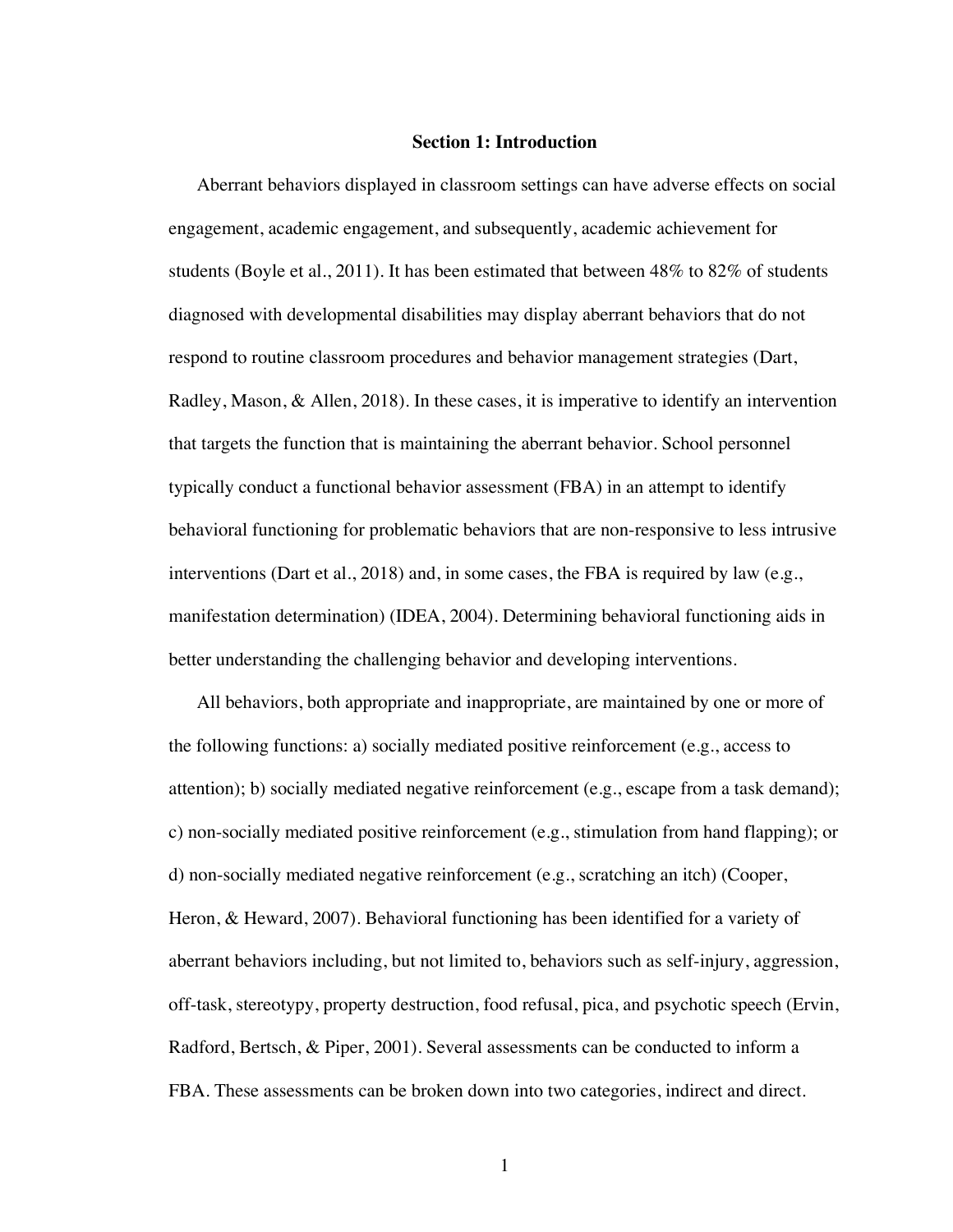Indirect assessments include, but are not limited to, interviews, questionnaires, and rating scales. Direct assessments that can be used to inform a FBA include direct observation considering the antecedent, behavior, and consequences following the behavior of concern as well as functional analyses (FAs) (Lloyd, Weaver, & Staubitz, 2015). The standard FA as described by Iwata, Dorsey, Slifer, Bauman, and Richman (1982/1994) is used to determine the function of aberrant behaviors by manipulating antecedent and consequent events surrounding the target behavior. During a standard FA, rates of challenging behavior during specific test conditions including attention, tangible, escape, alone, and ignore conditions are assessed to determine the maintaining function. Each of these conditions last fifteen min and the series of tests conditions are replicated until a function is determined. This assessment is considered the gold standard in determining the function of aberrant behaviors (Hanley, 2012), however, it is rare for a FA to be conducted in a classroom as a part of the FBA process. There are a number of factors that contribute to this. Some myths about conducting FAs include the following: a) FAs are believed to be too complex (Durand & Crimmins, 1988), b) FAs are too time consuming (Axelrod, 1987), and training caregivers or teachers to implement FA procedures accurately would be unrealistic (Paisey, Whitney, & Hislop, 1990). Paisey at al. (1990) also suggested conducting a FA would take too much time, cost too much money, and the results of an FA would increase the probability of the use of more aversive treatments. Although these were valid concerns, many have been addressed in the literature. Northup et al. (1994) systematically trained school personnel to conduct FAs in a classroom setting. They reported that the FAs were not time consuming and resulted in the development of an individualized, effective treatment that maintained approximately 18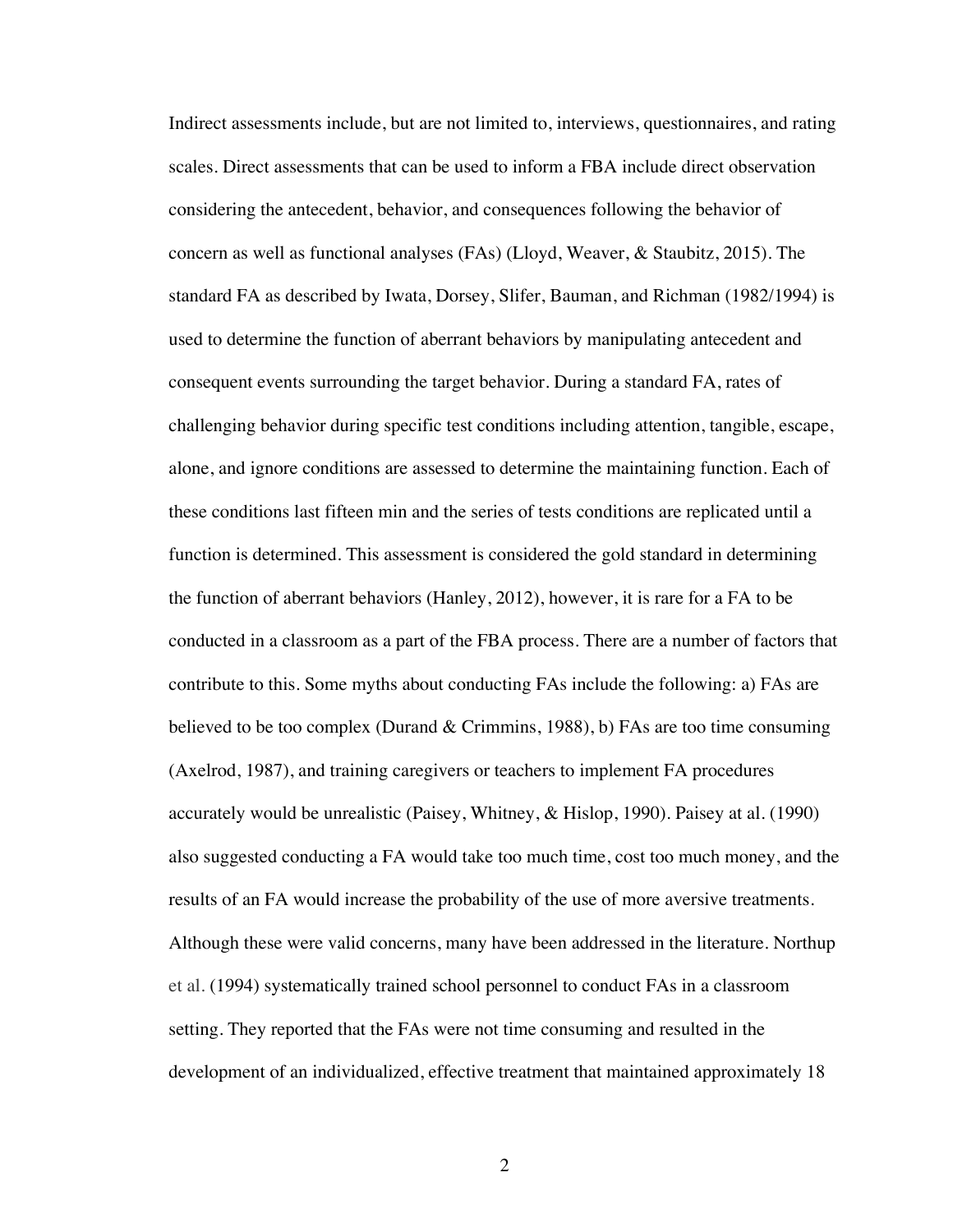months for four of the five participants (Northup et al., 1994). The authors also noted that functions determined by the FAs did not match functions hypothesized during the FBA process.

Watson, Ray, Turner, and Logan (1999) trained a teacher to conduct a FA in a selfcontained classroom for a student that displayed high rates of SIB. The results of direct observations and a FBA were inconclusive, so the researchers trained the teacher through the FA process. First, the researchers provided instruction on the FA process by explaining the procedures. Following instruction, researchers modeled the procedures with the student while another researcher simultaneously described the features of the FA. Following the modeling procedures, the teacher practiced the FA procedures with corrective feedback from the researchers until she demonstrated all of the steps with a minimum of 90% accuracy. Procedural fidelity was recorded in half of the FA sessions that the teacher conducted independently with an average of 94% accuracy.

In an effort to alleviate the concerns of the length of FAs, several studies have examined a modified version of the traditional FA. As cited by Rispoli, Ninci, Nelly, and Zaini (2013), some modifications may include shorter condition lengths (Mueller et al., 2011) and latency-based FAs (Thomason-Sassi et al., 2011). An additional modified FA that may be the most appropriate is the trial-based FA (Sigafoos & Saffers, 1995). The trial-based FA may be the most appropriate modification to the traditional FA for a school setting because it can be embedded throughout natural activities, condition lengths are shorter, and it does not require the target behavior to be evoked more than one time in any test condition (Bloom et al., 2011). In Bloom et al. (2011), researchers compared the results of a researcher conducted trial-based FAs in a classroom setting to the results of a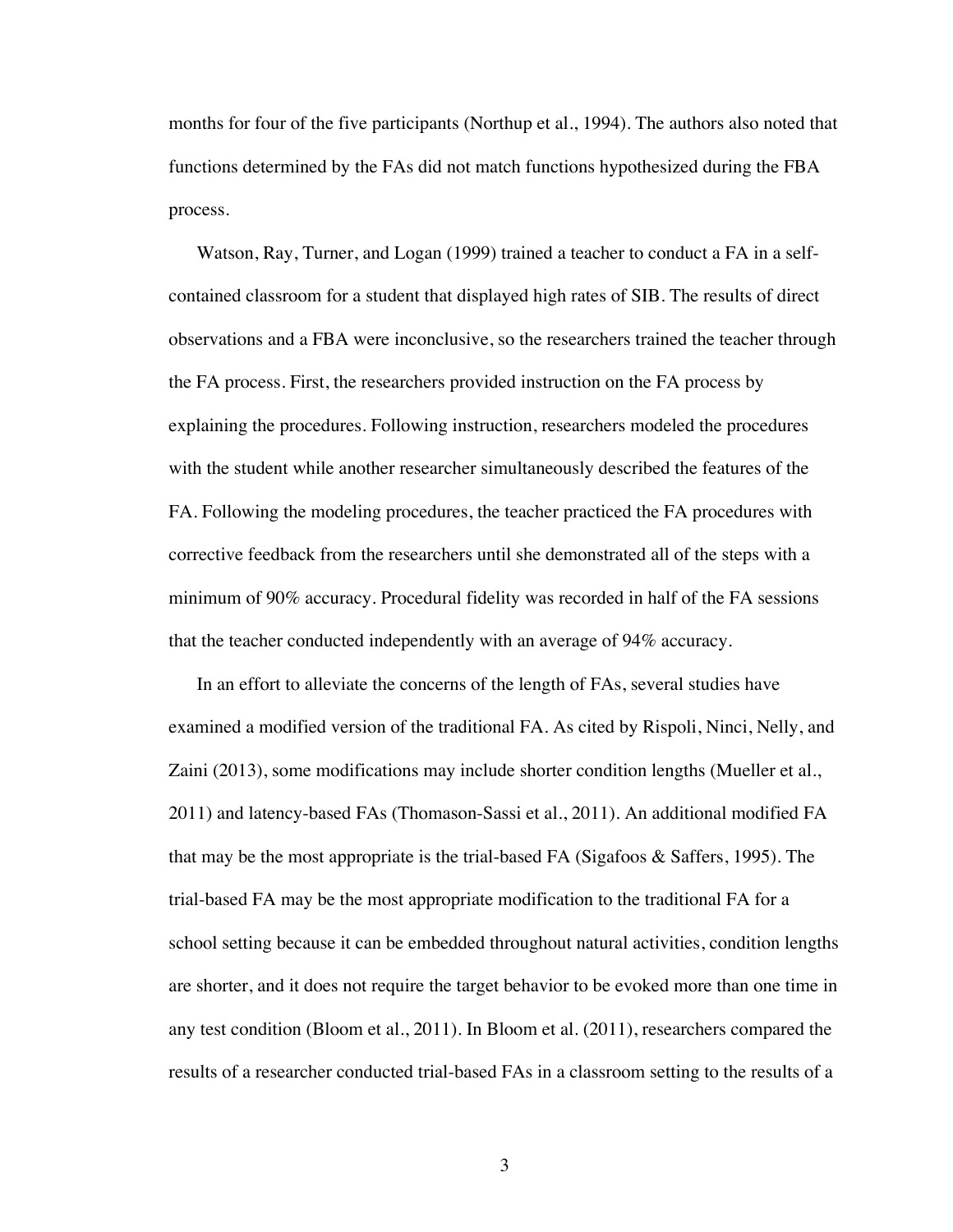standard FA in a clinical setting. Results indicated that the trial-based FA results matched that of the standard FA in seven of the ten participants and a trial-based FA was an accurate predictor of what function was maintaining challenging behaviors. LeJeune, Lambert, Lemons, Mottern, and Wisniewski (2018) trained teachers to conduct a trialbased FA in the natural setting which was used to inform treatment that was also implemented by the classroom teacher. In the study, results from the trial-based FA revelated the challenging behavior to be maintained by multiple functions and an appropriate intervention was created. The researchers used procedures described by Hagopian et al. (2002) to create an individualized levels system that was also implemented by the classroom teacher. This study suggests that classroom teachers can be trained to implement trial-based FAs and intervention procedures with fidelity.

After the function of a behavior has been determined, a variety of differential reinforcement procedures are available as a consequent strategy to decrease the target behavior. Differential reinforcement of alternative behavior (DRA) is a "procedure that involves systematically reinforcing behavior that is topographically dissimilar to, but not necessarily physically incompatible with, the behavior targeted for reduction" (Vollmer & Iwata, 1992, p. 398-399). Typically, while the alternative behavior is being reinforced, the targeted problem behavior is placed on extinction, or no longer reinforced (Vollmer, Roane, Ringdahl, & Marcus, 1995). While all differential reinforcement procedures are effective, DRA is found to be more efficient than procedures because the alternative behavior matches the function of the challenging behavior (LeGray et al., 2010). Flynn and Lo (2016) evaluated the effects of a teacher-implemented trial-based FA and DRA for six middle school age students diagnosed with autism spectrum disorder or emotional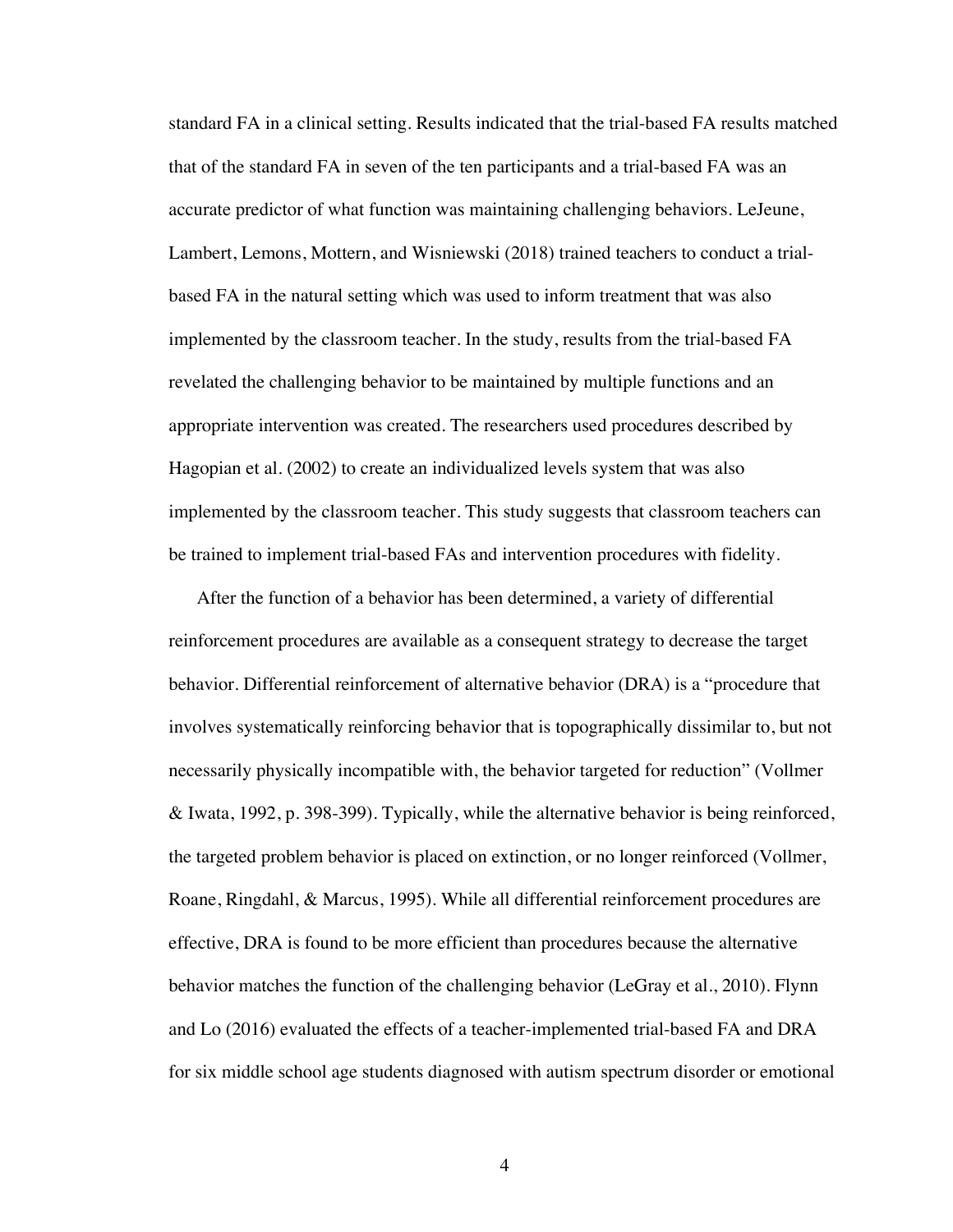behavior disorder who engaged in challenging behaviors. The topographies of the challenging behaviors included vocal outbursts, elopement, giggling, and self-stimulatory behavior. The trial-based FAs revealed that three of the students' challenging behaviors were maintained by escape, two challenging behaviors were maintained by attention, and one challenging behavior was maintained automatically. Appropriate alternative behaviors were chosen for each of the students as replacement behaviors and a DRA with teacher feedback was implemented for three of the six students. Results showed a decrease in rate of challenging behavior and an increase in rate of alternative behavior for all three students. The teachers' implementation of the DRA procedures was then implemented with the remaining three students without researcher feedback and similar results were reached.

DRA procedures are effective with a variety of populations, including populations with varying disabilities. Wright-Gallo, Higbee, Reagon, and Davey (2006) used DRA procedures to teach two students of average intelligence with emotional behavior disorder how to request a break appropriately and correctly request teacher attention. For both students, problem behavior decreased, and the appropriate alternative behavior increased during the DRA condition with a return to baseline levels when the intervention was removed. In addition to the DRA, the researchers included a plan to thin the schedule of reinforcement. At the beginning of the study, students' alternative behaviors were being reinforced on a continuous schedule of reinforcement, but by the end of the study the students' alternative behaviors were being reinforced during 75% of sessions. Teachers reported that this thinner schedule of reinforcement was feasible in their classrooms.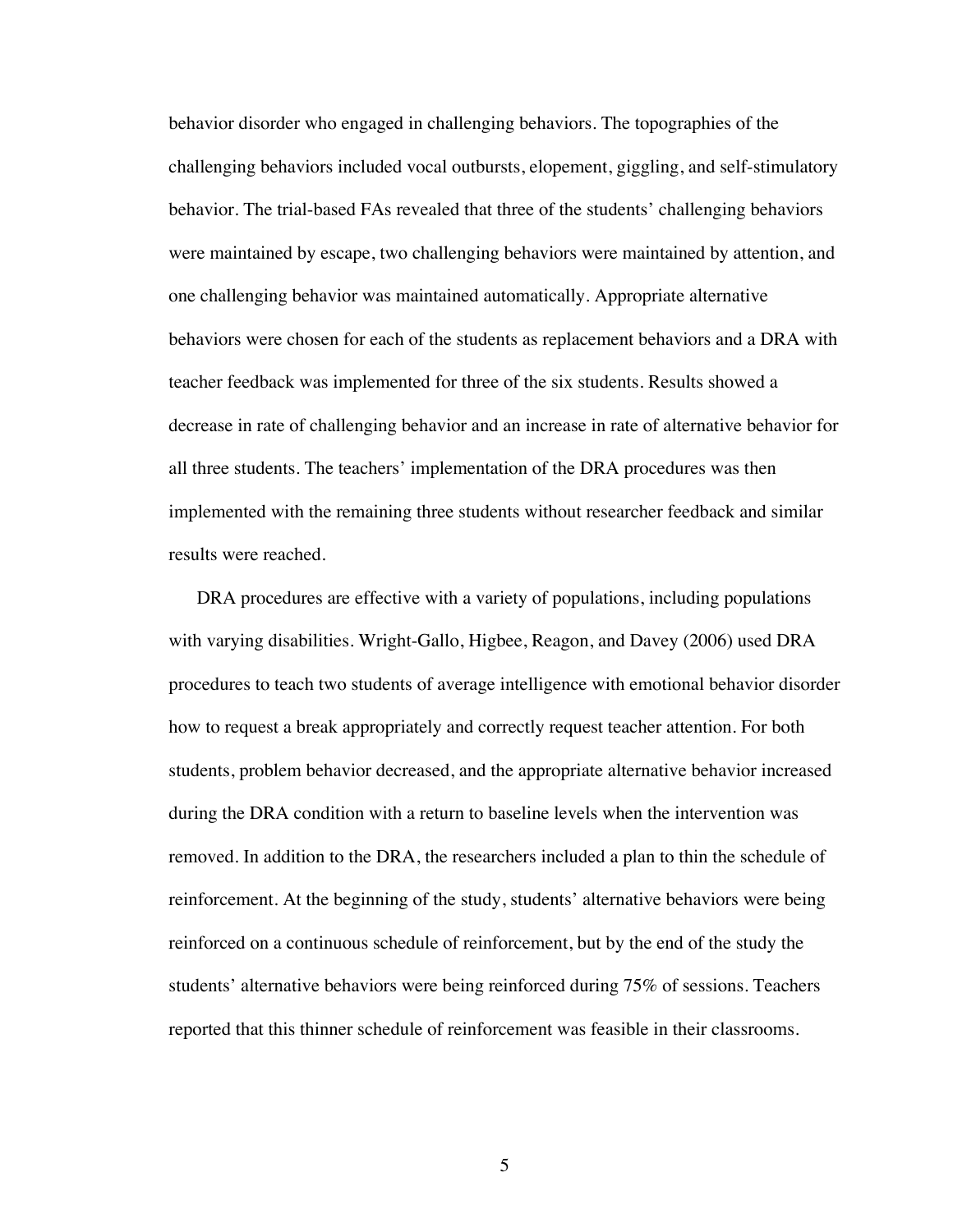Interventions such as a DRA can be combined with other treatments that may include response cost (Alaimno, Seiverling, Anderson, & Sturmey, 2018) and response interruption (Hagopian, Gonzalez, Rivet, Triggs, & Clark, 2011). Alaimno et al. (2018) compared DRA to DRA with an escape extinction component plus response cost to evaluate the effects on food refusal. Results indicated that food and drink consumption were higher and inappropriate meal time behaviors were lower during the DRA with escape extinction condition. DRA has also been combined with response interruption to treat pica in individuals diagnosed with autism (Hagopian et al., 2011). Hagopian et al. (2011) conducted initial treatment sessions in session rooms at an inpatient unit but expanded the sessions to living areas and bedrooms in the inpatient unit and eventually to community settings. Participants were given noncontingent access to preferred items, alternative behaviors were reinforced on a continuous schedule of reinforcement, and pica attempts were interrupted by researchers redirecting participants to the alternative behavior. The treatment package was effective across all settings.

While the results of treatment packages have been promising in the reduction of challenging behaviors, many researchers are implementing these packaged interventions in controlled settings, as opposed to being applied by indigenous implementers in natural settings. There is also little evidence to suggest which intervention in a treatment package is the most effective or if the treatment packages could be broken down into smaller pieces to increase the feasibility of the intervention for implementers. Feasibility of teacher implementation (e.g., providing escape every 10 s to a student during instructional time) and the ability to conduct a FA in an uncontrolled, dynamic environment (e.g., a classroom) could account for some of the scarcity of literature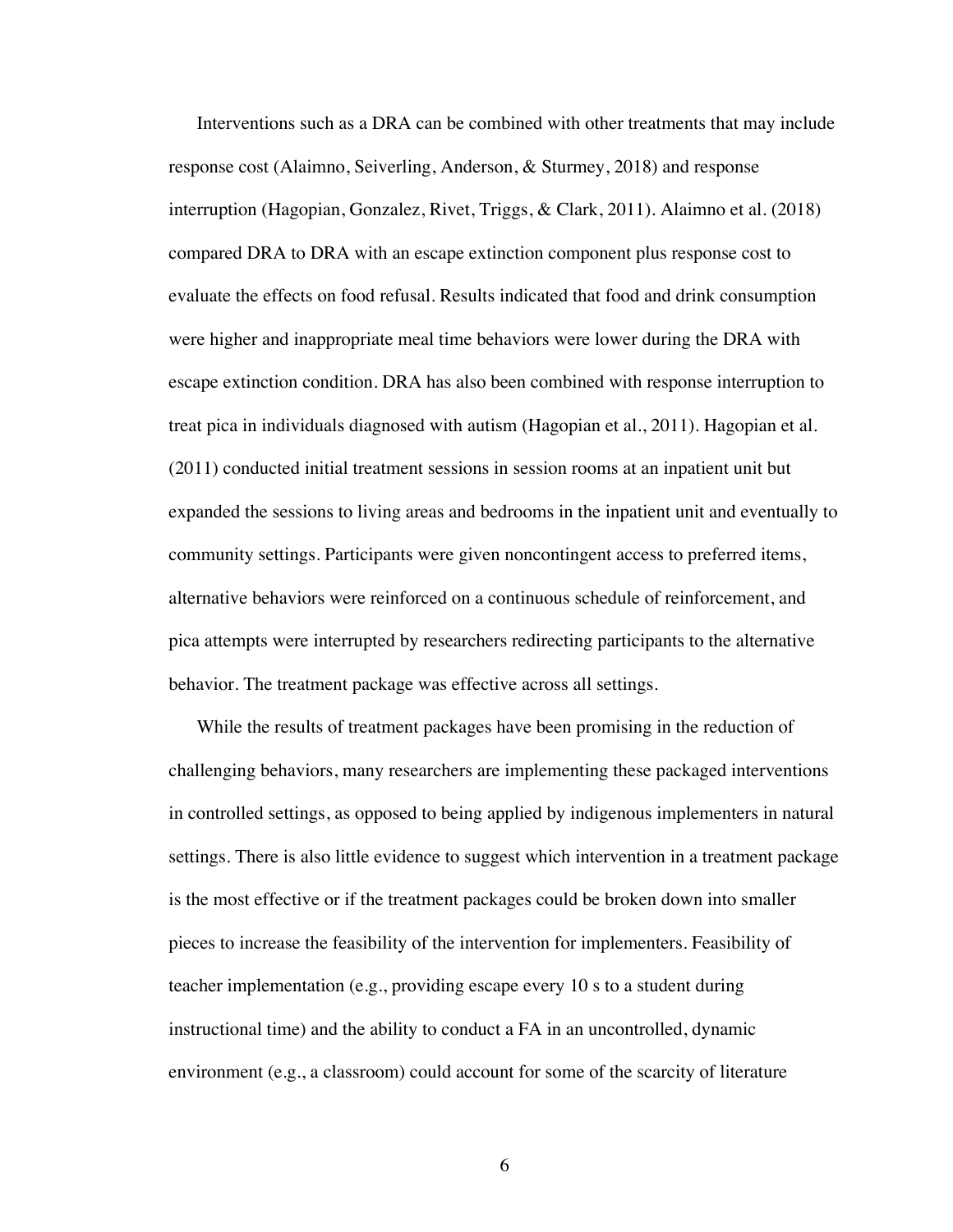related to teacher implementation of interventions targeting challenging behaviors in classrooms. There is a gap in literature that assesses teacher implementation of trial-based FAs as well as the implementation of DRA procedures that would be considered feasible in a classroom with more than one student.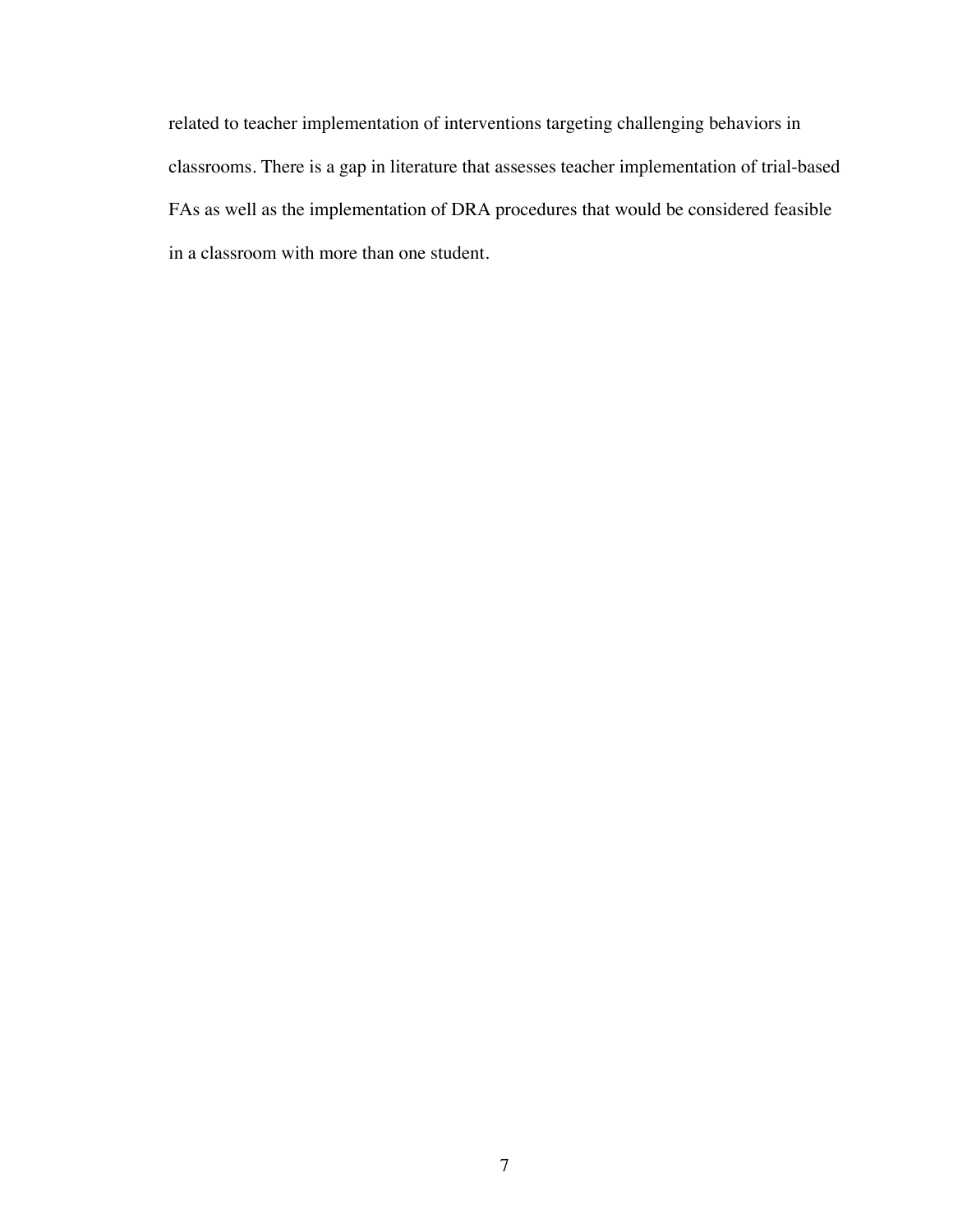#### **Section 2: Research Question**

The purpose of this study was to expand research conducted by Flynn & Lo (2016) to (a) determine if the implementation of a trial-based FA by a classroom teacher can conclude maintaining functions of challenging behaviors in a natural setting, b) experimentally determine if the implementation of DRA by a classroom teacher is effective in increasing the percentage in which students with autism spectrum disorder (ASD) engaged in an alternative, replacement behavior for their target behavior, and c) evaluate the feasibility of a DRA intervention for a classroom teacher.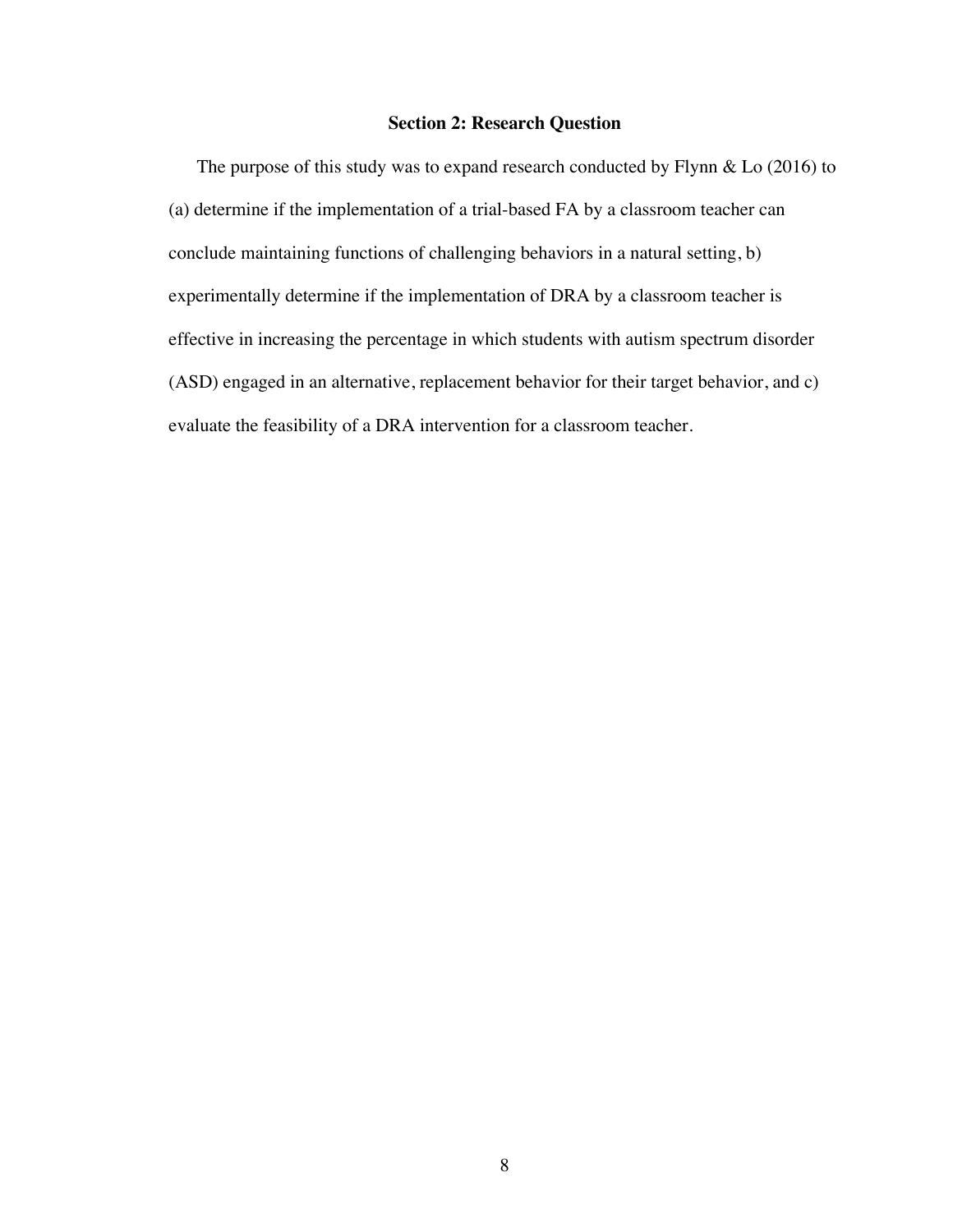#### **Section 3: Method**

#### **Participants**

**Students***.* Participants included two adolescent males enrolled in a public middle school that were served in the self-contained moderate to severe (MSD) special education classroom between 40%-80% of the school day. Participants were selected based on teacher report of challenging behaviors that were disruptive to the structure of the classroom. Inclusion criteria included the following: (a) eligibility for special education services in the MSD classroom, (b) high rates of socially-mediated aberrant behavior in which a function could be determined following a trial-based FA conducted by a classroom teacher in a natural setting, (c) in attendance for at least 80% of the current school year, and (d) parental consent. Student assent was not included in the inclusion criterion because the study was focused on behavior reduction and did not require the student to complete any tasks outside of a normal school routine. Participants were to be excluded from the study if an effective behavior intervention plan was already in place for the behavior of concern or if the researcher hypothesized that the maintaining function of the challenging behavior was automatic. The latter exclusion criterion was established because the classroom was not be equipped for an *alone* condition to be safely conducted during the trial-based FA.

Howard was a 14-year-old male in the eighth grade diagnosed with ASD. He received special education services in the MSD classroom 40%-80% of the school day. Additionally, he received speech therapy and occupational therapy through school services. Howard communicated verbally in one to two-word utterances, but based on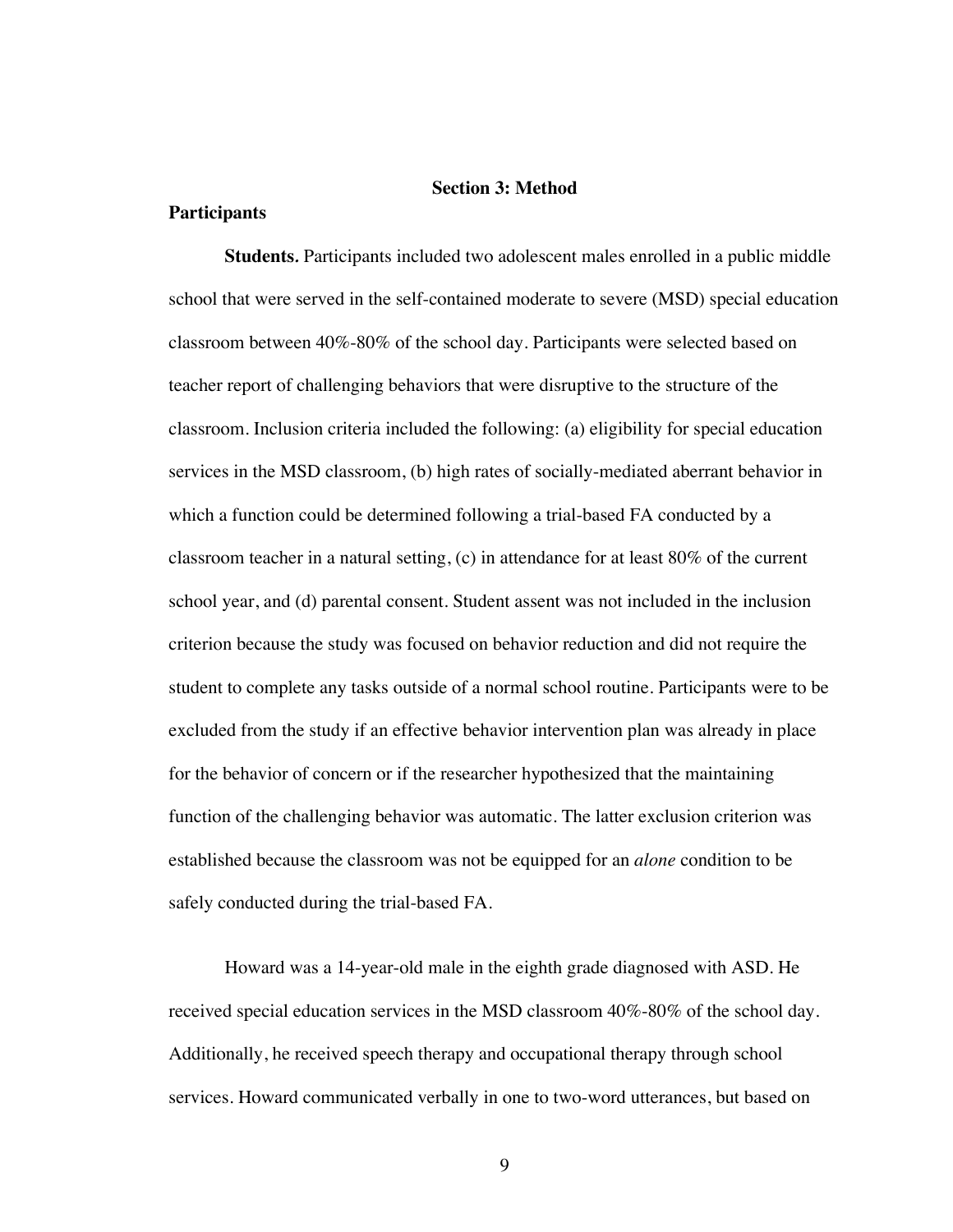teacher report and direct observation, many of his vocalizations were echolalic in nature. His secondary communication modality was via an augmentative and alternative communication (AAC) device. Based on teacher report, Howard had his AAC available at all times of the day and could independently access it to make requests but required a verbal prompt to access it for other types of communication (e.g., greetings). At the time of the study, Howard's Individualized Education Program (IEP) academic goals included identifying and defining functional sight words and community signs; calculating functional math equations with a calculator and using Next Dollar strategy to pay for items in the community; and typing his personal information on an iPad. Howard met eligibility for Alternate Assessment. Communication goals included independently requesting items using a complete sentence, identifying familiar people by name, and accurately responding to greetings and familiar questions using his AAC. Howard had a history of eloping, dropping, property disruption, and aggression. However, many of these behaviors had not been observed in several months and a plan was in place that was successfully decreasing elopement. Based on teacher report and direct observation, Howard engaged in inappropriate self-touching (i.e., licking his nipples) at high rates during the school day across multiple environments; therefore, this behavior was selected as the target behavior.

Fred was a 12-year-old male in the sixth grade diagnosed with ASD. He received special education services in the MSD classroom 40%-80% of the school day. Additionally, he received speech therapy and occupational therapy through school services. Fred spontaneously communicated with teachers and peers by verbalizing four or more-word utterances and the length of his utterances had recently increased with the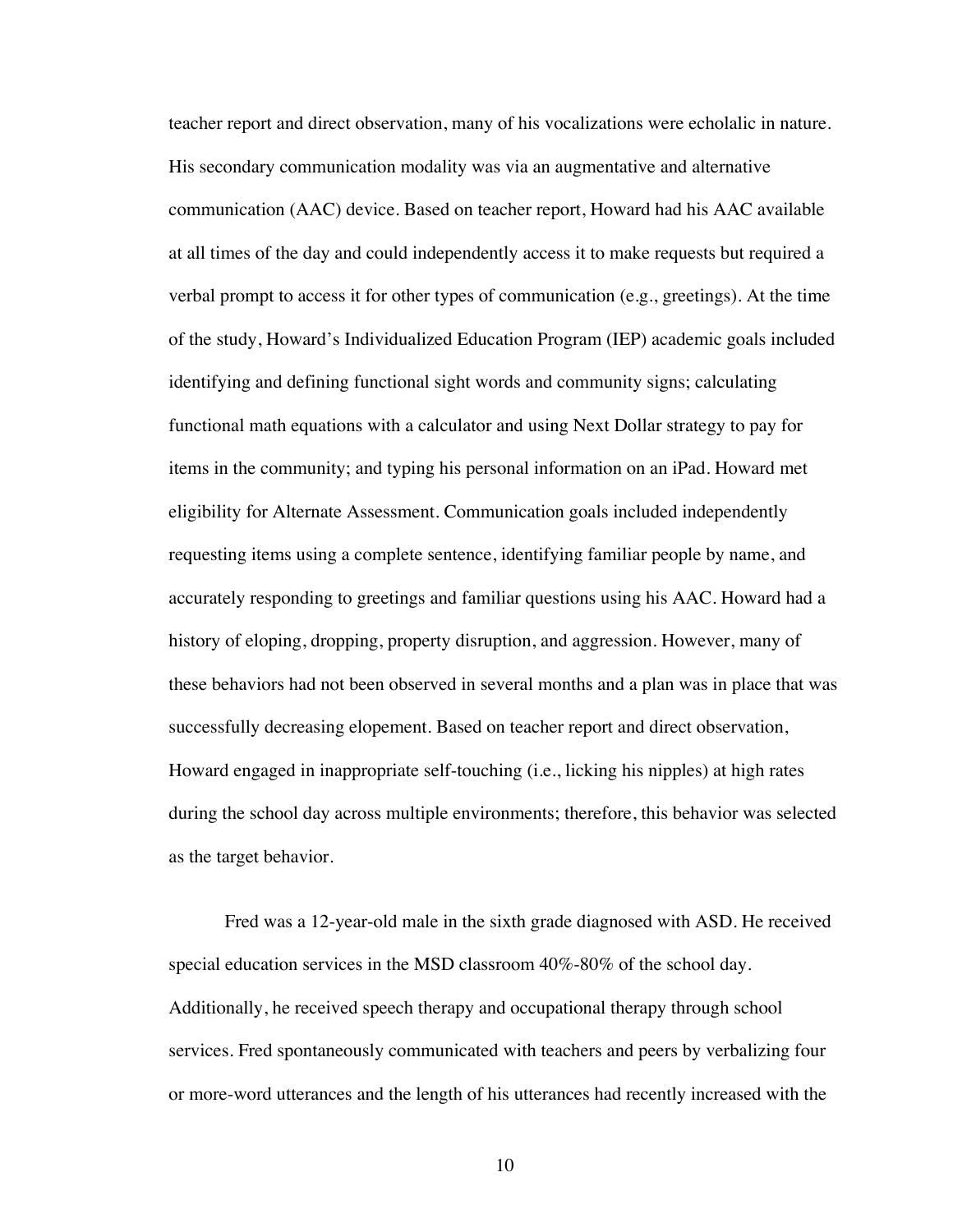use of fading scripts. Based on direct observation, Fred had the prerequisite skills to mand for items or attention and challenging behavior often followed being told no to the request. Academic goals on Fred's IEP included identifying and defining functional sight words and community signs; solving functional math equations with a calculator and using Next Dollar strategy to pay for items in the community; typing his personal information on an iPad; and completing independent chained work tasks with no more than one verbal prompt. Communication goals included identifying emotions and coping strategies and increasing social utterances with a script that would be faded over time. Based on teacher report, Fred has a history of property destruction, dropping, elopement, and crying. An effective plan had been developed that resulted in a decrease in the dropping and elopement. The property destruction was identified as his challenging behavior because of safety concerns. Fred had severe food allergies to milk, eggs, and peanuts. The property destruction included ripping any three-dimensional cardboard item, which included the destruction of full milk cartons resulting in emergency medicine (i.e., EpiPen) administration. Due to this behavior and the potential dangers associated with it, the IEP team decided his least restrictive environment for lunch would be the classroom.

**Teacher.** One teacher was included in the study who had an undergraduate degree in Special Education that included a focus in MSD. She had been teaching in a MSD classroom for three years. At the time of the study, she was enrolled in a Special Education master's program and had received several classes with a focus in behavior management. Prior to conducting any of the trial-based FAs or DRA sessions, the teacher was trained by the researcher in procedures and had to complete a fidelity check with a minimum of 90% accuracy.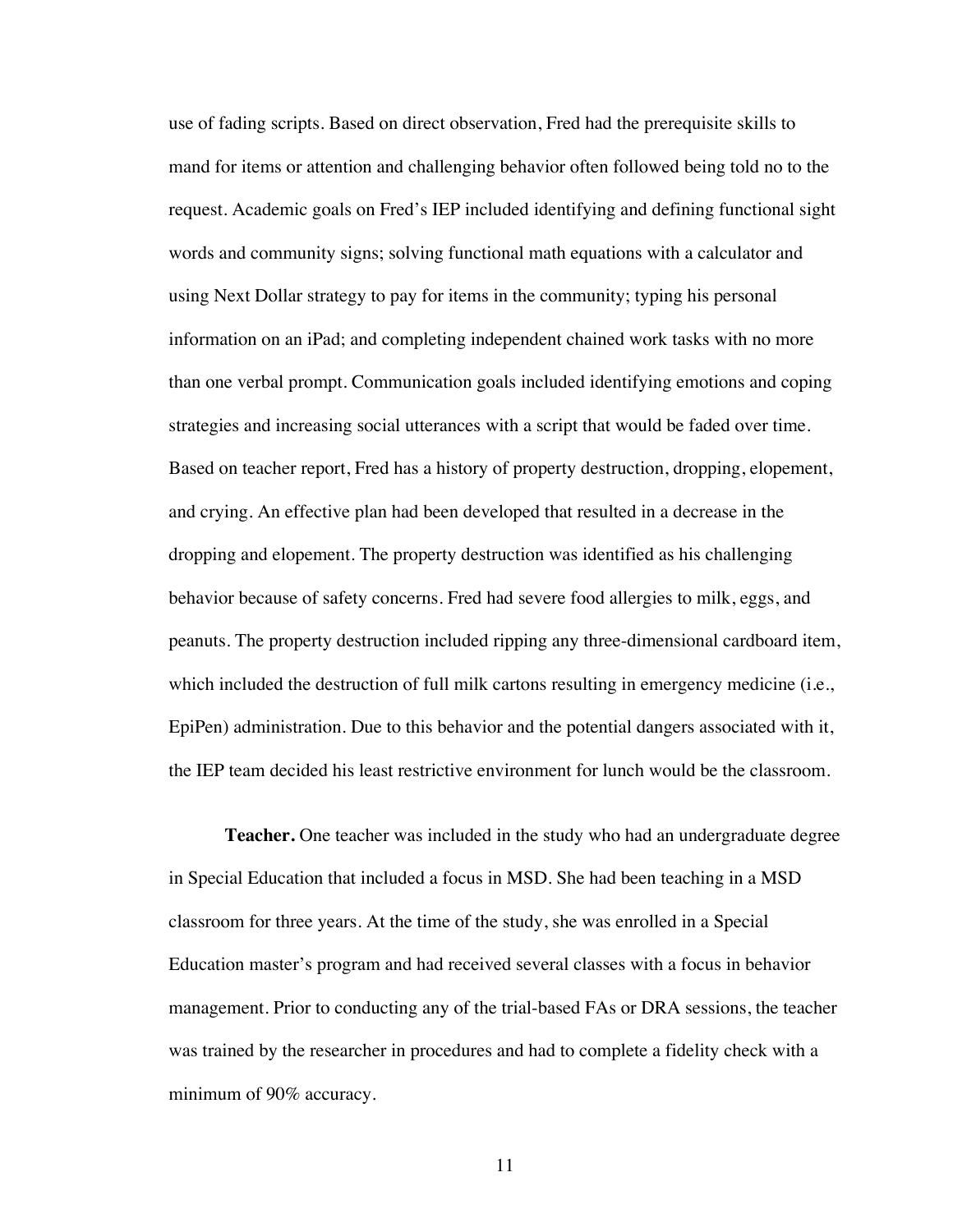**Researcher.** The primary researcher was in her second year as an Applied Behavior Analysis (ABA) graduate student. Her undergraduate degree was in Special Education with a focus in MSD and taught in a self-contained high school classroom for three years prior to the study.

#### **Setting and Materials**

**Teacher trainings.** Teacher trainings for trial-based FA procedures and DRA procedures were conducted in the MSD classroom during the teacher's planning period. The teacher was trained once on each set of procedures. Materials for each training included PowerPoints, handouts created by the researcher, and data sheets. Additional materials required for the trial-based FA training included a red and green card to signal if reinforcement would be available for the student.

**Trial-based FAs.** All sessions were conducted by the teacher in a 1:1 arrangement in the MSD classroom. During most sessions, there were four to five other students in the classroom receiving instruction from paraprofessionals. The times of day that data were collected varied for each participant based on teacher report of when the target behavior was likely to occur at a high frequency and feasibility for the class schedule. All sessions were trial-based, meaning they were trial lengths were shorter than that of a standard or brief FA and could be naturally embedded throughout classroom activities; however, the teacher chose to conduct sessions back to back for feasibility purposes until the end of the session. One trial-based FA was conducted for each participant with each test condition (i.e., attention, tangible, and escape) being tested twice in each session for a total of six test conditions per session. The control condition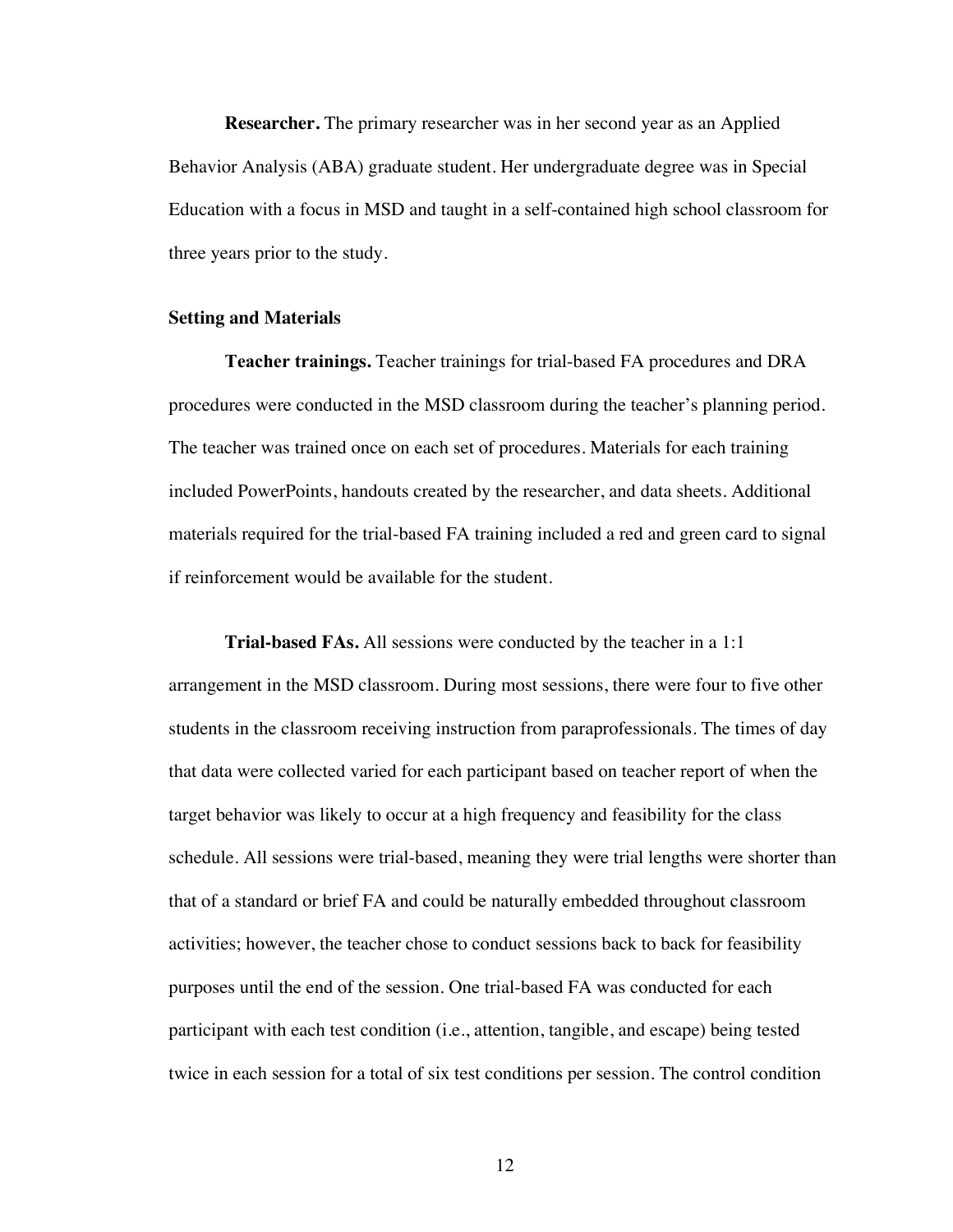lasted 1 min and each test condition lasted until challenging behavior occurred, or 3 min (Flynn & Lo, 2016). One session was conducted per participant each day over the course of five days. During sessions, materials varied for each participant depending on the individualized goals for each participant and individualized reinforcers. Task demands presented during the escape condition included money tasks or writing tasks for Howard and independent work boxes for Fred. Moderately preferred items presented during control conditions included a book or train for Howard and coloring materials for Fred. Both participants had access to an iPad as their highly preferred item during the control conditions preceding the tangible conditions. The hierarchy of preferred items was identified via teacher interview and direct observation. Additional items for each participant included Howard's AAC which was available during all trial-based FA and DRA sessions as well as a tissue box for Fred. Tissue boxes had previously been removed from the classroom and were placed on Fred's desk during sessions. Outside of sessions, the tissue box remained on the teacher's desk. The researcher was the primary data collector during trial-based FAs with an ABA graduate student collecting reliability data.

**DRA sessions.** All DRA sessions were conducted by the teacher in a 1:1 arrangement in the MSD classroom using trial-based materials similar to the trial-based FAs. Additionally, the number of other students in the room, time of day, and materials did not change from the trial-based FAs. Howard had access to his AAC during baseline and intervention sessions as well as moderately preferred materials (e.g., books), highly preferred items (e.g., iPad), and nonpreferred task demands (e.g., writing or math). During Fred's DRA sessions, the tissue box was placed on his desk during baseline and intervention sessions. Similar to Howard, Fred had access to moderately preferred items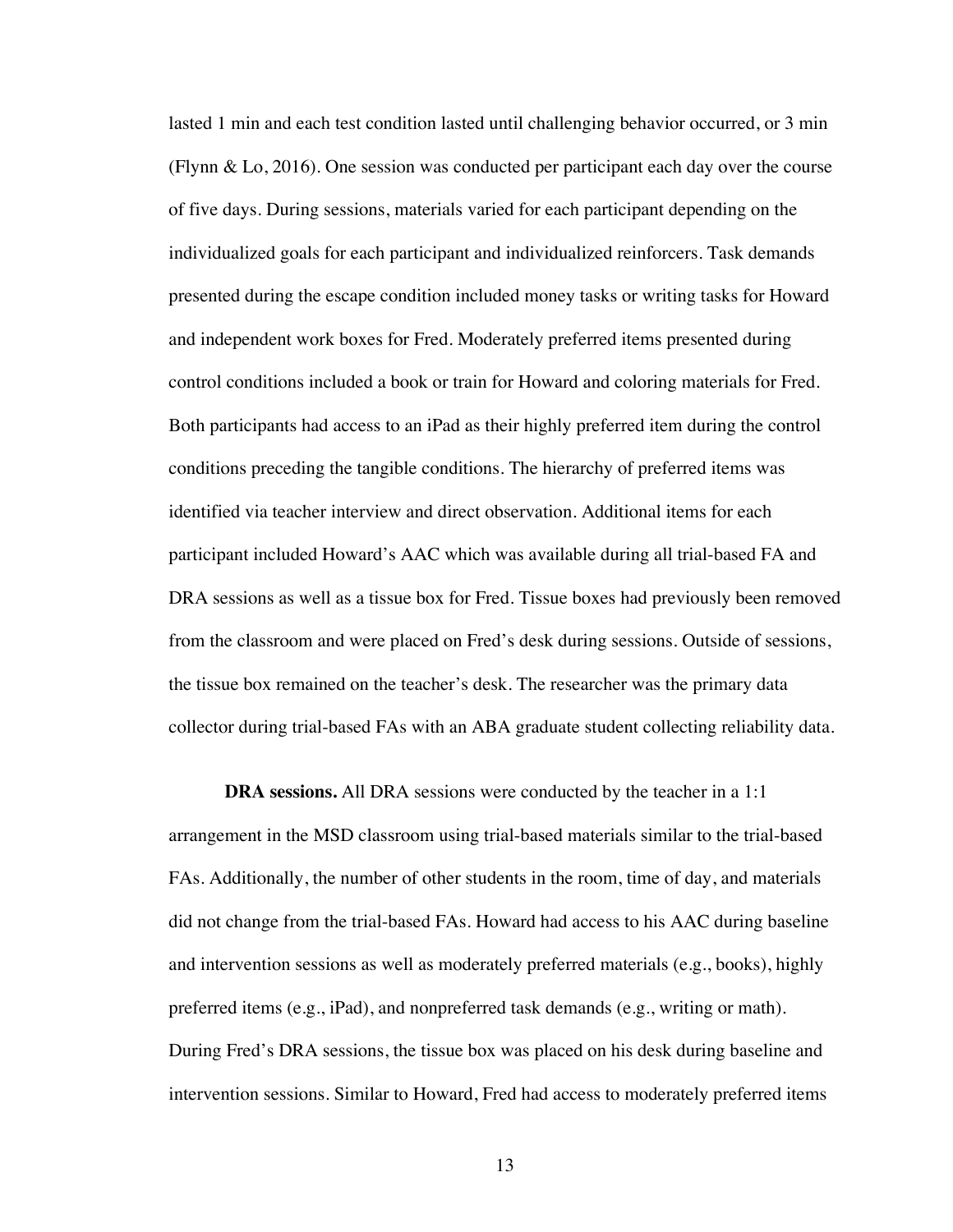(e.g., puzzles and coloring) as well as highly preferred items (e.g., iPad). The teacher collected data for each session while the researcher collected reliability and fidelity data.

#### **Target Behaviors**

Target behaviors were identified for each participant based on teacher interview, parent report, and approximately four hours of direct observation by the researcher. Teacher interviews were conducted by the researcher and involved open-ended questions as described by Hanley (2012). During direct observations, the researcher collected anecdotal data on the identified challenging behaviors. Anecdotal data were collected on an unstructured data sheet by the researcher. After data were collected for each participant, the researcher analyzed the data to hypothesize a function of the targeted behavior.

**Howard.** Howard's target behavior was identified as inappropriate self-touching defined as any instance or attempt in which he reached down or up his shirt with his hand and made contact with his nipple or pulled his shirt down and any part of his head (e.g., tongue) made contact with his nipple. Based on interviews and direct observation, the researcher hypothesized the behavior to be maintained by negative reinforcement in the form of escape from task demands.

**Fred.** Fred's target behavior was identified as property destruction defined as any instance or attempt in which he tears, rips, crushes, or crumples any item in his environment (e.g., milk carton, tissue box). Based on interviews and direct observation, the researcher hypothesized the behavior to be maintained by positive reinforcement in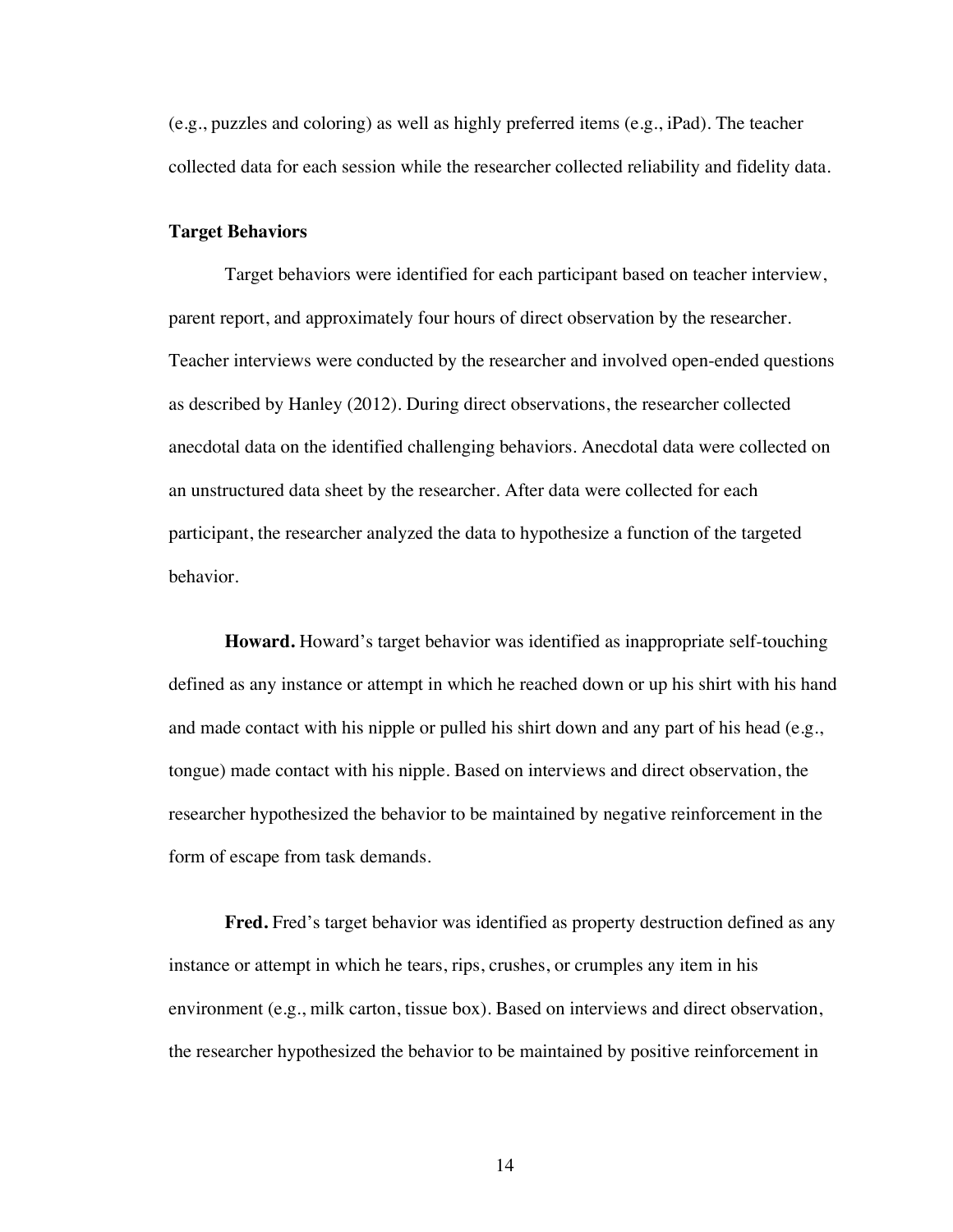the form of access to tangibles or negative reinforcement in the form of escape from demands.

#### **Trail-based FA Measurement Systems**

Following training of the trial-based FA procedures, the teacher role-played a trial-based FA with a graduate student while the researcher collected procedural fidelity and reliability data. Before implementing trial-based FAs with the participants, the teacher demonstrated a minimum fidelity of 90% accuracy in each test and control condition.

During the trial-based FAs, the researcher collected the occurrence or nonoccurrence of the target behavior and latency to the target behavior for each participant in each condition (See Appendix A). The control condition and test condition made up one trial and each day consisted of two trials of each function. Each test condition (e.g., escape, tangible, and attention) was 3 min in length and was preceded by a 1 min control condition. One trial-based FA was conducted for each participant with each function being tested a total of ten times. After the FAs were conducted, the researcher graphed the percentage of target behavior during each condition and conducted a visual analysis of the graph. Any condition that was elevated by a minimum of 20% compared to the control condition of the trial-based FAs was determined to be a maintaining function that influenced the DRA procedures for each participant. The researcher considered a 20% increase in the test intervals compared to control intervals to be a significant enough of a change in level to be considered a maintaining function.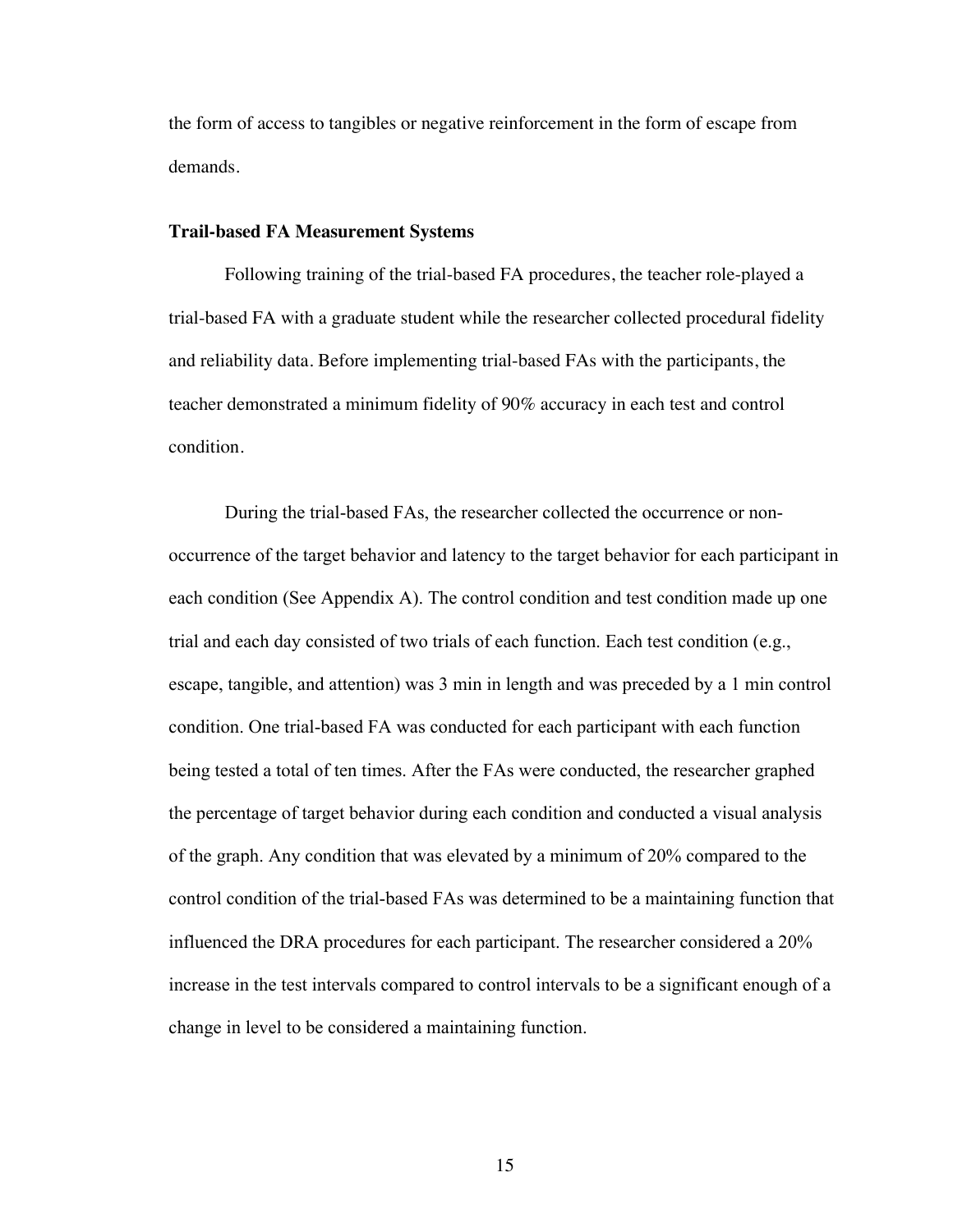#### **Trial-based FA Procedures**

**Teacher trial-based FA training**. Teacher training was conducted in the classroom by the researcher during the teacher's planning period. The researcher began training by presenting the teacher with a handout and a PowerPoint. The beginning of the training provided a rationale for conducting a trial-based FA (i.e., to determine the function of the behavior and use that information to inform an intervention as described by Flynn & Lo, 2016). Using a printout and PowerPoint, the researcher explained each condition in the trial-based FA. Conditions explained included control preceding each test interval, tangible, attention, and escape. After the rationale and conditions were described, the researcher modeled each condition with a graduate student research assistant, then live-coached the teacher through each condition during a role-play session with the graduate student. After researcher provided coaching during a role-play session, the researcher completed a fidelity check on the teacher's trial-based FA procedures. The teacher independently role-playing the procedures in each condition with the graduate student. During the independent role-play session, the graduate student engaged in challenging behaviors similar to the target behaviors defined for the participants so the teacher could practice response procedures during each condition. Prior to implementing the trial-based FA with participants, the teacher was required to implement procedures independently with a minimum of 90% accuracy (see Appendix B). The role-play session consisted of one control condition, one attention condition, one tangible condition, and one escape condition. The total duration of the trial-based FA training was 22 min and the teacher scored 100% on fidelity in the first independent role-play session.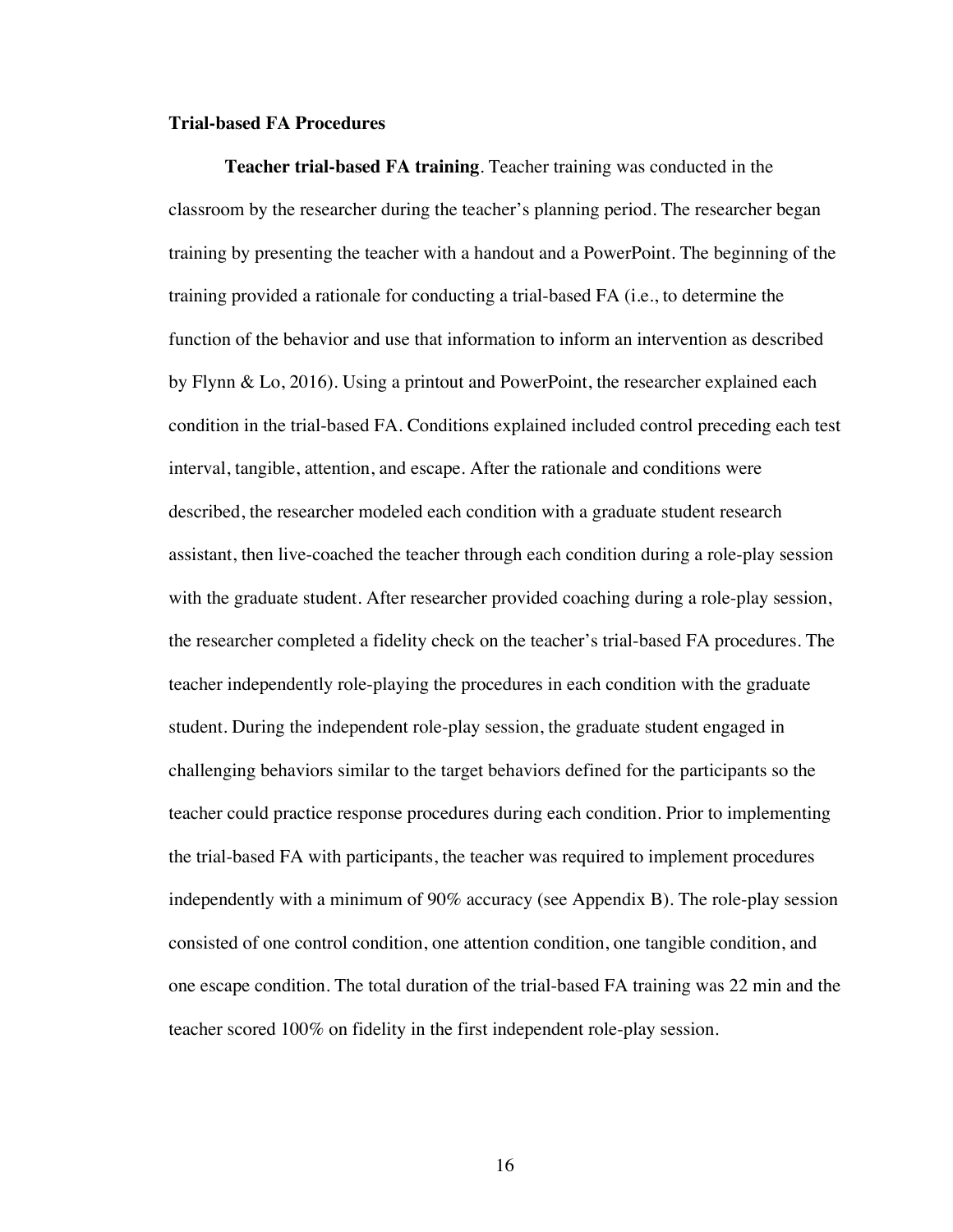**Trial-based FA***.* Each trial-based FA began with a control condition that lasted 1 min followed by the test condition that lasted until challenging behavior occurred, or a maximum of 3 min (Flynn & Lo, 2016). One trial-based FA was conducted over 5 days with each function trial being assessed twice in a session (Flynn & Lo, 2016). During the trial-based FA, the researcher used cards to signal the teacher if reinforcement was available to the participant during that condition. During control conditions, the researcher held a red card to signal to the teacher that no reinforcement was to be provided for the target behavior. The red card remained visible during the test conditions until the student engaged in the target behavior. During that time, the researcher turned the card to "green" to signal that reinforcement should be provided. As soon as reinforcement needed to be restricted again, the researcher turned the card back to red. While the signal card was not used in Flynn & Lo (2016), it was determined appropriate for this study to prevent potential procedural fidelity given time constraints. It was also deemed appropriate because the teacher implementation of trial-based FA procedures was not the primary research question. The researcher collected primary data by recording the occurrence or non-occurrence of the target behavior in each interval as well as latency to each target behavior. The researcher also collected procedural fidelity on the teacher while the graduate student assistant collected reliability on the researcher's data on occurrences of challenging behavior.

During all trial-based FA sessions, Howard had access to his AAC so he could mand appropriately if he chose to do so and the placement of the tissue box was on Fred's desk. It typically remained on the teacher's desk, however, because the teacher reported a history of elopement, it was decided that the tissue box should remain on his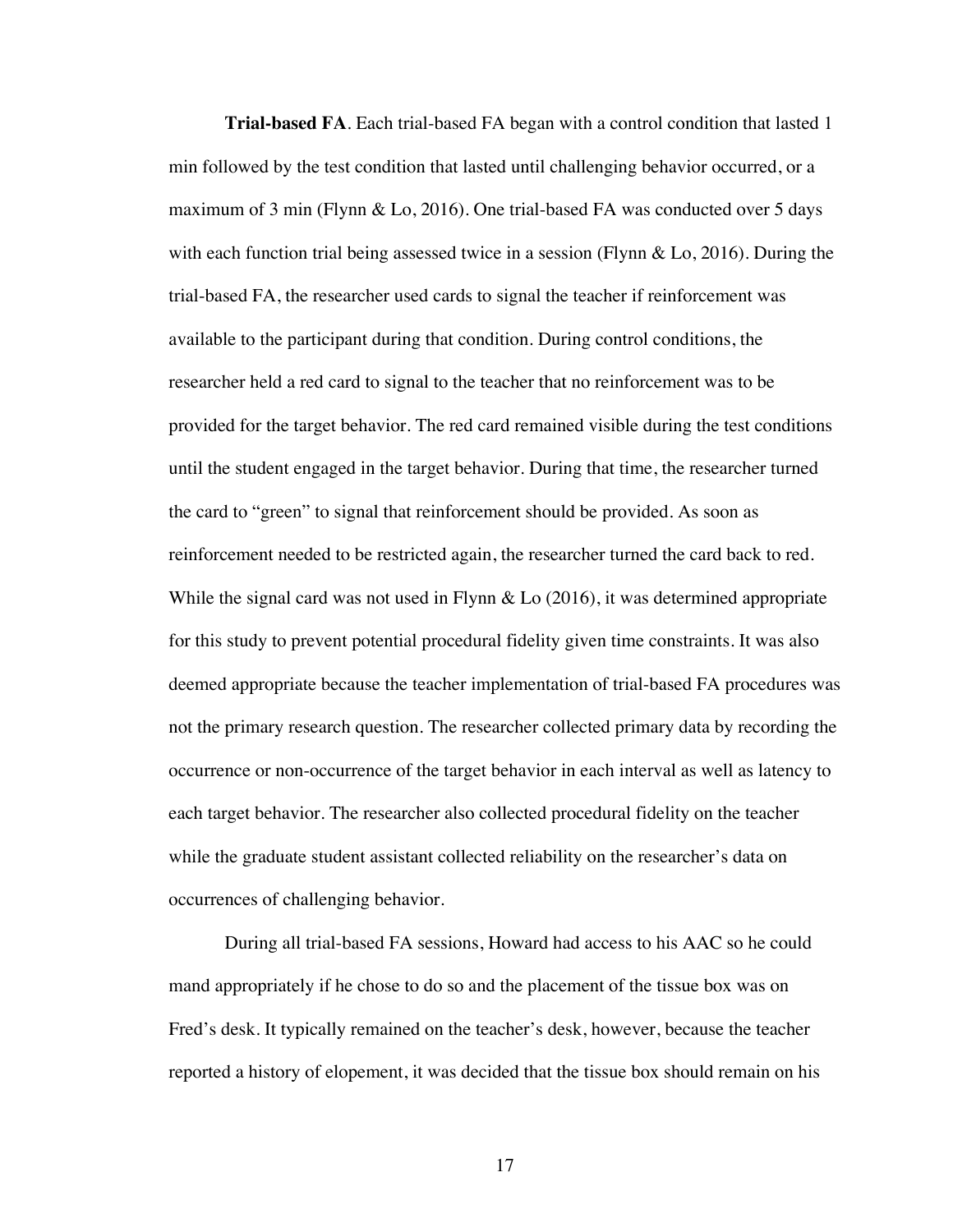desk during sessions to prevent elopement. The condition types for the trial-based FA were as follows:

*Attention.* The control condition that preceded the attention condition allowed the participant access to moderately preferred tangibles, access to teacher attention, and no demands were pressed. If the participant engaged in the target behavior during control, the teacher blocked and ignored the behavior. Following a 1 min control condition, the environment was arranged by the teacher diverting her attention by physically orienting away from the student and stating, "I have to go over here and do some work." Along with physically moving away from the participant, she engaged with adults or other students in the room. She maintained close proximity (i.e., within 10 ft) to the student, so reinforcement could be delivered immediately contingent on the target behavior. The teacher did not provide any verbal or physical attention to the student unless the student engaged in the target behavior. Attention was not provided even if the participant engaged in appropriate bids for attention (e.g., "Hey, come talk to me"). Contingent on the participant engaging in the target behavior, the teacher immediately delivered rich attention (e.g., physical contact and a verbal reprimand that lasted approximately 15 s). The attention provided mimicked what typical attention looked like in the classroom which was verbal reprimand (e.g., "We do not do that!") and physical attention (e.g., a rub on the back). The trial ended if the participant engaged in the challenging behavior or at the conclusion of the 3 min interval.

*Escape.* The control condition that preceded the escape condition allowed the participant access to moderately preferred tangibles, access to teacher attention, and no demands were pressed. If the participant engaged in the target behavior during control,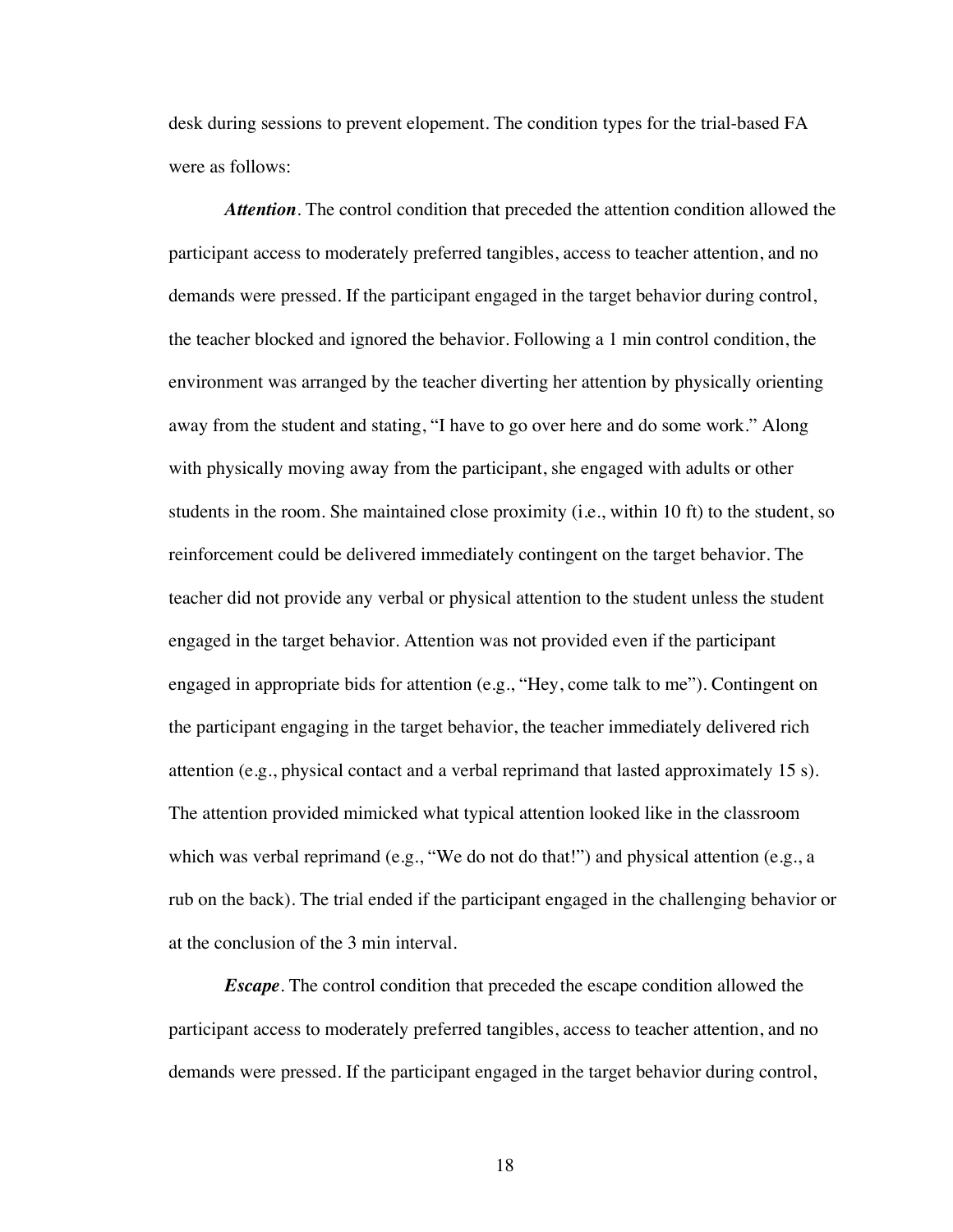the teacher blocked and ignored the behavior. Following a 1 min control condition, environment was arranged by the teacher pressing a demand. Demands placed varied for both participants depending on what was considered a non-preferred task based on teacher report. The demands pressed for Howard were math related and demands pressed for Fred were independent work boxes that focused on fine motor skills (e.g., assembling flashlights). The teacher used three-step guided compliance to ensure that the student complied with the demand. Three-step guided compliance consisted of a verbal, model, and physical prompt with a 5 s wait time between each level of prompt. Contingent on the participant engaging in problem behavior, the teacher removed the demand, stated that work was over (e.g., "Okay, we don't have to work right now"), and ended the trial. The teacher continued to press demands until the participant engaged in problem behavior or until the 3 min interval ended.

**Tangible**. The control condition that preceded the tangible condition allowed the participant access to highly preferred tangibles, access to teacher attention, and no demands were pressed. If the participant engaged in the target behavior during control, the teacher blocked and ignored the behavior. Following a 1 min control condition, the teacher arranged the environment by restricting the item and stated it was no longer available. The item remained in view and the teacher interacted with it so it would light up and make noise. Highly preferred items were determined based on teacher interview and direct observation. If the participant engaged with another item after the highly preferred item was restricted, he was allowed access for approximately 10 s before that item was also restricted. Contingent on the participant engaging in the target behavior, the highly preferred item was returned to the student and the trial ended. If the participant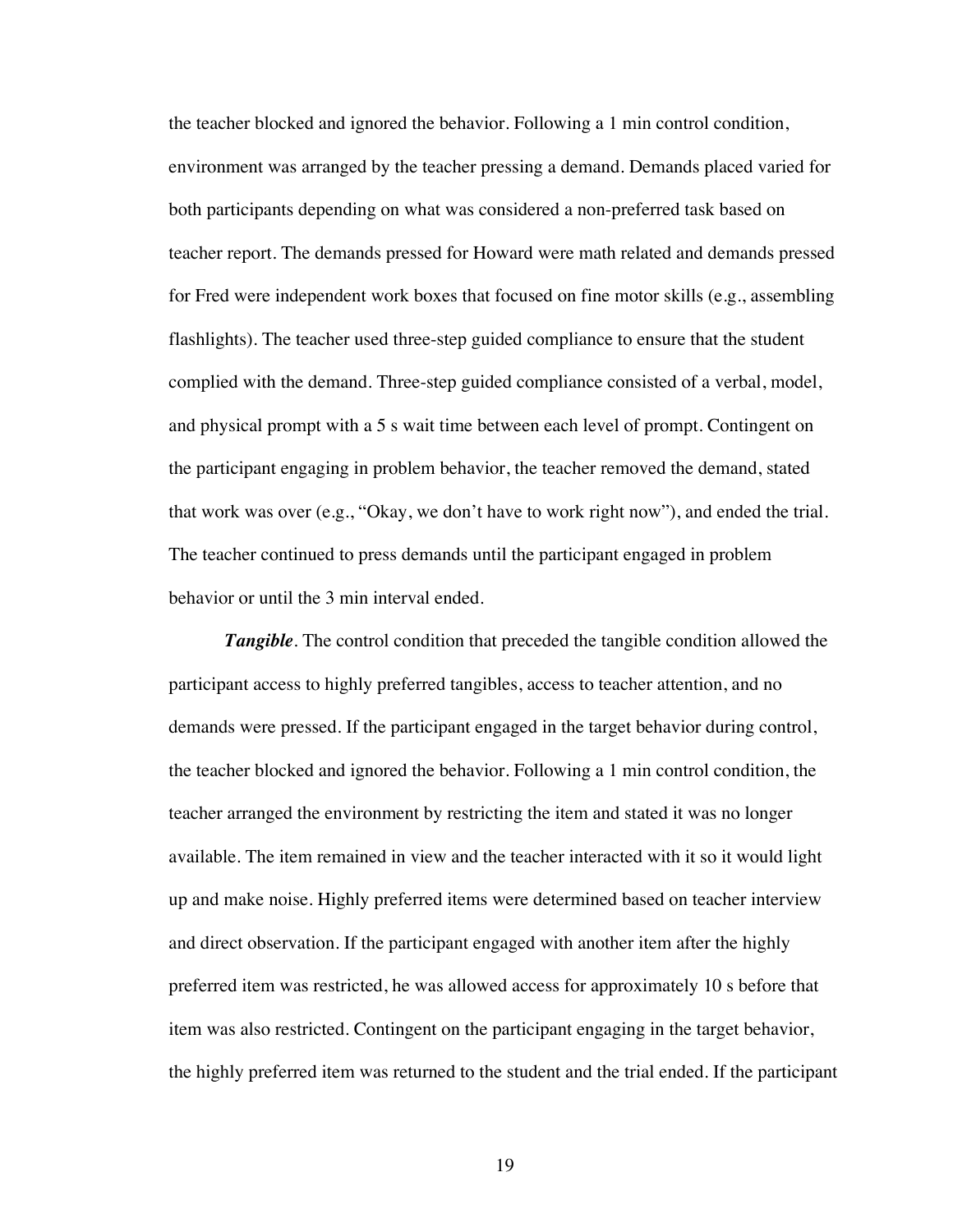did not engage in the target behavior, the condition ended at the conclusion of the 3 min interval.

#### **DRA Measurement Systems**

Following the trial-based FA for both participants, the teacher role-played a DRA with a graduate student while the researcher collected procedural fidelity and reliability data. Before implementing DRA sessions with the participants, the teacher demonstrated a minimum fidelity of 90% accuracy in each test and control condition.

During DRA sessions with the participants, data were collected by the classroom teacher recording the occurrence or non-occurrence of target behaviors and alternative behaviors during each trial. The teacher also collected latency data to the target behavior (See Appendix C).

#### **Alternative Behaviors**

Along with defining the aberrant behavior that was targeted to decrease, a more socially-acceptable, alternative behavior was be identified for each participant to replace the challenging behavior. The alternative behavior was defined following the trial-based FAs.

**Howard.** Howard's alternative behavior to replace inappropriate self-touching was manding for the desired tangible (e.g., "I want the iPad"), manding for attention (e.g., "Come talk to me"), or requesting a break (e.g., "I want a break") depending on the condition. Mands via the AAC as well as verbal communication were honored during all DRA sessions. Verbalized mands were honored if Howard's request was two or more words. During all sessions, the AAC was available, however, during intervention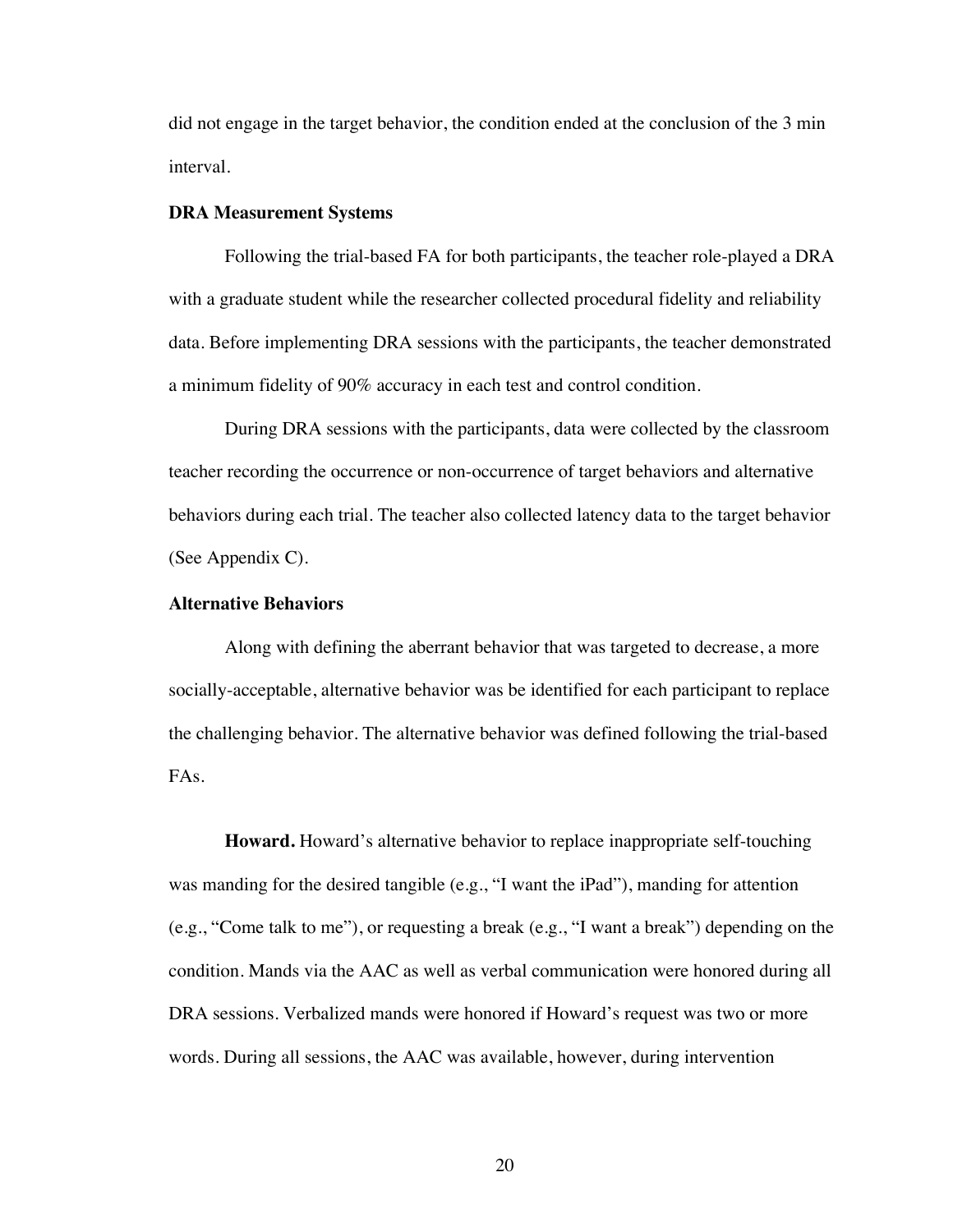sessions, the appropriate mand was the only available button on the AAC device for Howard to access.

**Fred.** Fred's alternative behavior to replace the property destruction was tolerating being denied access to a highly preferred item by engaging with another activity or waiting without engaging in property destruction for 1 min. During each trial, the highly preferred item would be restricted, and he was told he could get the item back by engaging with other items. The teacher also stated the contingency that if he destroyed the box, he would not re-gain access to the iPad.

#### **Independent Variable**

The independent variable of the primary research question was the teacher implementation of DRA procedures targeted to systematically decrease inappropriate behaviors and increase appropriate behaviors that serve the same function. During the DRA sessions, the teacher reinforced alternative behaviors on a continuous schedule and placed targeted behaviors on extinction by withholding access to the maintaining reinforcement.

#### **Experimental Design**

A different single case design was used for each participant given the differences in functions that maintained the challenging behavior. A multiple baseline across behaviors with an embedded ABAB withdrawal research design in the first tier and second tier was used for Howard and an ABAB withdrawal design was used for Fred to assess the effects of a classroom teacher implementing DRA procedures in their classrooms to increase alternative behaviors.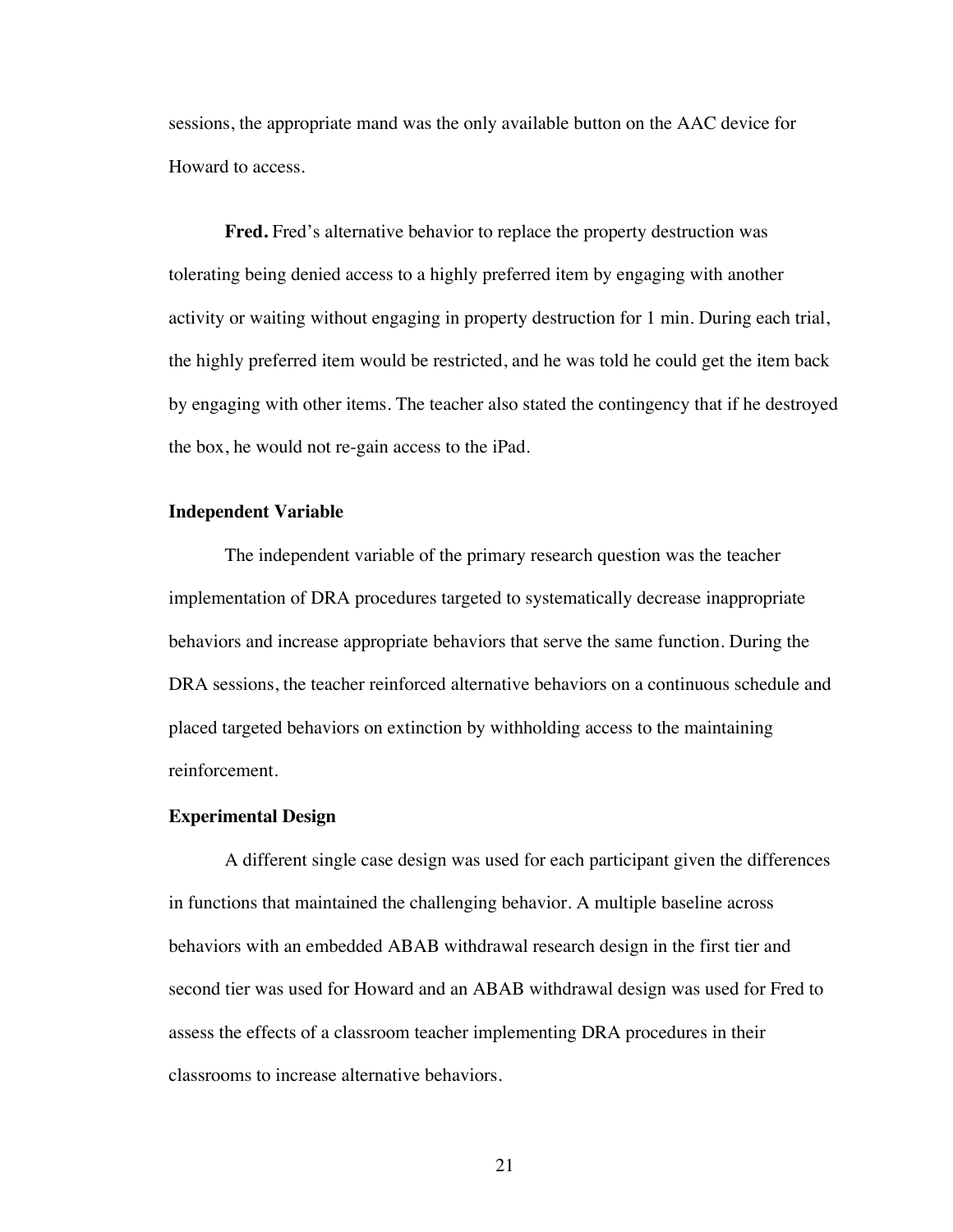**Howard.** A single case multiple baseline across behaviors research design demonstrates a functional relation by showing changes in the dependent variable at three different points in time (Gast & Ledford, 2014). A multiple baseline across behaviors design was used to control for instability and, prior to the start of the study, the researcher interviewed the teacher to control for history. The results of Howard's trial-based FA indicated his target behavior was maintained by access to attention, access to tangibles, and escape from demands. Therefore, because the DRA procedures were applied to three different behaviors (e.g., manding for a tangible, manding for attention, and manding for a break), a time-lagged design was deemed the most appropriate design to demonstrate control. Baseline data were simultaneously collected in all three tiers for a minimum of five sessions and until data were stable in all tiers. Tiers were randomized prior to the start of baseline sessions. After baseline data were stable, the intervention was introduced in the first tier (i.e., escape). Once Howard engaged in the alternative behavior in the first tier with 100% independence for two consecutive sessions and baseline data in the subsequent tiers were stable, the independent variable was introduced in the second tier (i.e., attention). Behavioral covariation occurred in tier three (i.e., tangible), so it was determined that a withdrawal design (i.e., ABAB design) would be embedded into the first and second tiers to establish a functional relation by demonstrating changes in level of the alternative behavior when the intervention was introduced, withdrawn, and then introduced again. Reliability data were collected 75% of sessions to control for instrumentation and procedural infidelity.

**Fred.** A single case ABAB withdrawal research design demonstrates a functional relation by showing changes in the targeted, reversible behavior at three separate points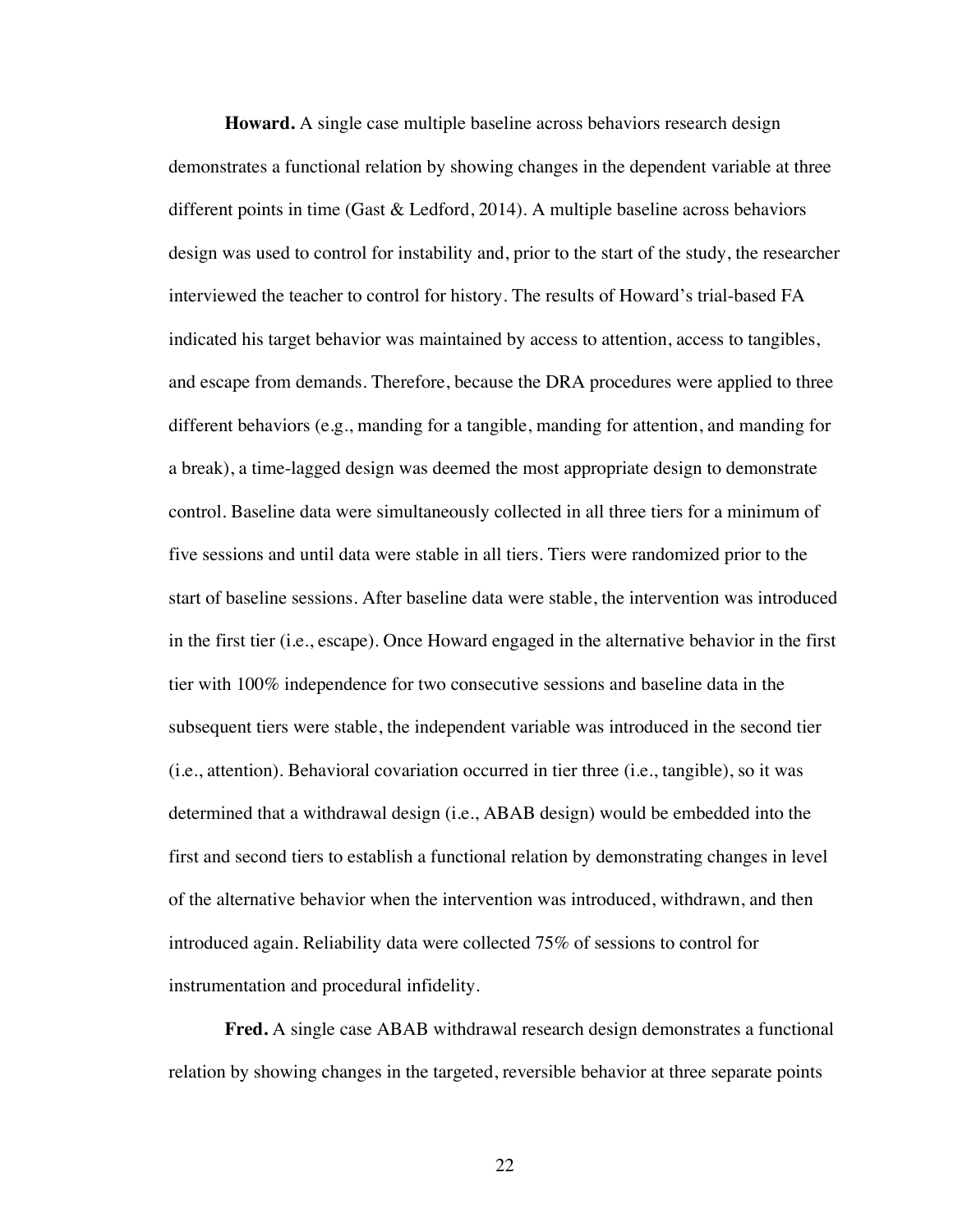in time (Gast & Ledford, 2014). The design was chosen for Fred because only one set of DRA procedures would be taught given one function was identified by the trial-based FA as the maintaining function of his challenging behavior. The design began by the teacher collecting baseline data of the occurrence or non-occurrence of the alternative behavior (e.g., tolerating a denial) during control trials and test trials for a minimum of five sessions. A secondary dependent variable collected was the latency to the target behavior (e.g., property destruction). After baseline data of the alternative behavior were stable, the researcher introduced the independent variable (i.e., DRA procedures) and evaluated the changes in the dependent variable by visually analyzing trend, stability, and level of the data. The researcher then systematically removed the independent variable to analyze if the levels of the dependent variable returned to the baseline levels. Once levels in the alternative behavior were stable and a minimum of five sessions had been conducted during the return to baseline condition, the intervention was then re-introduced to ensure the intervention was in place before the study ended. When the intervention was reintroduced, the researcher included a plan to thin the schedule of reinforcement. After a minimum of five session and stable data, the amount of time that Fred had to wait to gain access to the tangible increased by one min. This design was selected for Fred because the dependent variable was a reversible behavior that could revert to original baseline levels given the withdrawal of the intervention. This design also allowed Fred to receive the intervention within a reasonable time frame and the study ended in the intervention phase. The withdrawal of the intervention was systematic, and it was re-introduced quickly following data stability in the second baseline condition. Prior to the start of the study, the researcher interviewed the teacher about previous interventions that were in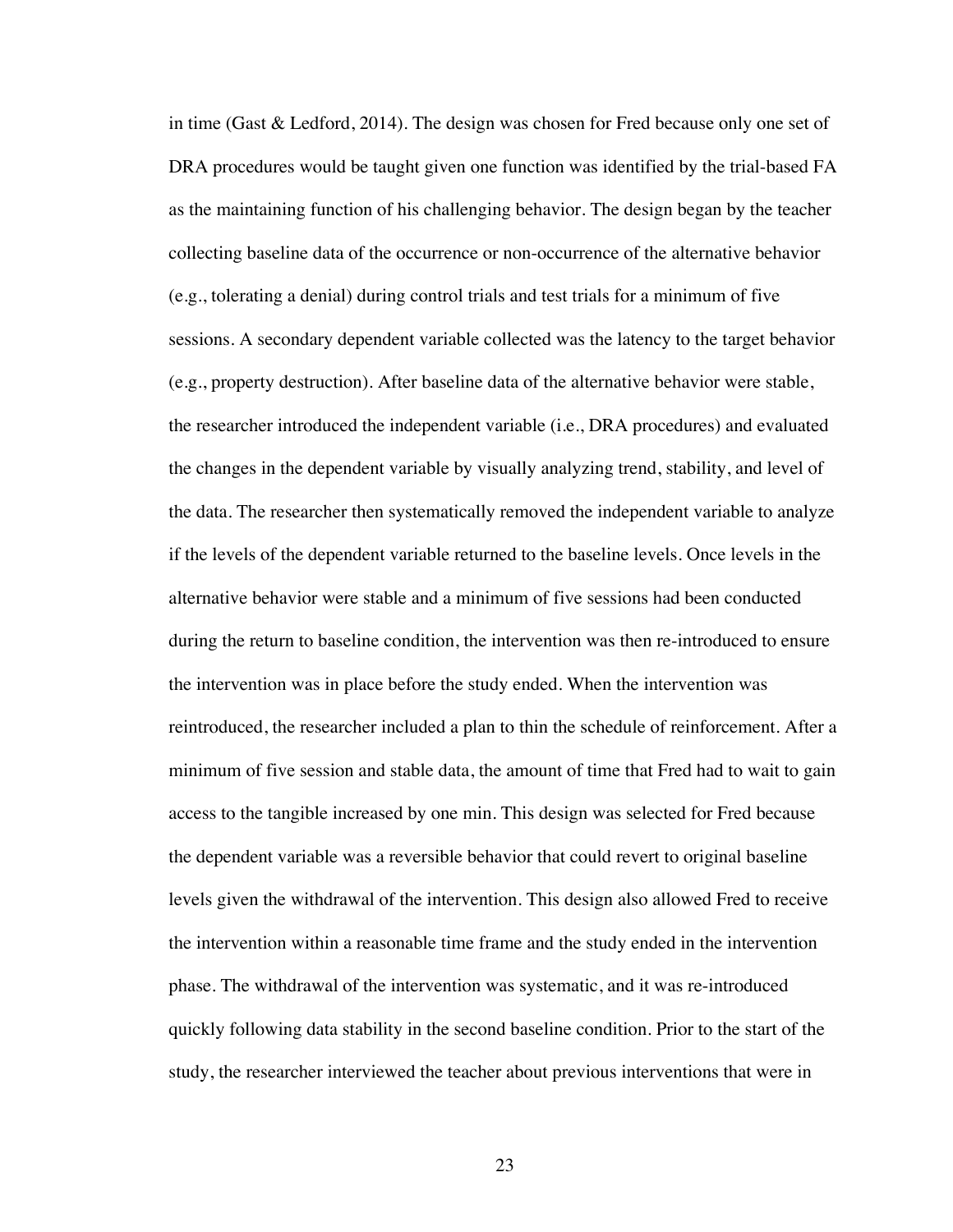place for Fred to control for history and the overall length of the study was short in nature to control for maturation. Reliability data were collected 76% of sessions to control for instrumentation and procedural infidelity.

#### **DRA Procedures**

**Teacher DRA training.** After the function of each participant's behavior was concluded, the researcher determined an alternative behavior for each participant that served the same function as the target behavior. Communication and any prerequisite skills required for the alternative behavior were discussed with the teacher to ensure that the alternative skills were in the participant's repertoire. Similar to the trial-based FA training, the researcher explained DRA procedures and the rationale as a set of procedures designed to decrease inappropriate behaviors while increasing appropriate behaviors. The researcher trained the teacher on appropriate schedules of reinforcement of the alternative behavior (e.g., continuous reinforcement at the beginning of the study) and appropriate extinction procedures (e.g., not giving attention during an attention test). The teacher had access to a handout and PowerPoint created by the researcher during the training. After the definition and rationale, the researcher modeled the DRA procedures for each participant with a graduate student assistant and then live coached the teacher through the procedures with the graduate student. Prior to implementing the DRA with participants, the teacher independently role-played DRA procedures for each participant with the graduate student with a minimum of 90% accuracy (See Appendix D). During role-play sessions, the teacher collected the occurrence or non-occurrence of the alternative behavior and target behavior as well as latency to the target behavior. The researcher collected procedural fidelity and reliability data. The total duration of the DRA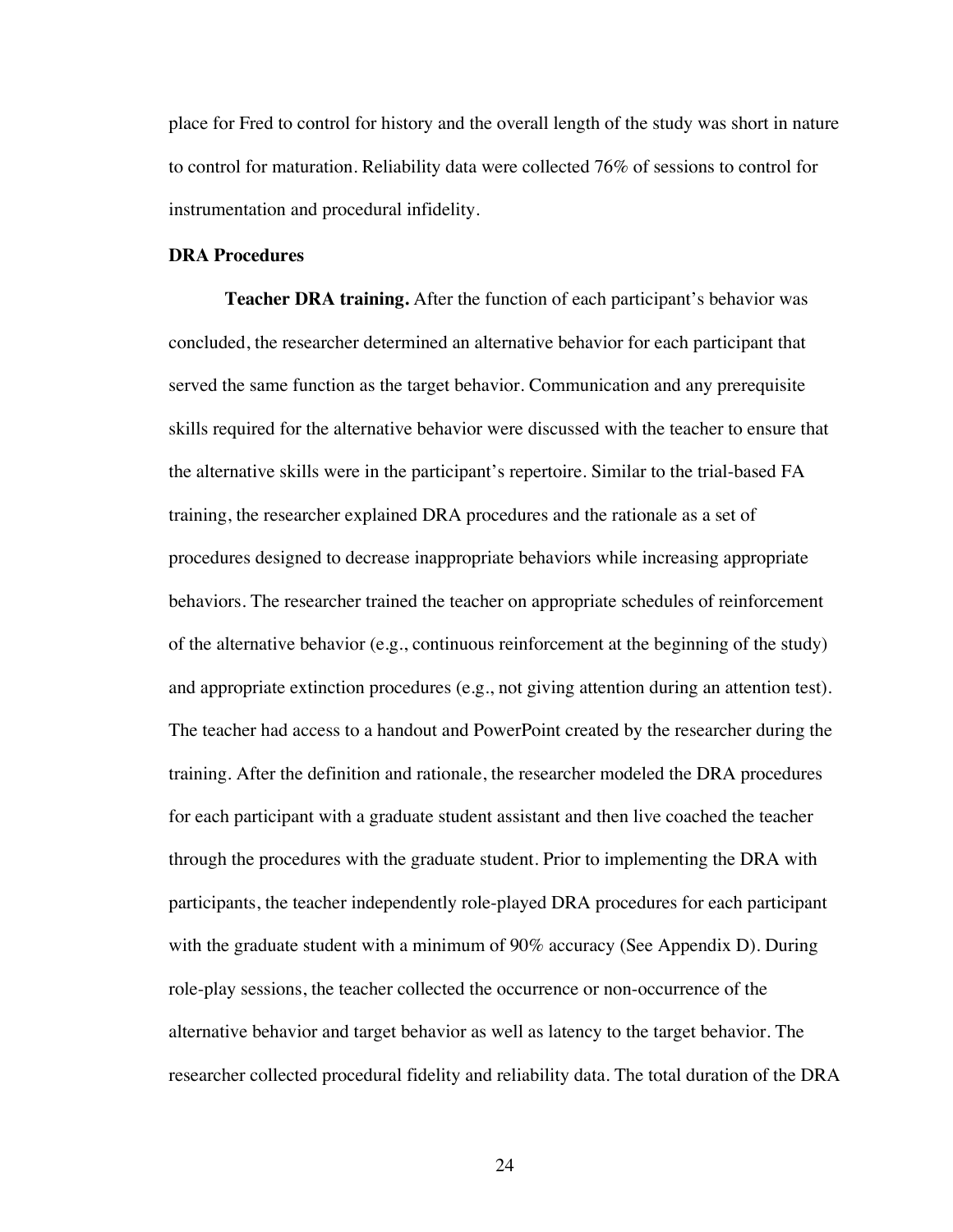training was 28 min and the teacher scored 100% on fidelity in the first independent roleplay session.

#### **Baseline**.

**Howard.** The initial baseline condition  $(A<sub>1</sub>)$  was conducted using the same procedures as the trial-based FAs for that specific function. Each session consisted of six trials and only maintaining functions of the targeted behavior were tested. Howard's target behavior was determined to be maintained by positive reinforcement in the form of access to attention, positive reinforcement in the form of access to tangibles, and negative reinforcement in the form of escape from task demands. Therefore, two trials of each function were tested during each baseline session for a total of six trials. Howard had his AAC available during all sessions. In the escape trials, the escape control interval as described in the trail-based FA procedures was conducted for 1 min. Following the control, the teacher arranged the environment by pressing a non-preferred demand. Contingent on Howard engaging in the target behavior or the alternative behavior, the demand was removed for 30 sec If Howard did not engage in the target behavior or the alternative behavior, the trial ended after 3 min. In the attention trials, the attention control interval was conducted as described in the trial-based FA procedures and lasted for 1 min. Following the control, the teacher removed her attention by saying, "I have to go over here, I have some work to do." Contingent on the target behavior or the alternative behavior, the teacher provided rich attention in the form of a short reprimand (e.g., "No, we don't do that!") and physical attention for approximately 15 sec. If Howard did not engage in either behavior, the trial ended after 3 min. In the tangible trials, the tangible control interval was conducted as described in the trial-based FA procedures and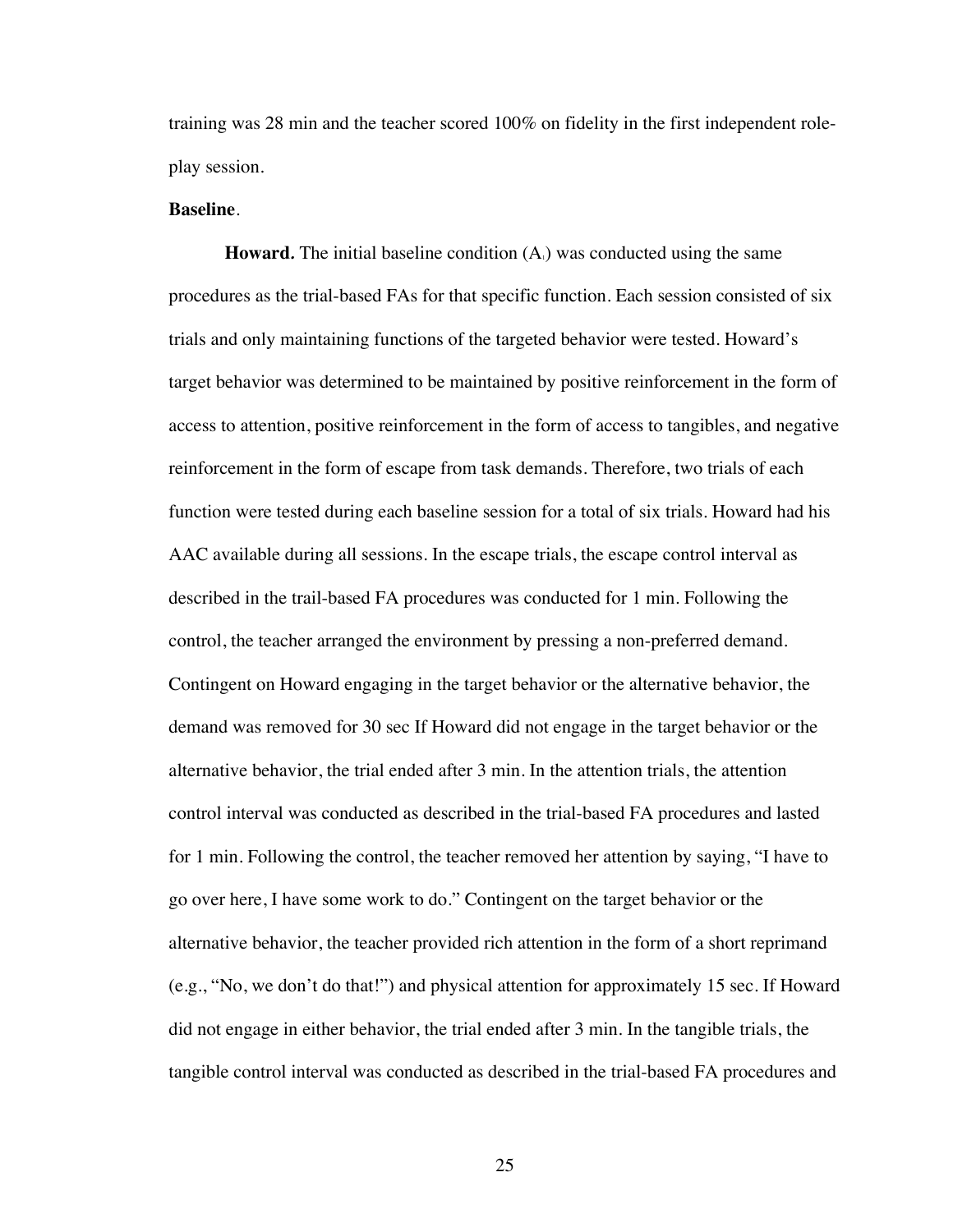lasted for 1 min. Following the control, the teacher removed the tangible by saying, "I need to take this." Contingent on the target behavior or the alternative behavior, the teacher re-introduced the tangible for approximately 30 sec. If Howard did not engage in either behavior, the trial ended after 3 min. After data were stable in baseline sessions for a minimum of five sessions, the DRA intervention was introduced for each participant.

**Fred***.* Similar to Howard, Fred's DRA baseline sessions were conducted similar to the trial-based FA. Fred's targeted behavior was determined to be maintained solely by positive reinforcement in the form of access to tangibles; therefore, six tangible trials were conducted each session. A 1 min tangible control interval as described in the trialbased FA procedures was conducted immediately before each 3 min test condition. During the test, contingent on the target behavior or alternative behavior, the participant gained access to the restricted reinforcement (e.g., contingent on the participant engaging in the target behavior during the attention condition, attention was provided). The teacher recorded the occurrence or nonoccurrence of target behaviors and alternative behaviors during each control and test interval. After data were stable in baseline sessions for a minimum of five sessions, the DRA intervention was introduced for each participant.

#### **Intervention.**

**Howard***.* See Table 1 for a description of Howard's conditions. When the intervention  $(B<sub>1</sub>)$  was introduced, the teacher used DRA procedures to reinforce the alternative behavior (e.g., manding for attention, a tangible, or a break) and placed target behaviors (e.g., inappropriate self-touching) on extinction. After the environment had been arranged in each test interval as described in the trial-based FA procedures, Howard's inappropriate self-touching was no longer reinforced, and he could only gain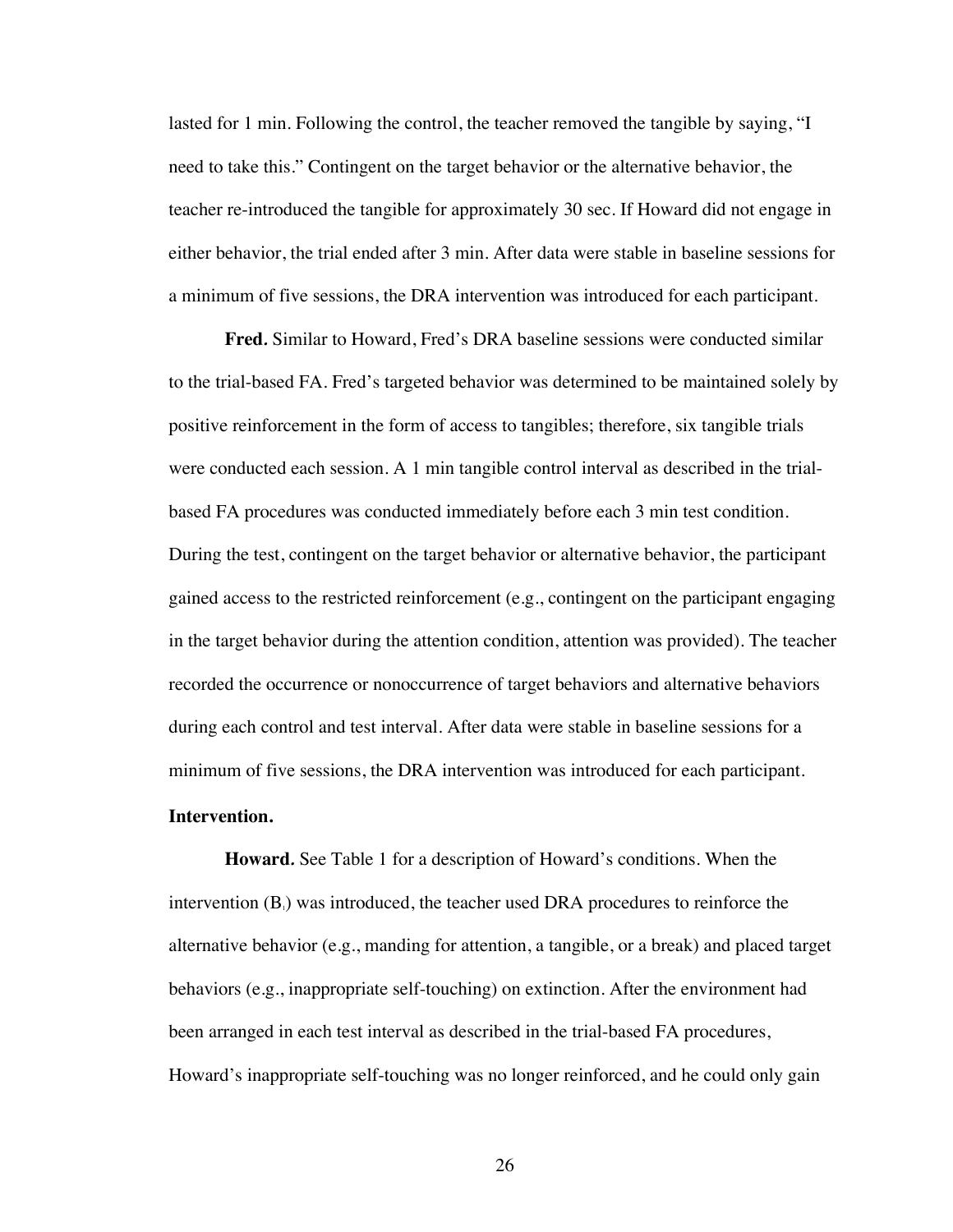access to attention, a tangible, or escape from a task demand if he engaged in the appropriate mand. At the beginning of each intervention session, the alternative behavior was described to Howard, the new contingency was vocally stated (e.g., "It's time to do work, if you want a break use your voice to say, 'I want a break."') and paired with a visual. The visual for Howard was the appropriate mand opened on the AAC. If Howard engaged in the defined alternative behavior, reinforcement was immediately presented for a predetermined amount of time. If Howard engaged in the alternative behavior during the attention condition, rich attention was provided for approximately 20 s before ending the trial. If Howard engaged in the alternative behavior during the escape condition, the demand was removed approximately 30 s before ending the trial. Finally, if Howard engaged in the alternative behavior during the tangible condition, the tangible was reintroduced for approximately 30 s before ending the trial. If Howard engaged in the target behavior during any condition, the teacher blocked the behavior, waited for 10 s of calm, and then restated the contingency. If Howard then engaged in the alternative behavior, the consequence was identical to if he had engaged in the alternative behavior independently. If he engaged in the alternative behavior following the prompt, the occurrence was recorded with a note that it followed the model. Only trials in which he independently engaged in the alternative behavior were recorded on the graph.

After baseline data were stable in all tiers for Howard, the DRA intervention was introduced in the first tier (escape) while all other tiers (attention and tangible) remained in baseline. Intervention was introduced in subsequent tiers contingent on mastery of the alternative behavior which was set at two consecutive sessions of 100% independent responding and a stable trend in all baseline conditions. After the intervention was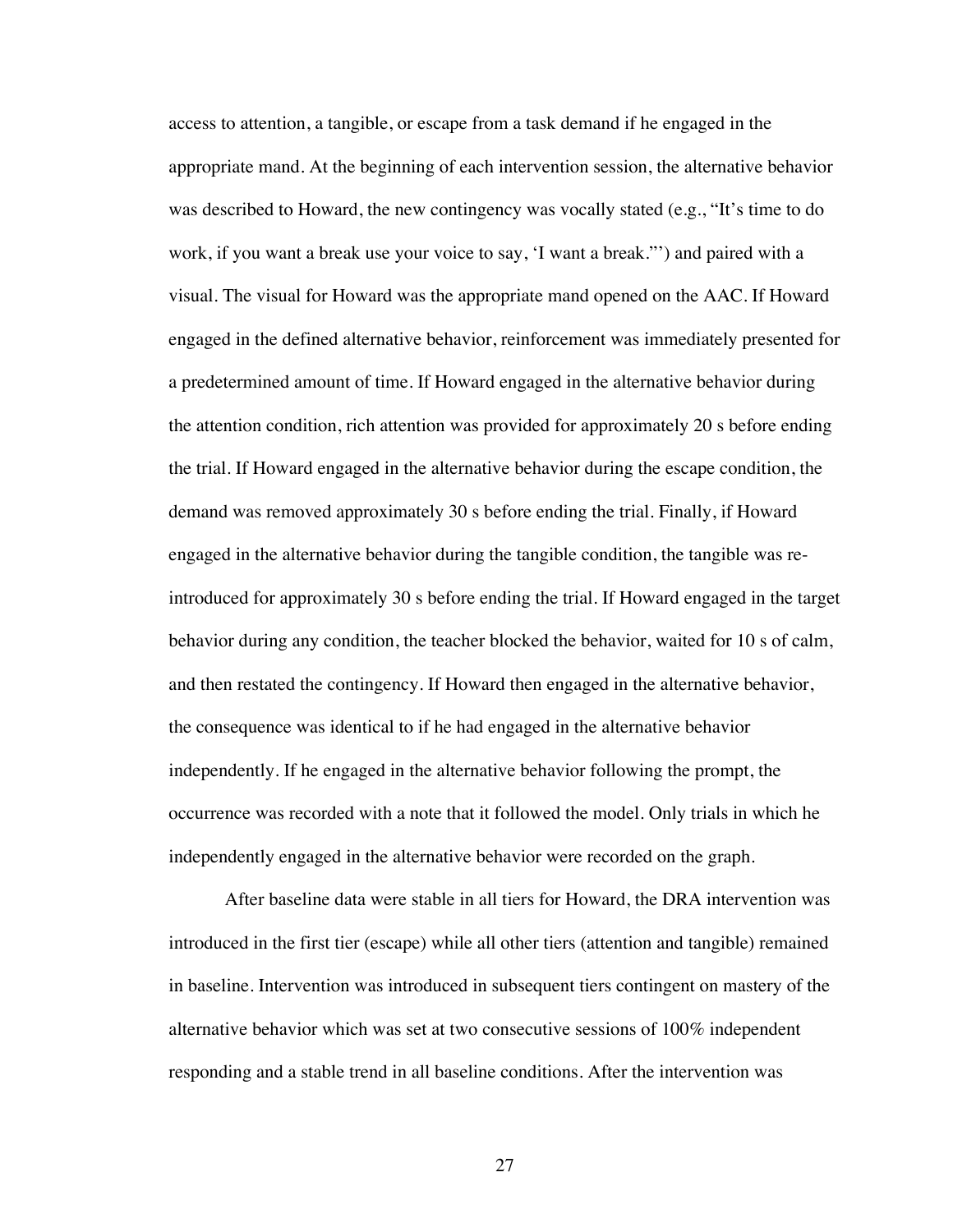introduced in the first tier and data were stable for a minimum of five sessions, the intervention was withdrawn to assess the effects on the dependent variable. After a minimum of five sessions, or until data were stable, the intervention was reintroduced. The withdraw procedures occurred in the first two tiers (i.e., escape and attention), but not in the third tier (i.e., tangible). The covariation observed in the third tier during the initial baseline sessions influenced the researcher to withdraw the intervention in the first two tiers. A functional relation could not be established because the student was engaging in the alternative behavior in tangible tier before the intervention had been introduced. By withdrawing the intervention in the first two tiers, a functional relation could be established for both the escape and attention tiers.

## Table 1

|                       | Howard's DRA Conditions                                |                                                                                    |                                                              |                                         |
|-----------------------|--------------------------------------------------------|------------------------------------------------------------------------------------|--------------------------------------------------------------|-----------------------------------------|
| Condition             | Length                                                 | Environmental<br>arrangement                                                       | Response to<br>target behavior                               | Response to<br>alternative<br>behavior  |
| Attention<br>Control  | 1 min                                                  | Access to<br>moderately<br>preferred items,<br>no demands,<br>teacher<br>attention | <b>Block</b> and<br>ignore<br>inappropriate<br>self-touching | N/A                                     |
| Attention             | 3 min, or until<br>alternative<br>behavior<br>occurred | Attention<br>diverted                                                              | Block until 10 s<br>of calm, restate<br>contingency          | Access to rich<br>attention for 20<br>S |
| <b>Escape Control</b> | 1 min                                                  | Access to<br>moderately<br>preferred items,<br>no demands,<br>teacher<br>attention | Block and<br>ignore<br>inappropriate<br>self-touching        | N/A                                     |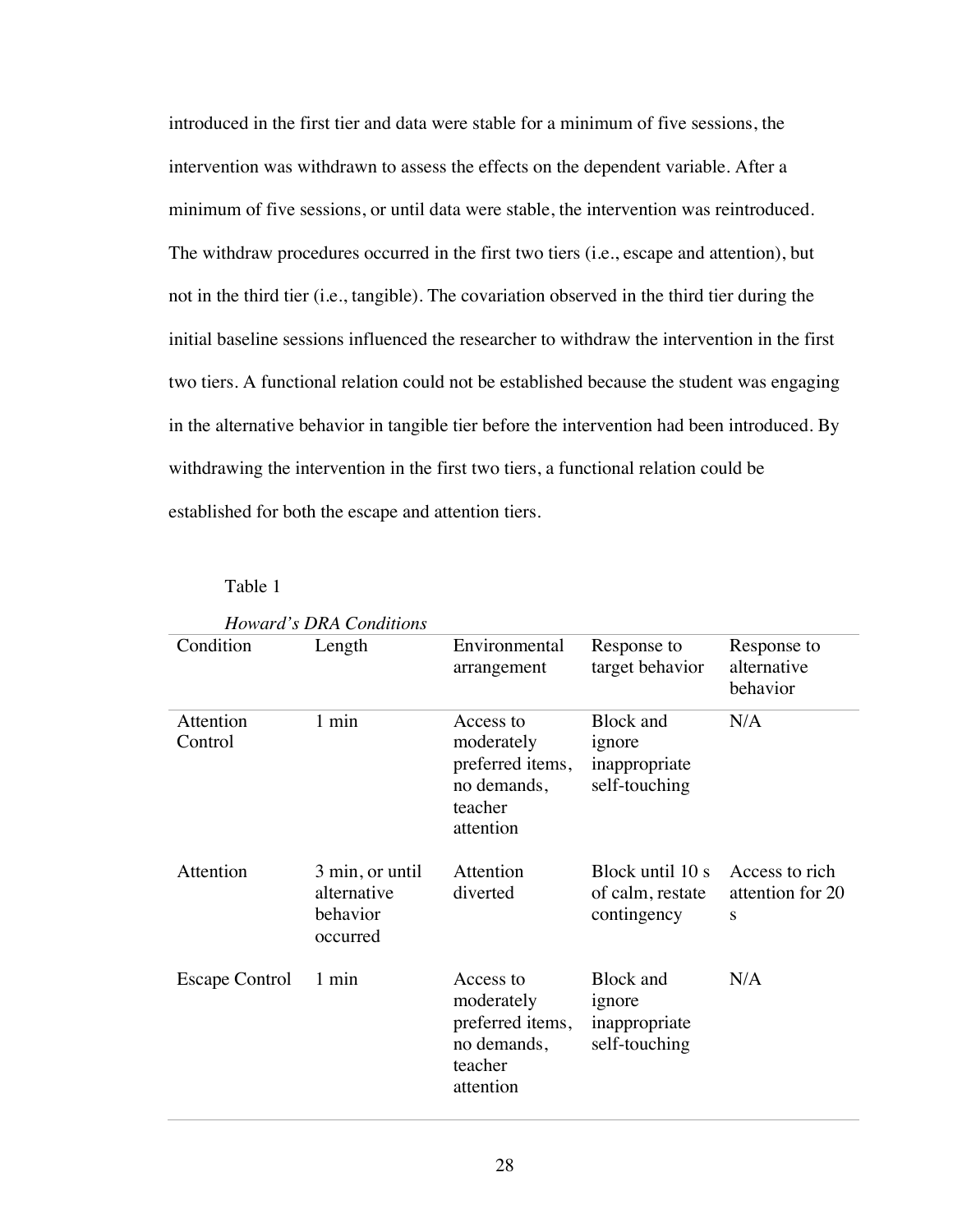| Escape              | 3 min, or until<br>alternative<br>behavior<br>occurred | Demand<br>presented                                                            | Block until 10 s<br>of calm, restate<br>contingency   | Removal of<br>task demand for<br>30 s                 |
|---------------------|--------------------------------------------------------|--------------------------------------------------------------------------------|-------------------------------------------------------|-------------------------------------------------------|
| Tangible<br>Control | 1 min                                                  | Access to<br>highly preferred<br>items, no<br>demands,<br>teacher<br>attention | Block and<br>ignore<br>inappropriate<br>self-touching | N/A                                                   |
| Tangible            | 3 min, or until<br>alternative<br>behavior<br>occurred | Highly<br>preferred<br>tangible<br>removed                                     | Block until 10 s<br>of calm, restate<br>contingency   | Access to<br>highly preferred<br>tangible for 30<br>S |

**Fred***.* See Table 2 for a description of Fred's conditions. When the intervention  $(B<sub>1</sub>)$  was introduced, the teacher used DRA procedures to reinforce the alternative behavior (e.g., tolerating a denial) and placed his target behavior (e.g., property destruction) on extinction. After the environment had been arranged following the one min tangible control interval (as described in the trial-based FA procedures) by the teacher removing the highly preferred item, Fred's property destruction was placed on extinction and only engaging with another activity or waiting for one min allowed him access to a highly preferred item (e.g., the iPad). At the beginning of each intervention session, the alternative behavior was described to Fred by vocally stating the contingency (e.g., "I need to take the iPad, you can have the puzzle or color. If you touch the tissue box, you do not get the iPad") paired with a visual. The visual for Fred was a card with a large X through a three-dimensional box. If Fred engaged in the defined alternative behavior, reinforcement was immediately presented for a predetermined amount of time (i.e., 30 s). If Fred engaged in the target behavior during any condition, the teacher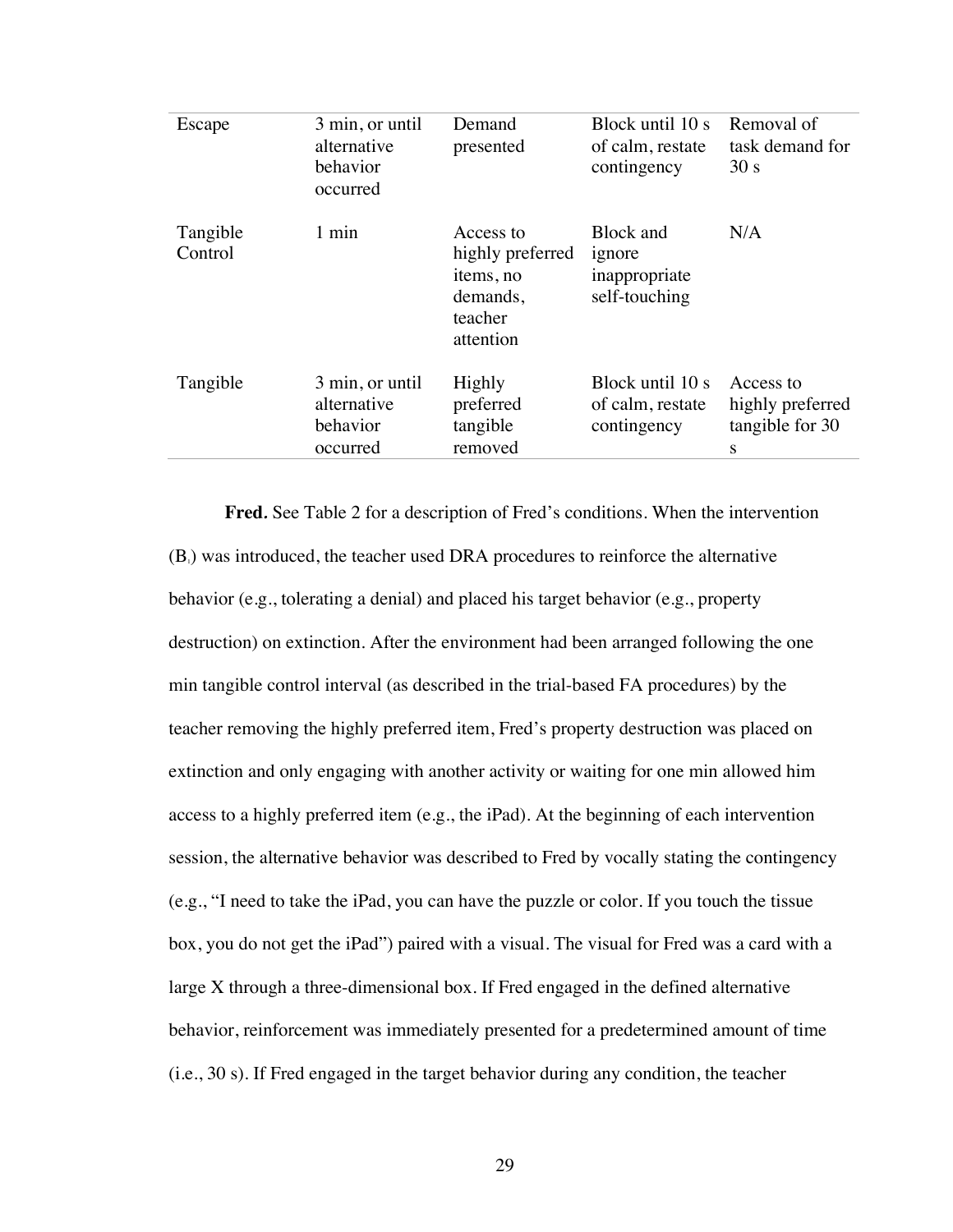blocked the behavior, waited for 10 s of calm, restated the contingency, and reset the timer. The timer could be re-set an infinite number of times if necessary. Fred could not access the tangible until he had not engaged in the target behavior a minimum of 1 min during typical sessions or 2 min during maintenance sessions. When engaged in the alternative behavior, the consequence was identical to if he had engaged in the alternative behavior independently. If he engaged in the alternative behavior following the prompt, the occurrence was recorded with a note that it followed the model. Only trials in which he independently engaged in the alternative behavior were recorded on the graph. After there was stable responding in the second intervention condition, the researcher probed maintenance and generalization. During maintenance sessions, the same procedures as described above were used, however, Fred could only access reinforcement after 2 min. After two consecutive sessions at 100% engagement in the alternative behavior, the researcher probed for generalization by having the teacher run sessions in the cafeteria instead of the classroom. It was during a time that no other students were in the cafeteria and no real milk cartons were accessible.

Similar to baseline, intervention sessions occurred during the time of day that was most likely he would engage in problem behavior and allowed for the teacher work 1:1 with him. The first intervention condition occurred a minimum of five sessions and until data were stable. After data were stable in Fred's initial intervention condition, the intervention was withdrawn until data were stable for a minimum of five session. It was decided to not shorten the length of the condition because there were no safety concerns related to Fred's behavior and the presented stimuli (e.g., a tissue box or origami milk carton). Fewer sessions may have occurred in the second baseline condition if there were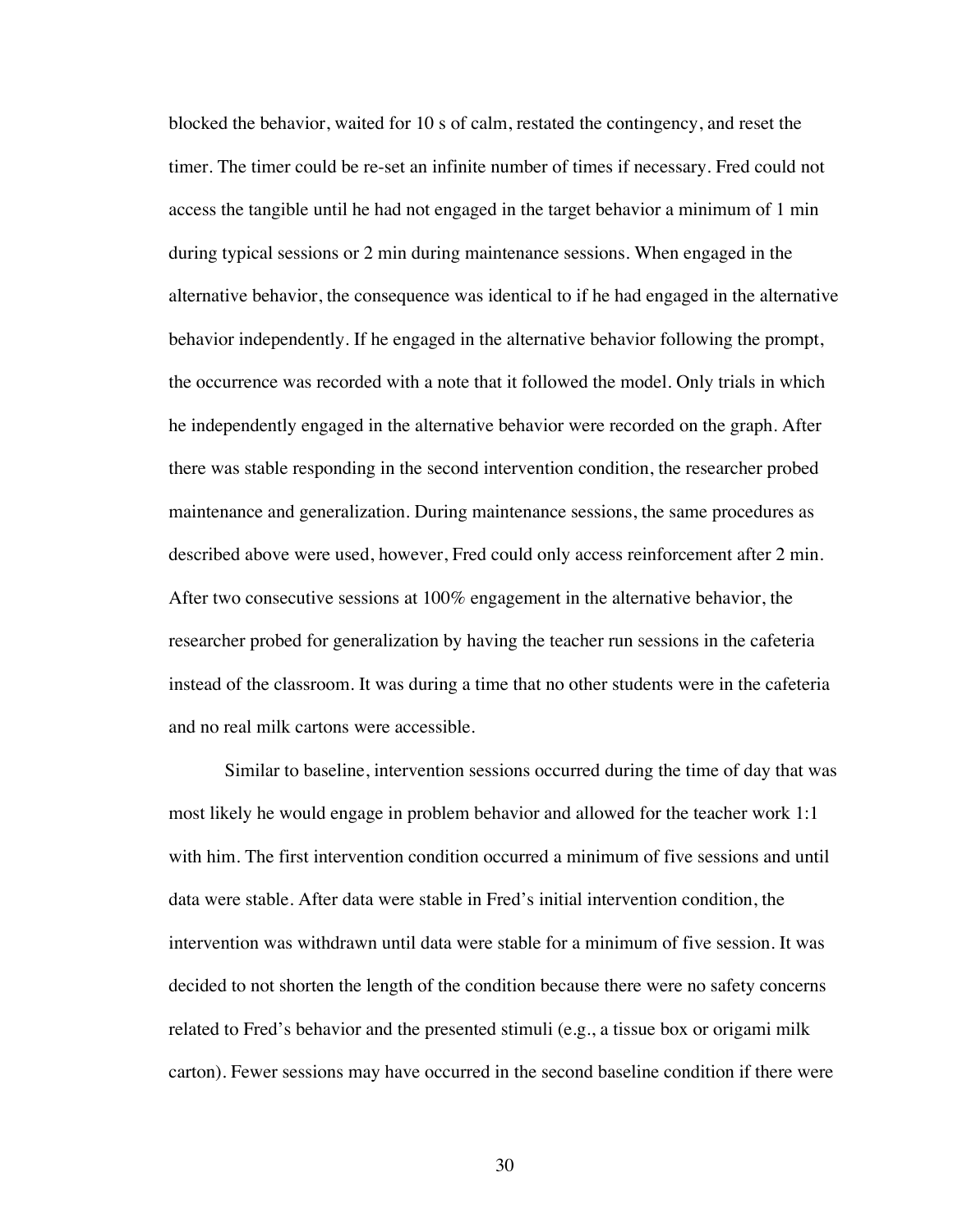potential safety concerns for ethical purposes. Finally, the intervention was introduced for a second time using the same procedures as described above.

Table 2

|                     | <b>Fred's DRA Conditions</b>                 |                                                                                |                                                     |                                                       |
|---------------------|----------------------------------------------|--------------------------------------------------------------------------------|-----------------------------------------------------|-------------------------------------------------------|
| Condition           | Length                                       | Environmental<br>arrangement                                                   | Response to<br>target behavior                      | Response to<br>alternative<br>behavior                |
| Tangible<br>Control | 1 min                                        | Access to<br>highly preferred<br>items, no<br>demands,<br>teacher<br>attention | <b>Block</b> and<br>ignore property<br>destruction  | N/A                                                   |
| Tangible            | Until<br>alternative<br>behavior<br>occurred | Highly<br>preferred<br>tangible<br>removed                                     | Block until 10 s<br>of calm, restate<br>contingency | Access to<br>highly preferred<br>tangible for 30<br>S |

## **Inter-observer agreement (IOA)**

**Trial-based FA**. IOA data were collected by a graduate student assistant with experience in data collection and who had been trained by the researcher on procedures. IOA data were collected a minimum of 20% of trial-based FA sessions for each participant. Using the same data sheet as the researcher, the secondary data collector recorded the occurrence or non-occurrence of the alternative behavior and the target behavior was well as the latency to target behaviors during each trial (See Appendix E). IOA data were calculated using interval by interval agreement for the occurrence or nonoccurrence of alternative and target behavior data as well as latency data.

The researcher and data collector recorded the occurrence or non-occurrence of the target behavior during each trial. Latency data were scored as an agreement if the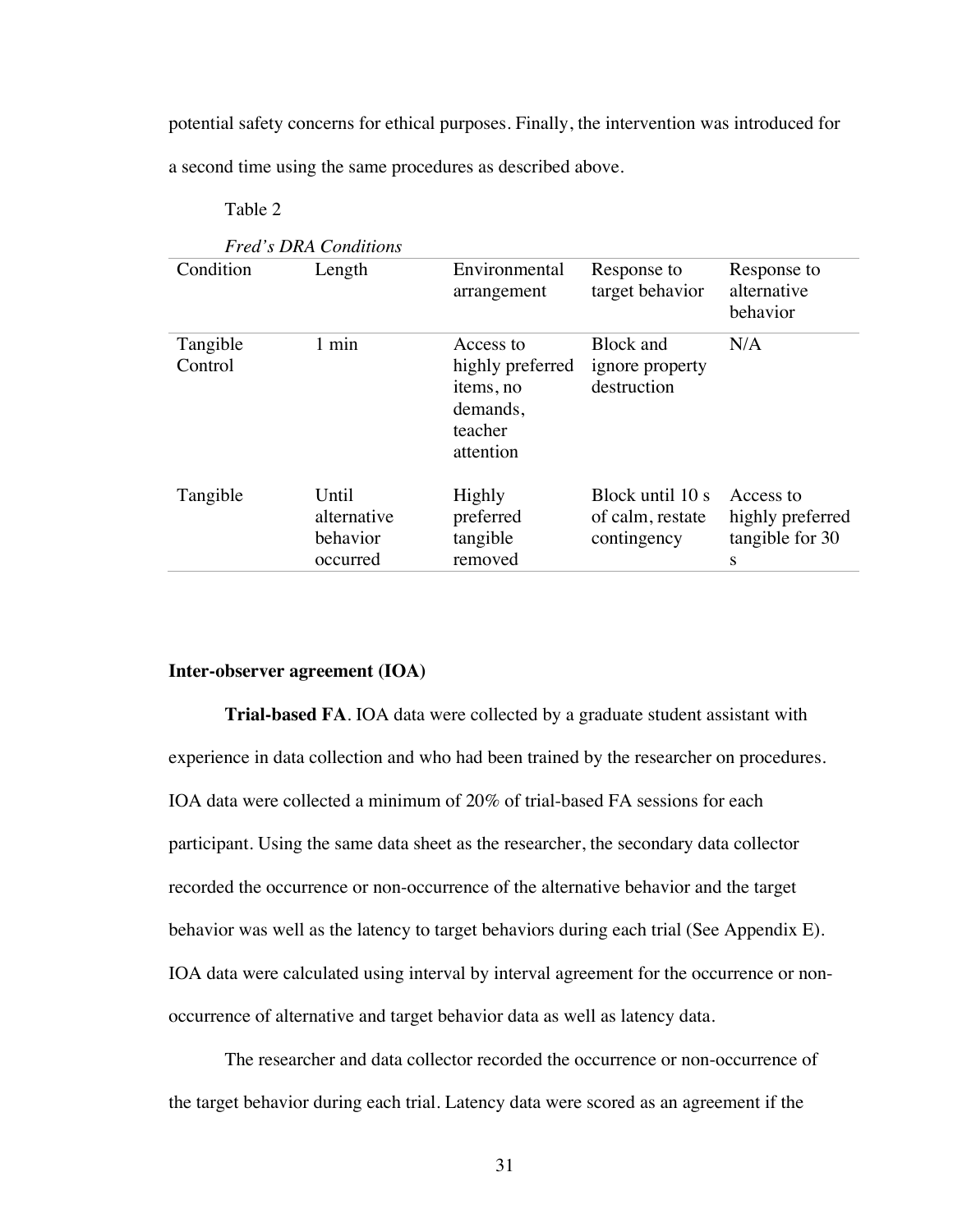time recorded for the researcher and secondary data collector fell within a 3 s window. Occurrence or non-occurrence of the target behavior was scored as an agreement if the primary data collector and secondary data collector both recorded the occurrence or nonoccurrence of the target behavior. IOA for occurrence and non-occurrence as well as latency was then calculated by dividing the number of agreements within each interval by the number of agreements plus the number of disagreements and multiplying by 100 (Cooper et al., 2007). Following each session, any disagreements in IOA data were reviewed before the next session was conducted. If reliability fell below 80% for one session, the researcher and secondary data collector reviewed procedures and operational definitions of behaviors. Agreement scores for occurrence or non-occurrence data collection averaged 100% across both participants and agreement scores for latency data collection averaged 88% (range, 75% to 100%).

**DRA.** IOA data were collected by the researcher a minimum of 20% of sessions in each condition. Training did not occur past the role-playing fidelity check; therefore, the teacher was the primary data collector and the researcher was the secondary data collector. Using the same data sheet as the teacher, the researcher recorded the occurrence or non-occurrence of the target behavior and the alternative behavior in each interval (see Appendix F). IOA data were used to control for observer drift and scored using point by point agreement for both occurrence and non-occurrence data as well as latency data. IOA was calculated by dividing the number of agreements within each interval by the number of agreements plus the number of disagreements and multiplying by 100. Following each session, any disagreements in IOA data were reviewed before the next session was conducted. If reliability fell below 80% for one session, the teacher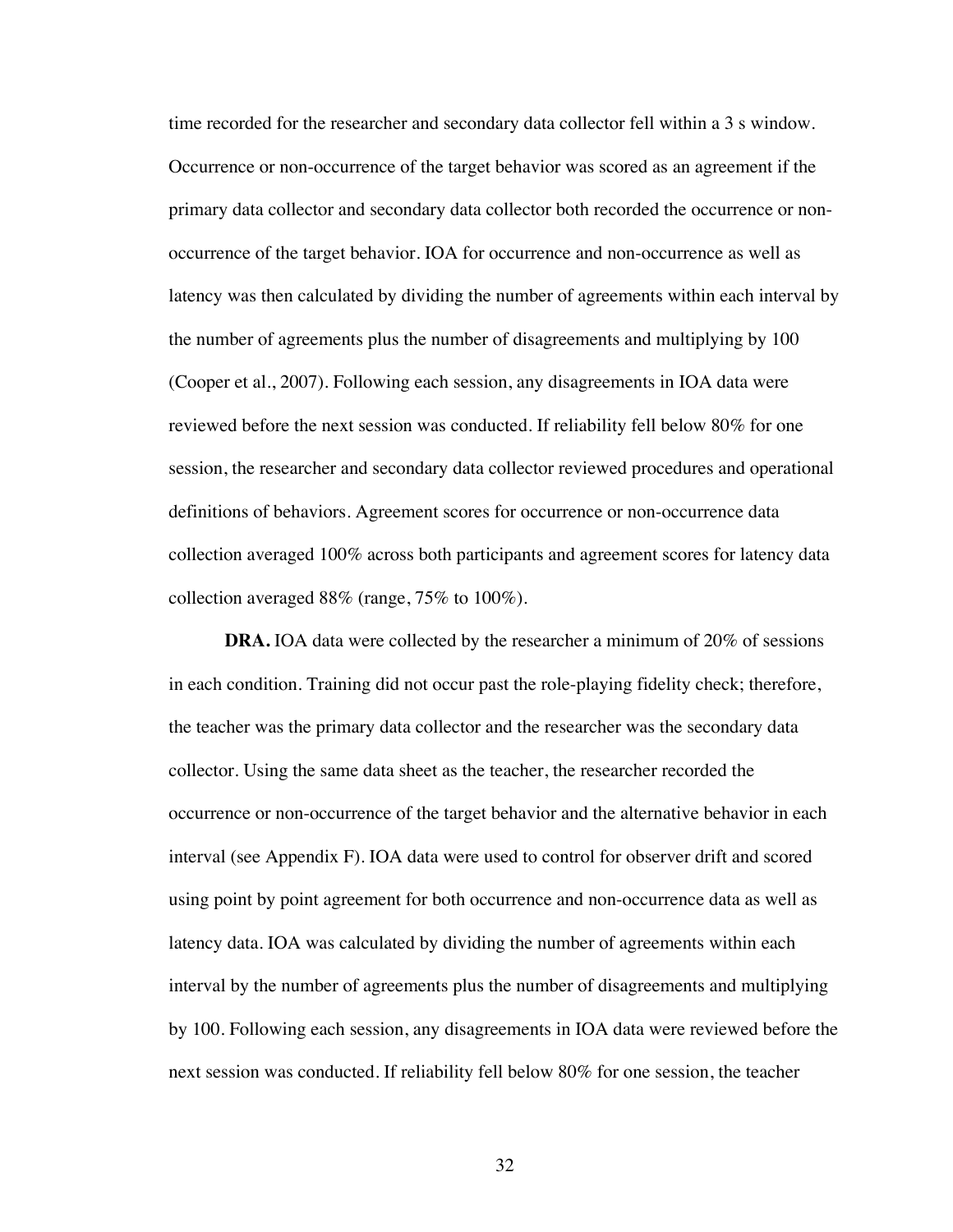retrained the teacher in DRA procedures and operational definitions of behaviors were reviewed. IOA data were collected during 67% of Howard's sessions with an average agreement of 99% (range, 96%-100%) for occurrence or non-occurrence of alternative behavior and an average agreement of 96% (range, 75%-100%) for latency to the target behavior. IOA data were collected during 68% of Fred's sessions with an average agreement of 100% for occurrence or non-occurrence of alternative behaviors and an average agreement of 99% (range, 83%-100%) for latency to the target behavior.

#### **Procedural Fidelity**

**Trainings.** Procedural fidelity data during training sessions were collected by a graduate student trained on the procedures during all trial-based FA trainings and DRA trainings. Prior to implementing trainings, the researcher and secondary data collector reviewed training procedures. The secondary data collector recorded the occurrence or non-occurrence of each planned step by the primary researcher (see Appendix G). Procedural fidelity was calculated by dividing the number of steps completed by the number of steps planned for training and multiplying by 100. Following each session, each non-occurrence of a step in the procedures was discussed with the researcher. If procedural fidelity fell below 80%, the researcher and secondary data collector reviewed training procedures. Procedural fidelity was scored at 100% for both training sessions.

**Trial-based FA**. Procedural fidelity during trial-based FAs were collected by the researcher a minimum of 20% of sessions. Procedures during trial-based FAs were taught to mastery during training sessions as evidenced by the role-playing fidelity check. The researcher recorded the teacher's occurrence or non-occurrence of each planned step (see Appendix H. Procedural fidelity was calculated by dividing the number of steps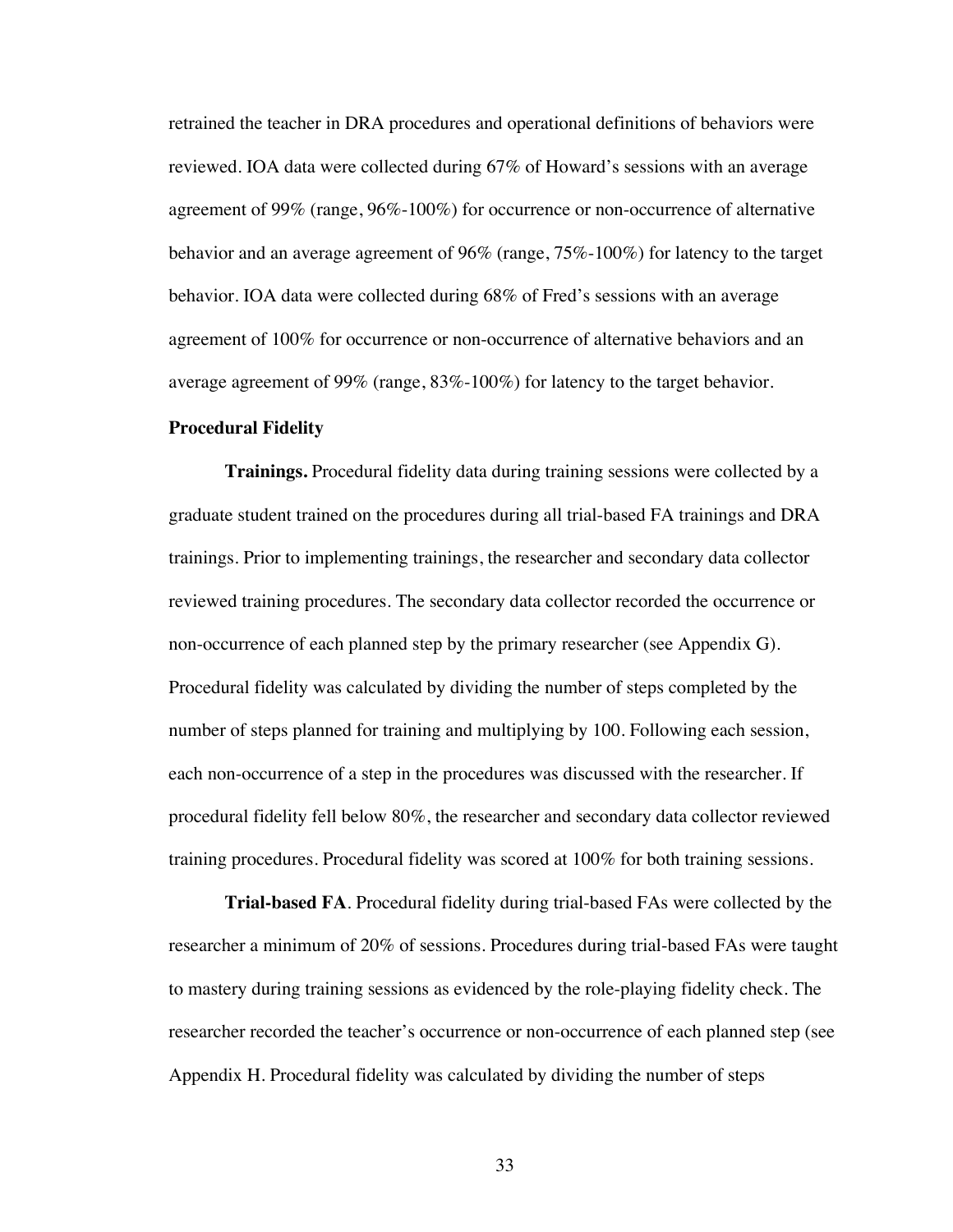completed by the number of steps planned for training and multiplying by 100. Following each session, each non-occurrence of a step in the procedures was reviewed with the teacher and if procedural fidelity fell below 80%, the teacher was retrained in trial-based FA procedures. Procedural fidelity was collected in 80% of sessions with an average score of 98% (range, 89% to 100%).

**DRA.** Procedural fidelity data during DRA sessions were collected by the researcher a minimum of 20% of sessions. Procedures during DRA sessions were taught to mastery during training sessions as evidenced by the role-playing fidelity check and no further training was provided past the role-playing fidelity check. The researcher recorded the occurrence or non-occurrence of each planned step of the DRA sessions (see Appendix I). Procedural fidelity was calculated by dividing the number of steps completed by the number of steps planned for training and multiplying by 100. Following each session, each non-occurrence of a step in the procedures was reviewed with the teacher. If procedural fidelity fell below 80%, the teacher was retrained in DRA procedures. Procedural fidelity was collected in 67% of Howard's sessions with an average score for fidelity being 98% (range, 93%-100%). Procedural fidelity was collected in 68% of Fred's sessions with an average score for fidelity being 99% (range, 94%-100%).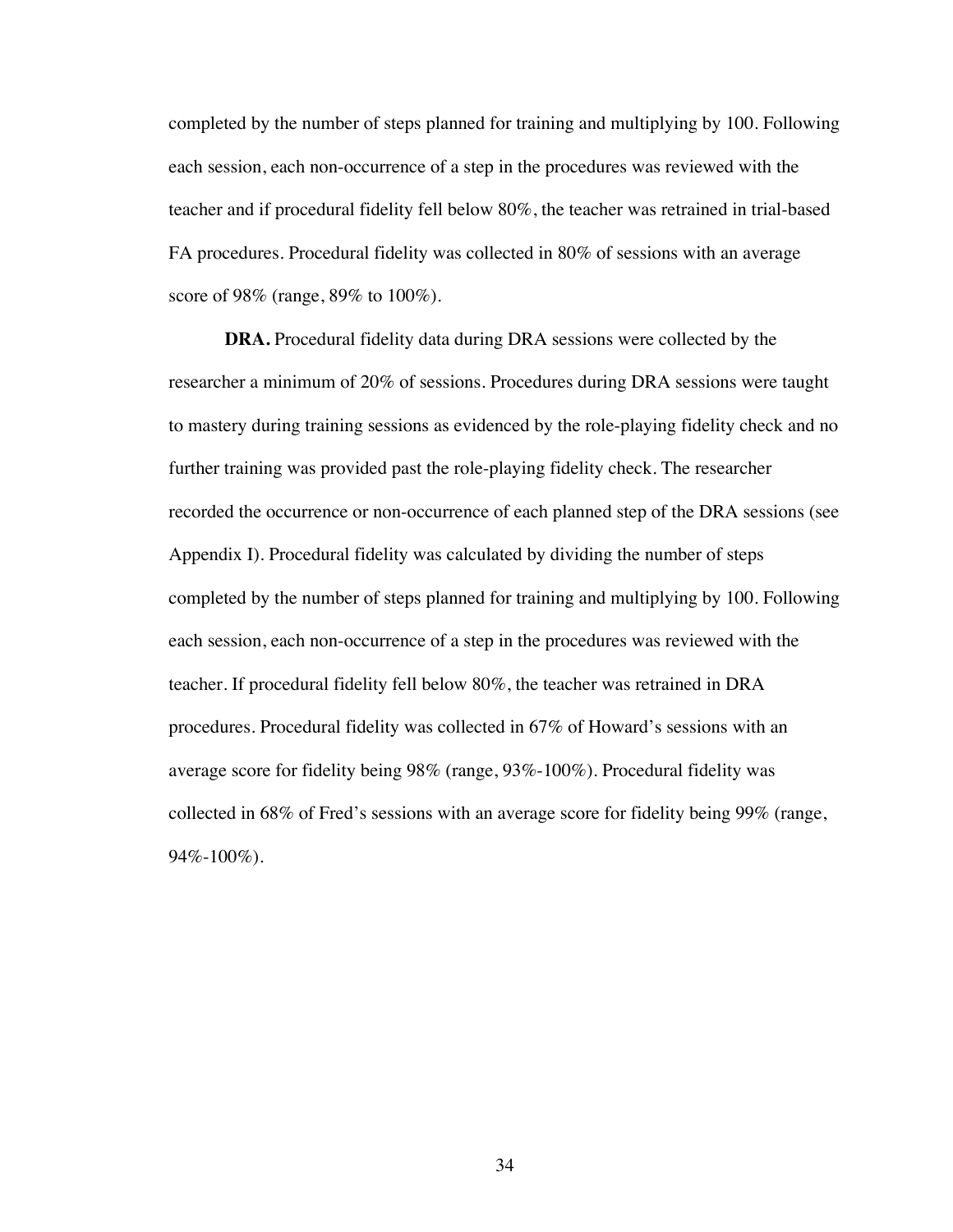## **Section 4: Results**

#### **Trial-based FA Results**

*Howard.* During the trial-based FAs, Howard engaged in the target behavior during 0% of attention control intervals and 40% of attention intervals. He engaged in the target behavior during 10% of the escape control intervals and 70% of escape intervals. Finally, he engaged in the target behavior during 0% of tangible control intervals and 50% of tangible intervals. The researcher determined that Howard's target behavior was maintained by positive reinforcement in the form of access to attention, positive reinforcement in the form of access to tangibles, and negative reinforcement in the form of escape from demands. Although the behavior occurred most often in the escape condition, when all three functions are compared to their own control interval, all three show at least a 20% increase in the target behavior. The average length of Howard's trialbased FAs was 21 min with a total duration for all five sessions being 103 min. See Fig. 1 for results of Howard's trial-based FA.

*Fred.* During the trial-based FAs, Fred engaged in the target behavior during 10% of attention control intervals and 10% of attention intervals. He engaged in the target behavior 0% of escape control intervals and 0% of escape intervals. Finally, he engaged in the target behavior during  $0\%$  of tangible control intervals and  $60\%$  of tangible intervals. The researcher determined that access to tangibles was the only sociallymediated function maintaining Fred's behavior, as it was the only function that demonstrated at least a 20% increase in rate of the target behavior when compared to control. Although the percentage of engagement in the target behavior was elevated during 10% of the attention control conditions, it accounted for only one attention control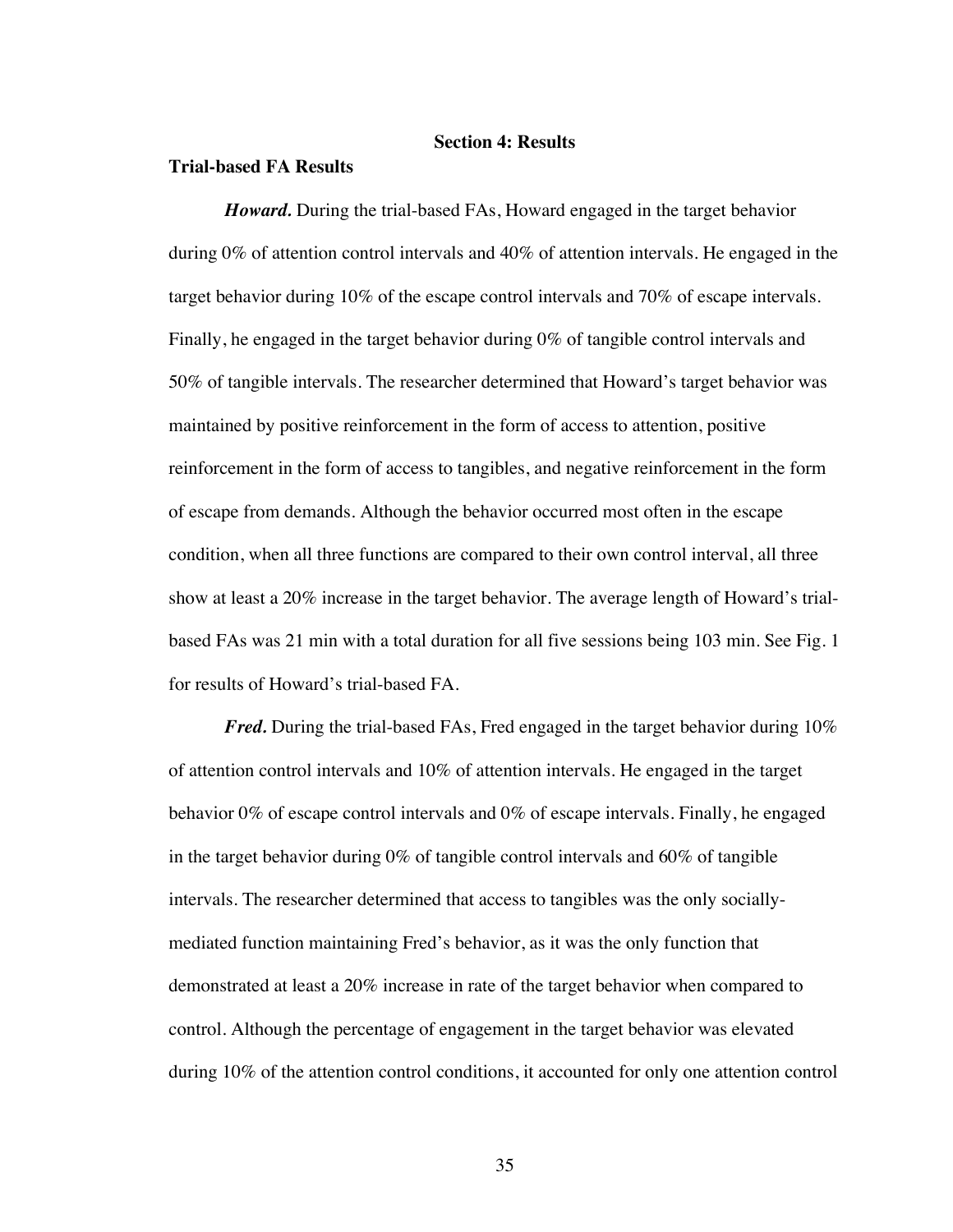interval. Following the engagement in the target behavior during the attention control interval, the control was modified to include higher rates of noncontingent teacher attention and Fred did not engage in the target behavior during the attention control again. This modification justified attention not being a maintaining function of his target behavior. The average length of each trial-based FA for George was 23 min. Total duration could not be calculated because it was recorded for only three of the five sessions. See Fig. 1 for Fred's results of the trial-based FA.

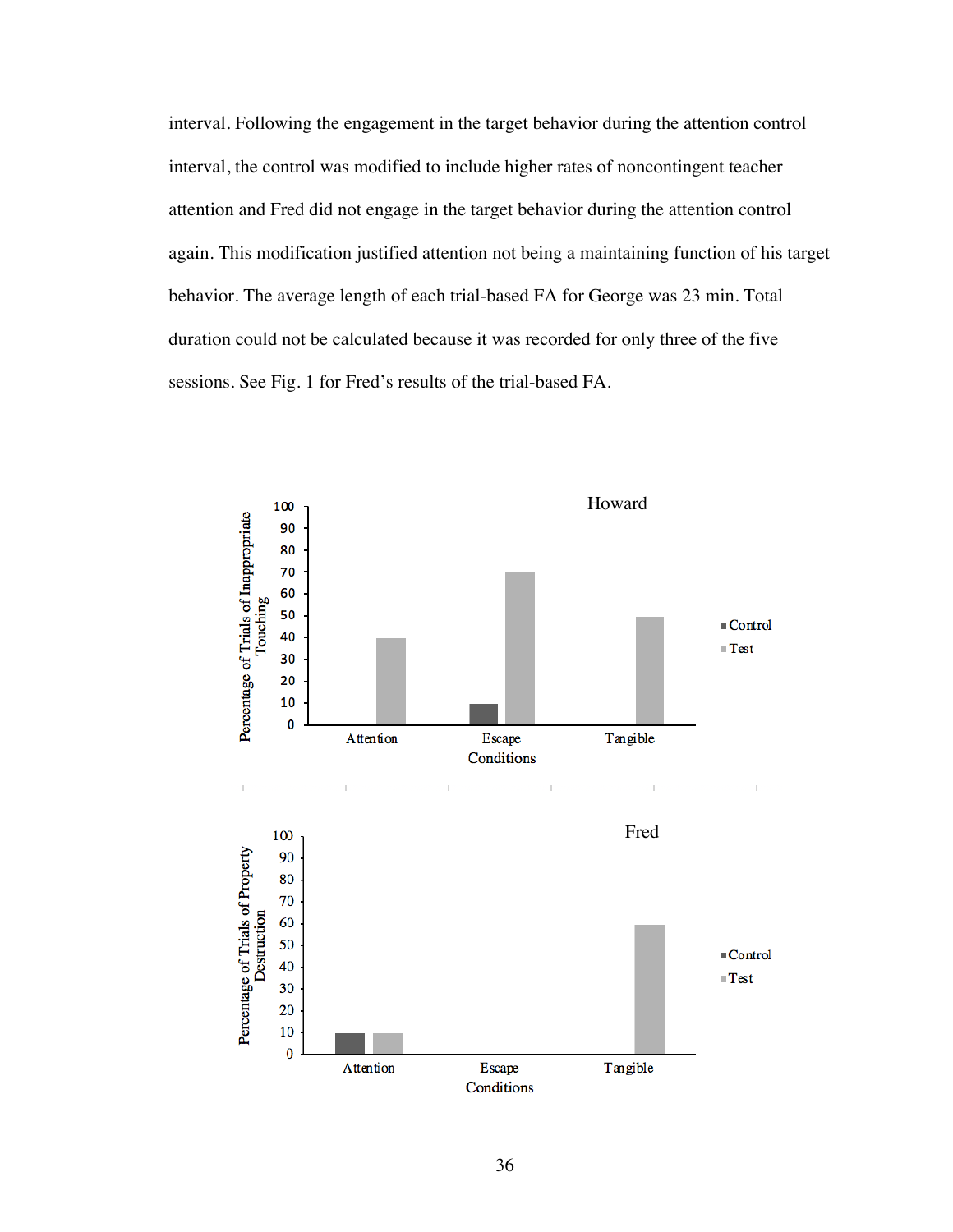Figure 1. Trial-based FA results for both participants

#### **DRA Results**

**Howard***.* See Fig. 2 for Howard's DRA graph. The data paths represent the percentage of intervals that Howard engaged in the alternative behavior during each session and the bar graphs represent the percentage of intervals that he engaged in the target behavior during each session. In tier one, the escape-maintained tier, Howard engaged in the alternative behavior 0% of all initial baseline sessions. During the initial eight baseline session, he engaged in the target behavior 100% of intervals in three session, 50% of intervals in four sessions, and 0% of intervals in one session. Experimental decisions were based on the percentage of engagement in the alternative behaviors (i.e., the line graphs); therefore, the intervention was introduced in session nine when baseline data were stable in all tiers. Once the intervention was introduced in the escape tier, there was an immediate and abrupt change in level from 0% engagement in the alternative behavior during intervals to 50% engagement in the alternative behavior during intervals. Levels remained at 50% until the eleventh session and there was a level increase to 100% engagement in the alternative behavior. Mastery criterion was set at 100% engagement in the alternative behavior for two consecutive sessions and was reached in session eleven. There was a decrease in level from 100% to 50% in the alternative behavior during session thirteen with an immediate return to 100% for the next two sessions. During the initial intervention session, Howard engaged in the target behavior during 50% of intervals for two of the seven sessions. Data stabilized and the intervention was withdrawn during session sixteen. An immediate and abrupt change in level was observed from 100% to 0% with a zero-celerating trend for all five sessions.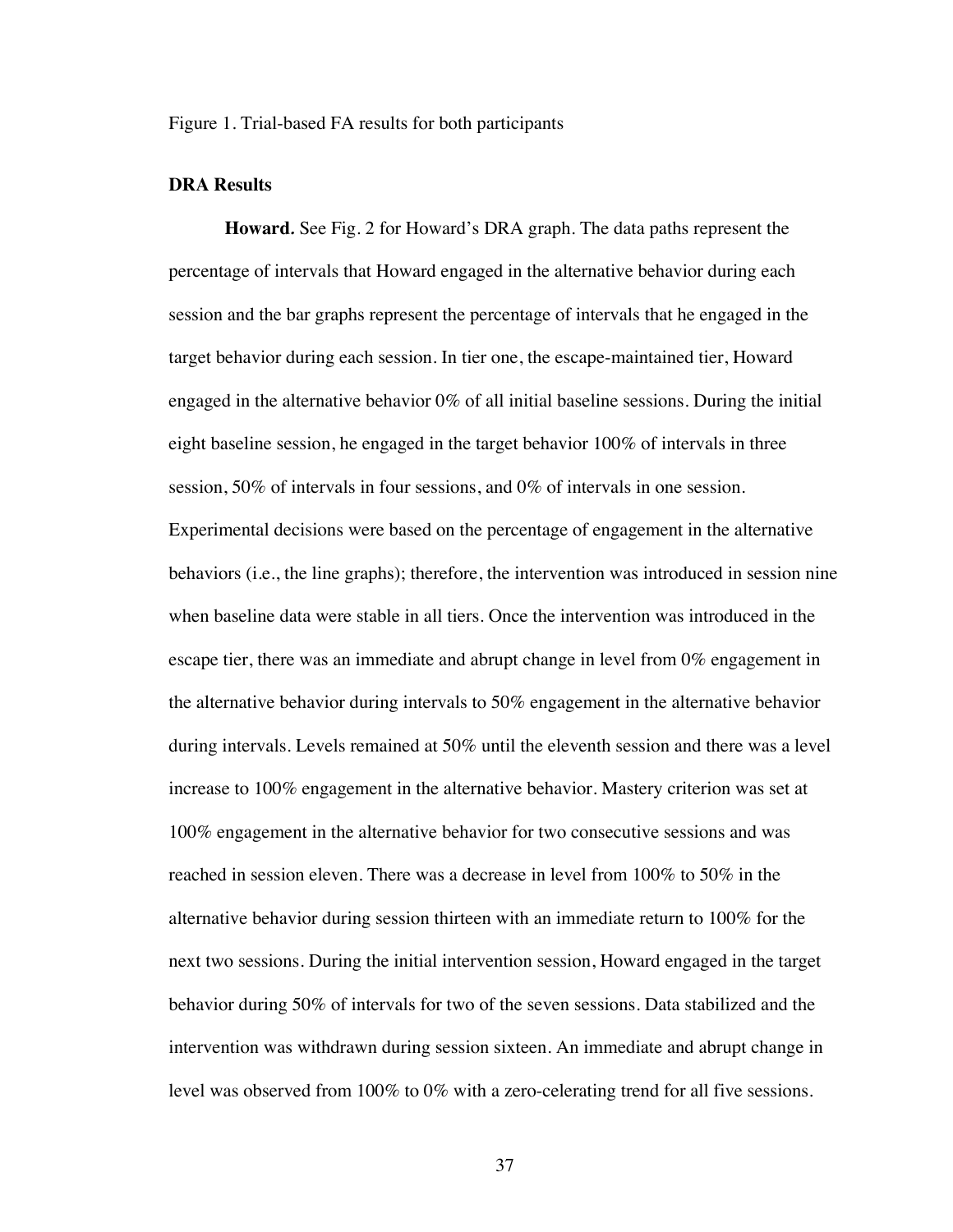During the withdrawal, the alternative behavior returned to levels observed in the initial baseline condition. Howard engaged in the target behavior 50% of intervals in two of the five sessions. Finally, the intervention was reintroduced and the level in the alternative behavior had an immediate and abrupt change to 100% responding with a zero-celerating trend. There were no occurrences of the target behavior in the final condition.

In the attention tier, or the second tier, there was a zero-celerating trend at  $0\%$ engagement in the alternative behavior during all baseline sessions. Howard engaged in the target behavior 100% of intervals during four sessions, 50% of intervals during four sessions, and 0% of intervals during four sessions. After mastery criterion had been met in tier one and the remaining tiers showed stable baseline data, the intervention was introduced in tier two. Contingent on the introduction of the intervention there was an immediate and abrupt change in level from 0% to 100% engagement in the alternative behavior. Data remained stable at 100% for five consecutive sessions and there were no occurrences of Howard engaging in the target behavior. The intervention was withdrawn during the nineteenth session and there was one data point that overlapped with the intervention condition; however, data show a decelerating trend and levels returning to the initial baseline condition levels by session twenty-one. Data remained stable at  $0\%$ responding through session twenty-three. The intervention was re-introduced with an immediate and abrupt change in the alternative behavior from 0% to 100% and no occurrences of the target behavior.

In the tangible tier, or tier three, data were variable from session one to session six ranging from 0% engagement in the alternative behavior to 100% engagement in the alternative behavior. Data remained stable from session six to thirteen at  $0\%$  engagement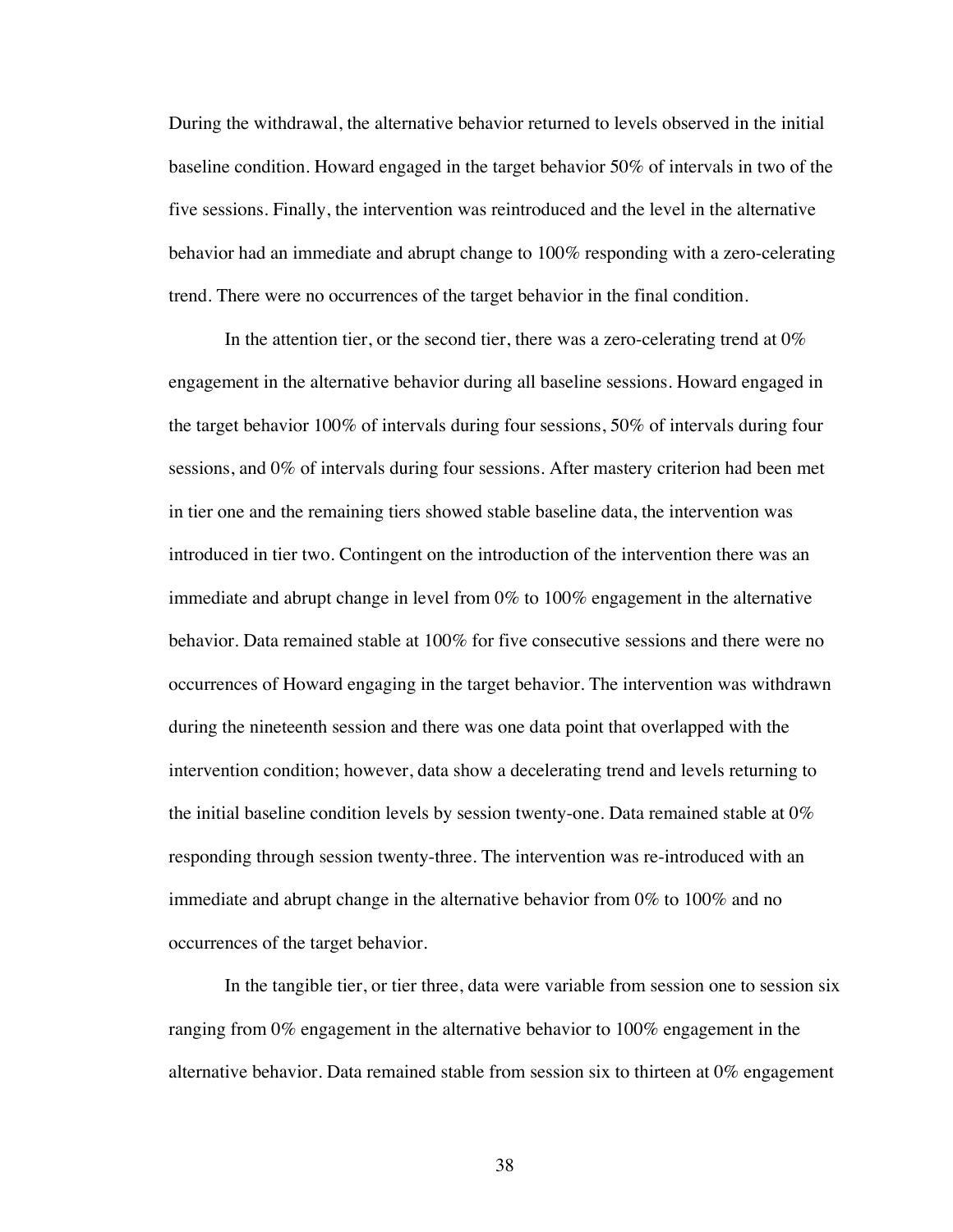in the alternative behavior, however, there was an increase in level from session thirteen to session fourteen from 0% to 100% engagement in the alternative behavior. From session fourteen to twenty-one, data were variable between 50% and 100% engagement in the alternative behavior. Data remained stable at 100% from session twenty-one to twenty-six. The increase in the alternative behavior without intervention being introduced may be explained by a history effect including three changes in medication over the course of the study or previous exposure to manding for tangibles during speech therapy.

Average latency to the target behavior was collected as a secondary variable. If Howard did not engage in the target behavior during the trial, the maximum latency to the target behavior would be 180 sec (i.e., 3 min). During the initial baseline condition, the latency to the target behavior in the first tier averaged 56 s (range of 15 s to 180 s). Howard did not engage in the target behavior for one of the eight sessions (12.5%) in baseline. Upon introduction of the independent variable, latency increased to an average of 163 s (range 115 s to 180 s). Howard did not engage in the target behavior for five of the seven sessions (71.4%). After the intervention was withdrawn, the average latency to the target behavior decreased to 155 s (range 114 s to 180 s). He did not engage in the target behavior three of the five sessions (60%) during the second baseline condition. DRA sessions for Howard averaged 18 min (range, 13-24 min).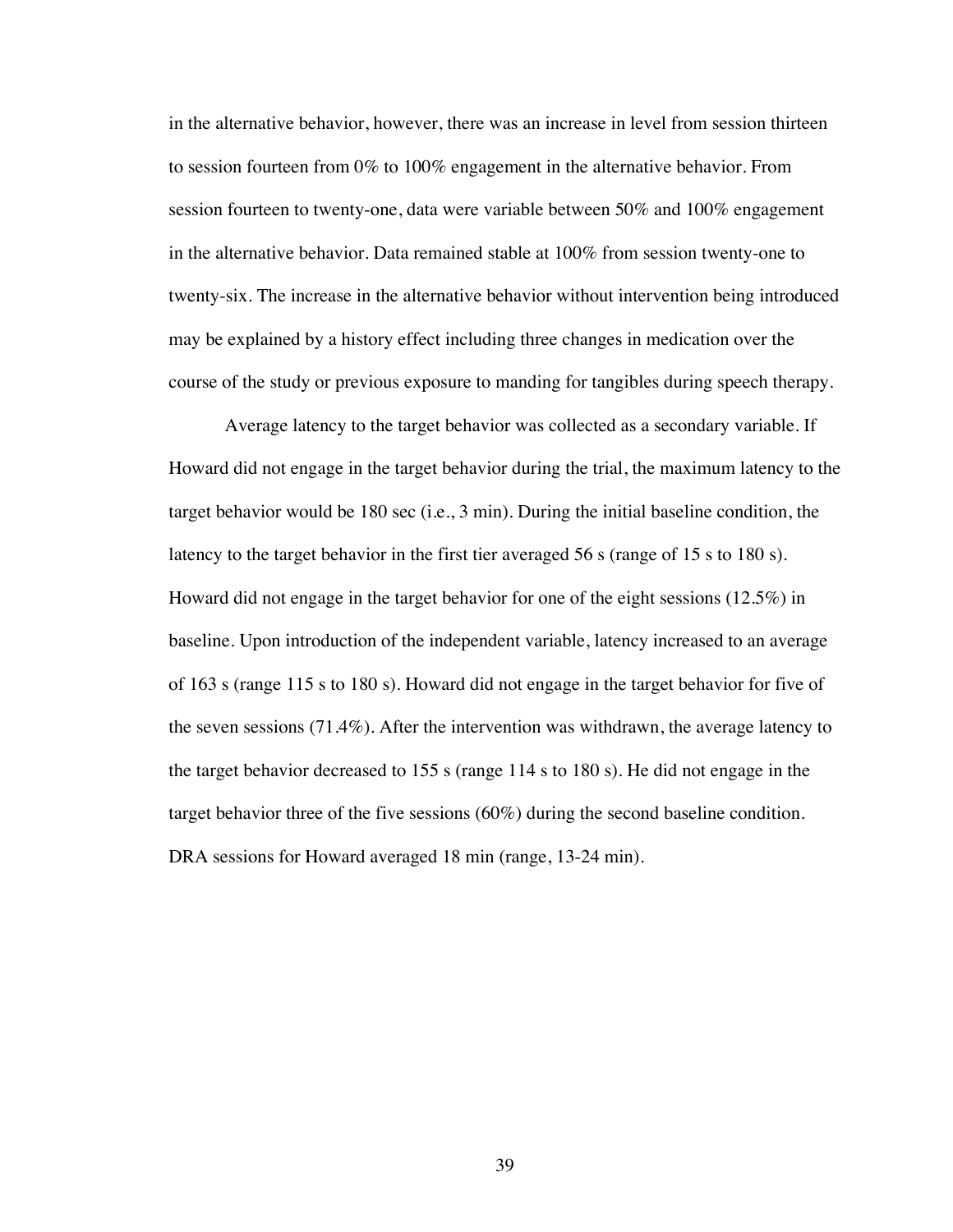

Figure 2. Howard's DRA graph. The line graph represents percentage of engagement in the alternative behavior during each session and the bar graph represents percentage of engagement in the target behavior during each session.

**Fred***.* See Fig. 3 for Fred's DRA graph. The data paths represent the percentage of intervals that Fred engaged in the alternative behavior during each session and the bar graphs represent the percentage of intervals that he engaged in the target behavior during each session. Similar to Howard, experimental designs were made based on the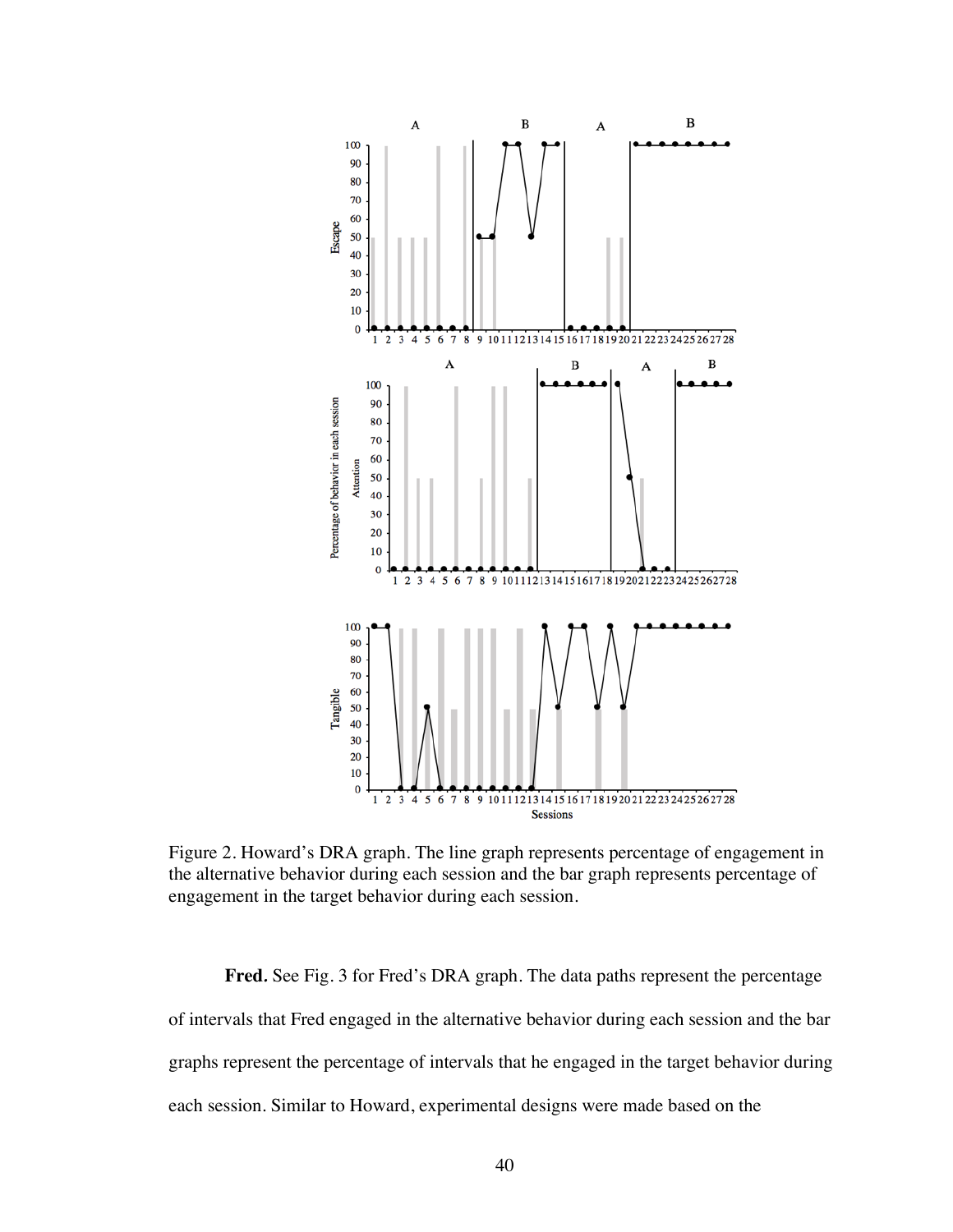percentage of the alternative behavior, not the target behavior. During the initial baseline session, Fred had a zero-celerating trend of 0% engagement of the alternative behavior during all sessions. In the same condition, Fred engaged in the target behavior 100% of intervals in each condition. After the DRA intervention was introduced, there was an immediate change in level to 100% engagement in the alternative behavior and the data remained stable at 100% for five consecutive sessions. The percentage of intervals in each session Fred engaged in the target behavior also had an immediate and abrupt change in level from 100% to 0%. Upon withdrawal of the intervention, there was an immediate level change and data returned to 0% for five sessions. Percentage of intervals in each session that he engaged in the target behavior also returned to similar levels compared to the initial baseline condition. The intervention was introduced again, and levels returned to 100% engagement in the alternative behavior for five consecutive sessions. In the twenty-first session, the researcher began to thin the schedule of reinforcement. Fred's tolerant response increased from 1 min to 2 min in each trial. Data remained at 100% engagement in the alternative behavior for each maintenance session until mastery criterion had been reached. Once mastery criterion was reached on a thinner schedule of reinforcement, the stimuli changed from a tissue box to an origami milk carton. The origami milk carton had never been in contact with any dairy products and, therefore, was not a safety concern. Two sessions with the new stimulus were conducted and Fred maintained his levels of engagement in the alternative behavior for both sessions. Once mastery criterion was met for the stimulus generalization, Fred completed a maintenance session to probe for generalization in a different setting (e.g., the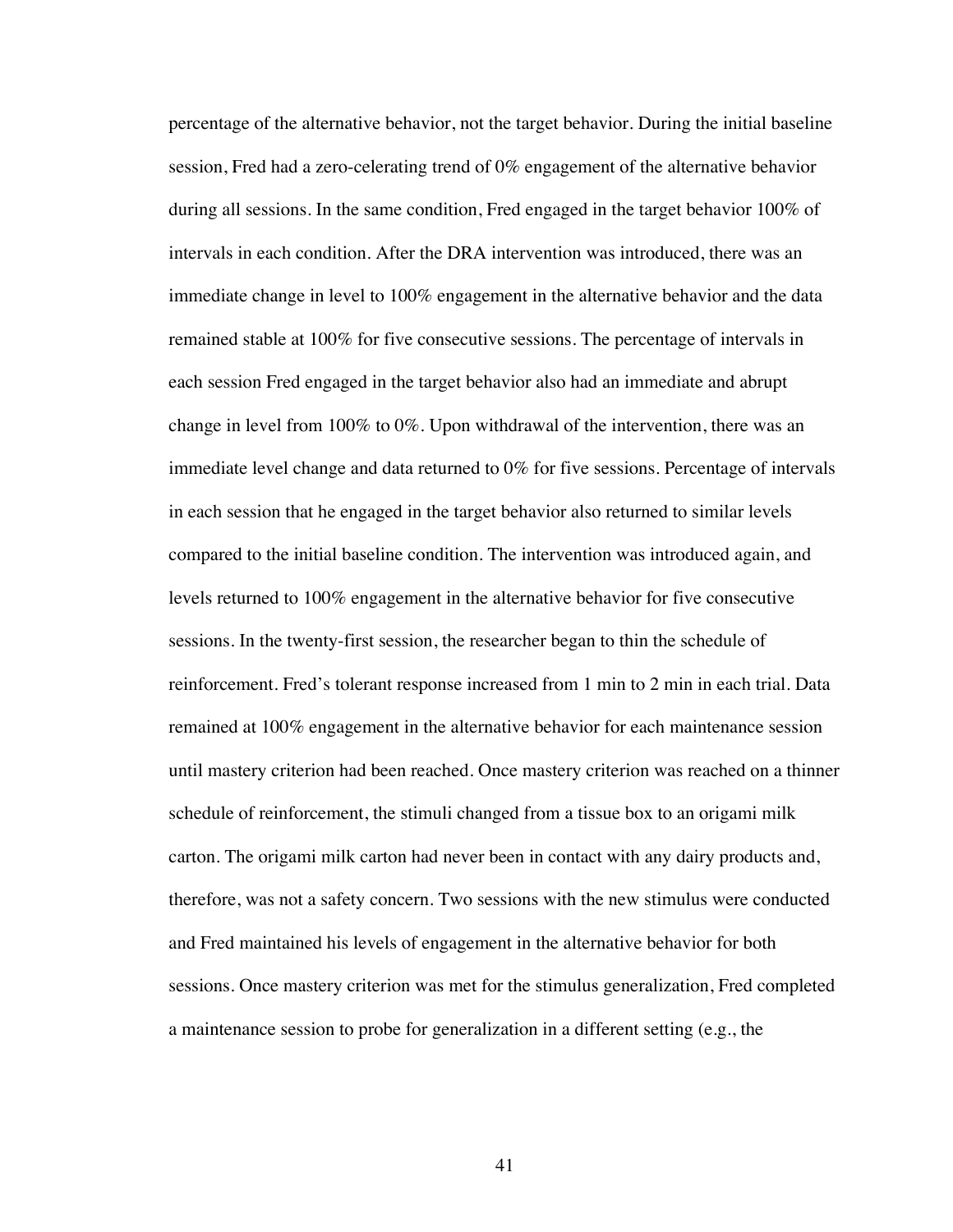cafeteria). During the generalization session to the cafeteria, Fred's alternative behavior maintained at 100% during all trials and he did not engage in the target behavior.

During the initial baseline condition, Fred's average latency to the target behavior averaged 3 s (range, 2 s to 4 s). Fred engaged in the target behavior for every session (100%). When the intervention was introduced, latency increased to 180 s, or the maximum latency possible, for each session as Fred did not engage in the target behavior (0%). Upon removal of the intervention, latency decreased to the same levels as the initial baseline condition and averaged 3 s (range, 2 s to 6 s). Similar to the first baseline condition, he engaged in the target behavior during each session (100%). Latency levels increased when independent variable was introduced again to 180 s each session and zero occurrences of the target behavior in the condition. DRA sessions for Fred averaged 19 min (range, 7-28 min).



Figure 3. Fred's DRA graph. The line graph represents percentage of engagement in the alternative behavior during each session and the bar graph represents percentage of engagement in the target behavior during each session. The squares represent sessions that included a thinner schedule of reinforcement, the triangles represent sessions with different stimuli presents, and the open circles represent sessions that occurred in the cafeteria.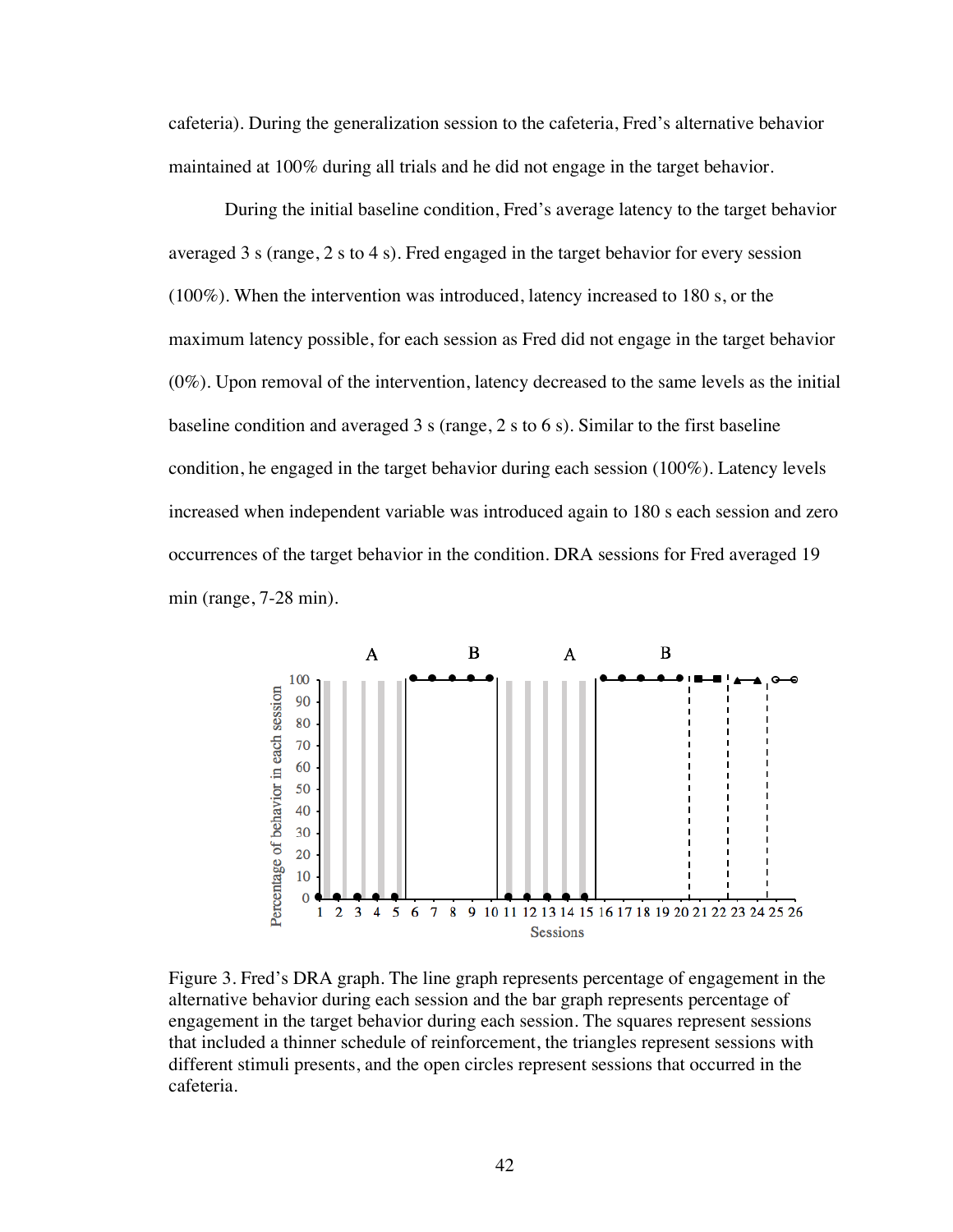#### **Feasibility and Social Validity**

At the completion of the study, the teacher completed a Likert-type scale that addressed the feasibility of the procedures as well as the social validity of the study. The scale was a five-point scale ranging from 1 (strongly disagree) to 5 (strongly agree). The teacher reported that she strongly agreed to the following statements: a) The trial-based FA and DRA procedures were easy to learn, b) I will apply these procedures to other students in the future, and c) The DRA increased Fred's alternative behavior while decreasing his target behavior. She reported a neutral rating (i.e., score of 3 out of 5) to the procedures being easy to implement in the classroom and neutral to the DRA increasing Howard's alternative behavior while decreasing his target behavior. She reported being neutral on the feasibility of implementing of procedures in the classroom because it was difficult to devote all of her attention to one student, even if it was for such a short amount of time. For example, during one session a student not in the study had a seizure and the teacher had to end the session early for safety concerns. In an openended question, she was asked to add any notes describing what she liked about the study as well as what she might change for the future. She reported that her prior knowledge of the procedures may have influenced the duration of the trainings and trainings for future teachers may need to be extended. Additionally, she stated that the trial-based FA is the most efficient, organized, and quick way of determining the function of a behavior.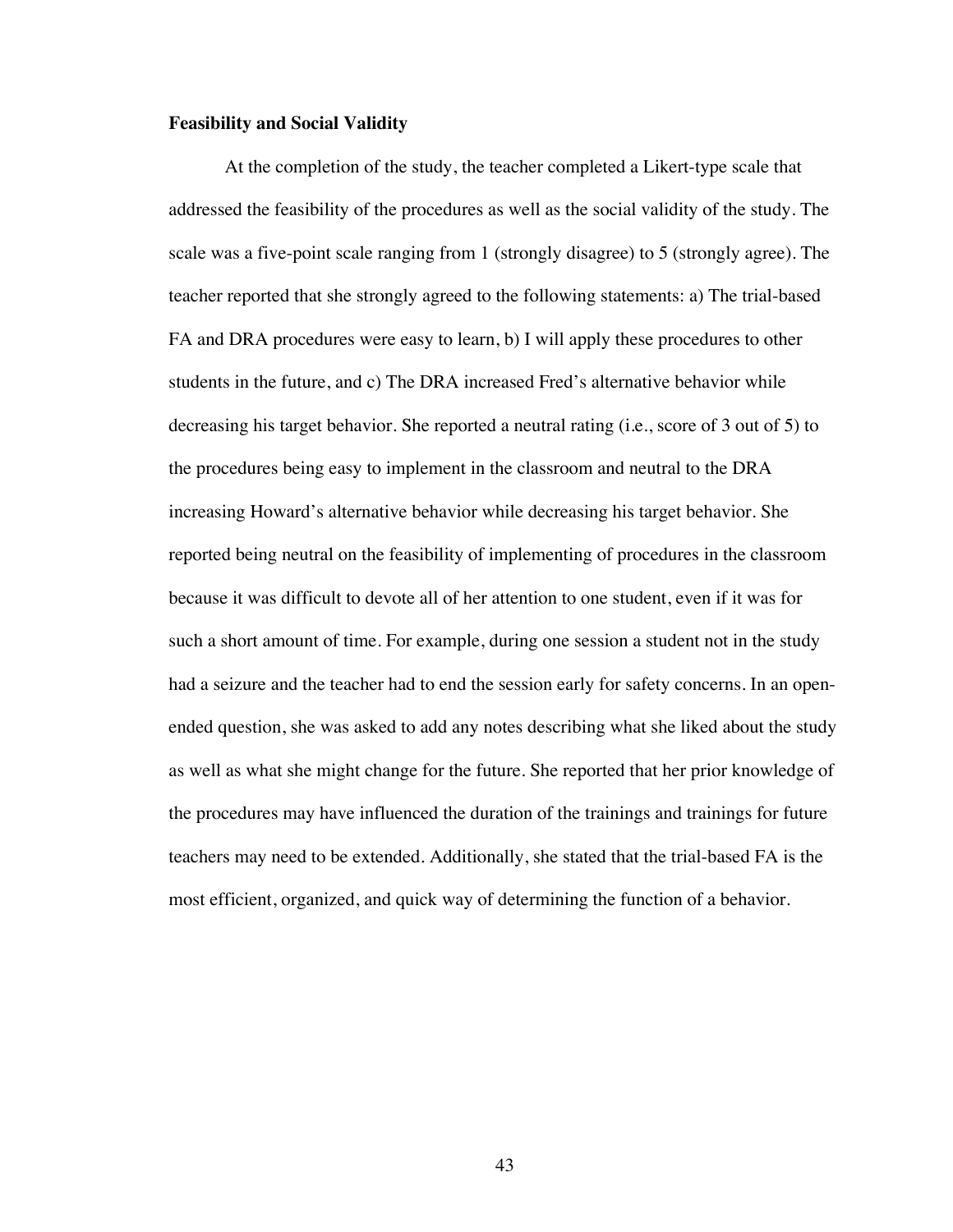#### **Section 5: Discussion**

The primary purpose of this study was to evaluate if DRA procedures implemented by a teacher in a classroom would increase the rate of an alternative behavior that was taught to replace an aberrant behavior. As secondary questions, the study also examined teacher implementation of trial-based FAs to determine the function of the challenging behavior and the feasibility of a teacher implementing the procedures in the classroom. The results of the primary research question support findings by Flynn and Lo (2016) that DRA procedures are effective in increasing the rate of an alternative behavior when implemented by a classroom teacher in a natural setting.

The current study also supported previous findings that teachers can be trained to implement trial-based FA procedures in the classroom with fidelity (Flynn & Lo, 2016; LeJeune et al., 2018). The total duration of the trial-based FA was 22 min and the teacher implemented procedures with 100% fidelity during the first independent role-play session with a graduate student. No pre-assessment data were collected prior to the training to examine how much growth may have occurred in the one training session. Although there are no FBA results to compare with the trial-based FA results, the trial-based FA results did not completely match the hypotheses created by the researcher based on interview and direct observation. This finding supports Campbell (2003) in noting the importance of conducting functional analyses to determine function prior to creating an intervention.

After an appropriate intervention was developed for each participant, the teacher was trained in the DRA procedures. Similar to the trial-based FA training, the training was short (28 min) and the teacher implemented the procedures for both participants with 100% fidelity on the first independent role-play session. A functional relation was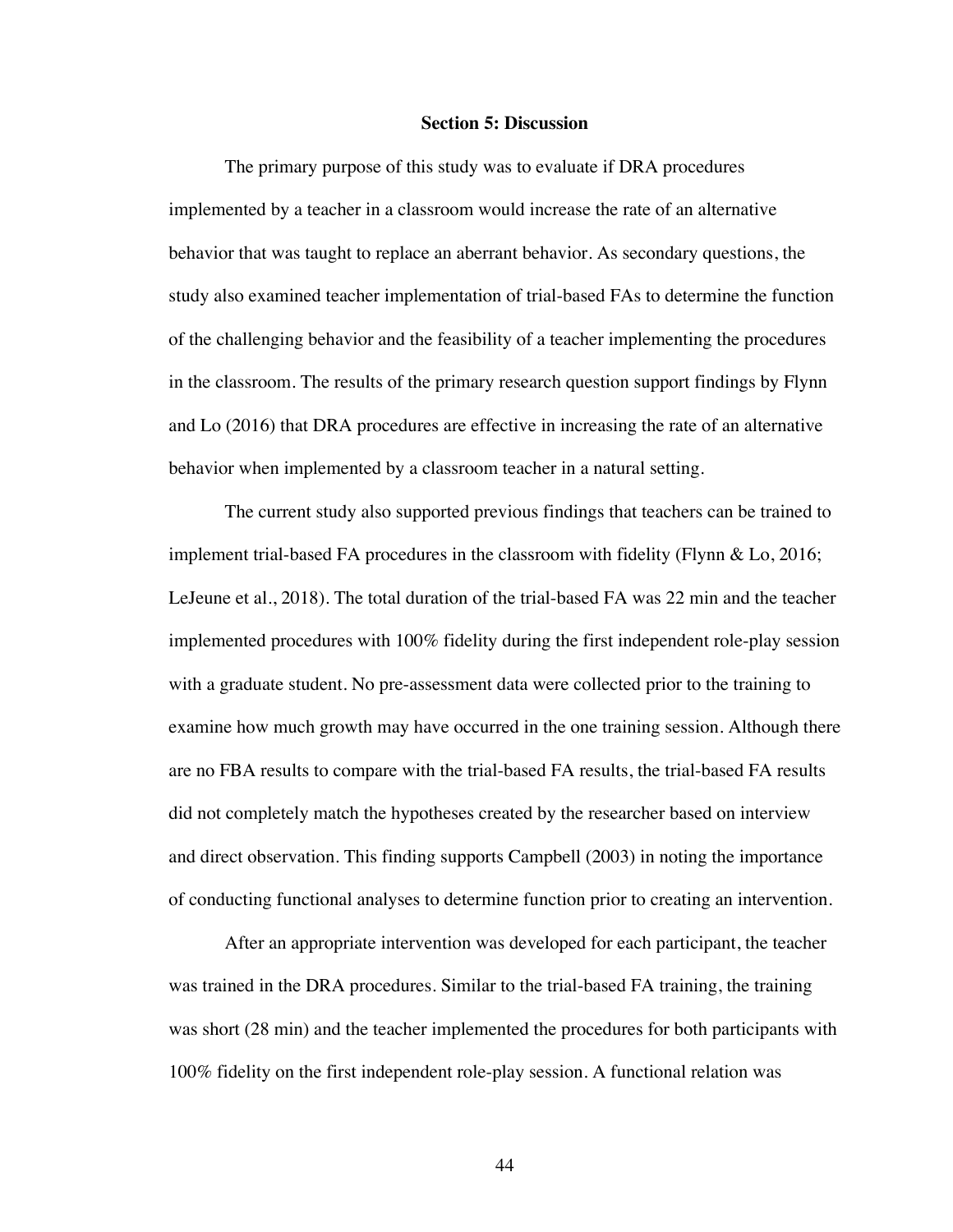demonstrated for Fred, however, there was behavioral covariation and variability in Howard's data. Based on anecdotal data collection during sessions, the mands that Howard had been taught to verbalize or touch on his AAC overgeneralized to other conditions. For example, during the escape trials, he often would verbalize to request a book but did not request a break. Other anecdotal data revealed that during trials, Howard never used his AAC in isolation. He either verbalized the request or verbalized the request and used the AAC at the same time. Additionally, Howard's mean length utterance increased during trials based on anecdotal data. Based on teacher report and direct observation, the DRA procedures were written for Howard to verbalize, at minimum, a two-word utterance. In the beginning sessions, his verbalizations were between two to three utterances (e.g., "more iPad"), but in later sessions the request increased in length to seven or eight utterances (e.g., "Hey Ms. (teacher), I want the iPad please."). This increase in mean length utterance may be from hearing the teacher model the phrase but also hearing it when he engaged with the AAC. The teacher reported that outside of sessions his verbalizations also increased and bids for attention became more appropriate. The data revealed that Howard's latency to the target behavior did not return to initial baseline levels after the withdraw of the intervention. This may be explained by his increase in verbalizations. While he sometimes did not engage in alternative behavior, anecdotal data reveal that he was verbalizing a variety of things which may have been an attempt to engage in the alternative behavior. Increasing verbalizations was not measured systematically and future research should be conducted to distinctly measure this.

Prior to the study, the teacher restricted access to any three-dimensional box (e.g., a tissue box) in her classroom as an antecedent strategy to prevent Fred from destroying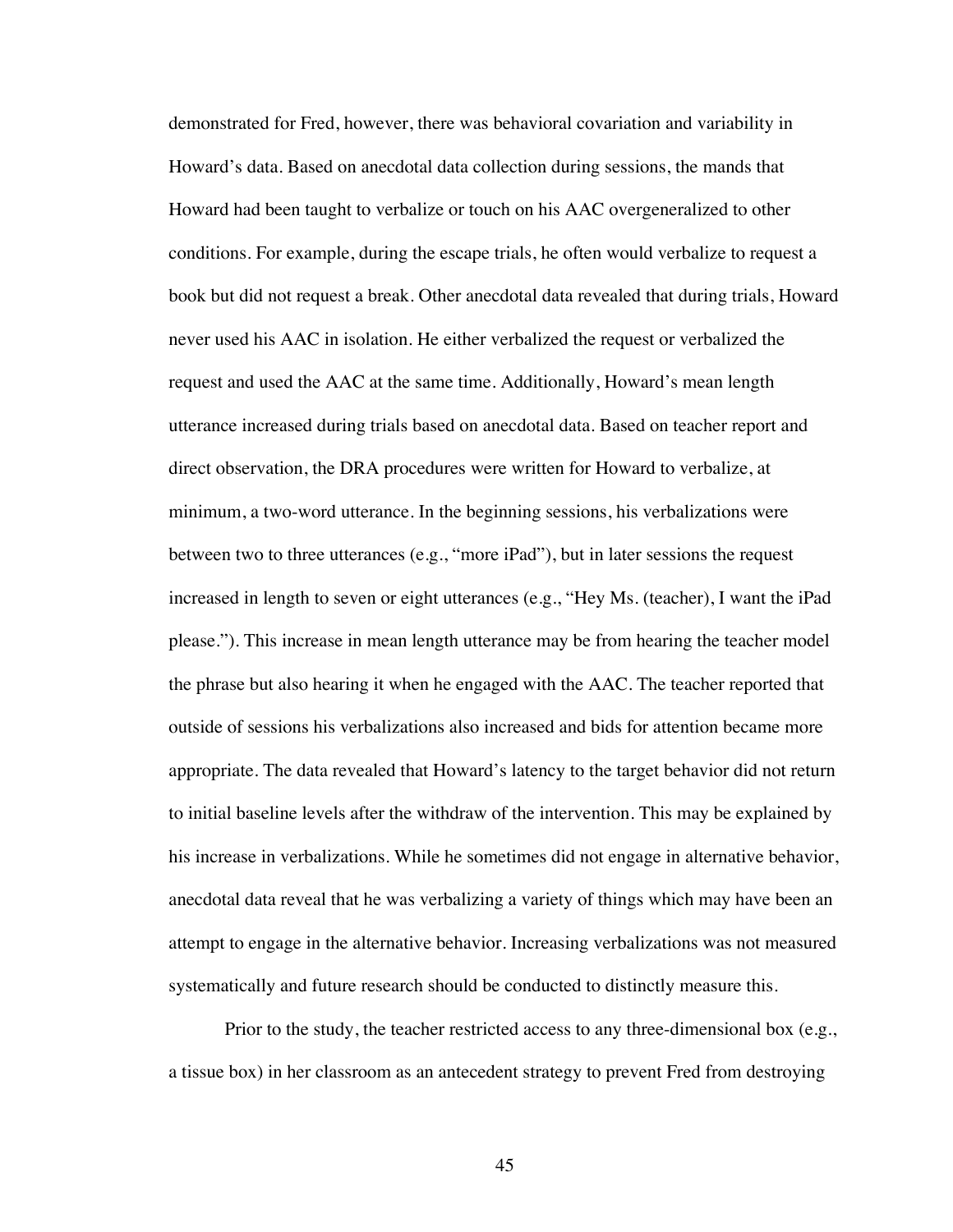the material. Based on unsolicited parent report to the teacher, boxes were also hidden in the home, specifically the kitchen, because Fred often destroyed those materials. During the first intervention condition, the teacher left the tissue box out with the visual used during sessions next to it. She reported on three occasions, Fred grabbed the tissue box then looked at the visual and made one of the following statements independently, "Crumpling the box is not a choice" or "The box is not a toy." Also, during the first intervention condition, Fred's parents reported that there had been a decrease in destroying different materials at home although a visual had not been sent home in an effort to generalize the behavior across settings. During the withdrawal of the intervention, the tissue box remained out in the classroom but the visual was not available and there were zero occurrences of Fred destroying it.

#### **Limitations and Future Research**

One limitation of this study was both participants were from the same classroom and procedures were implemented by the same teacher, who had received classes in ABA. The participants were both also diagnosed with ASD. Future research should train teachers that have limited exposure to the procedures and recruit an older population with different diagnoses.

Secondly, there were several medication changes for Howard throughout the study. The first medication change aligns with session 7, the first day in which the rate of the alternative behavior was low but also the latency to the target behavior was elevated. Also, Howard had a communication goal in his IEP that was similar to the goal of manding for attention, items, or a break. While the teacher reported little to no progress in the last two years, the history of being exposed to the phrases may account for the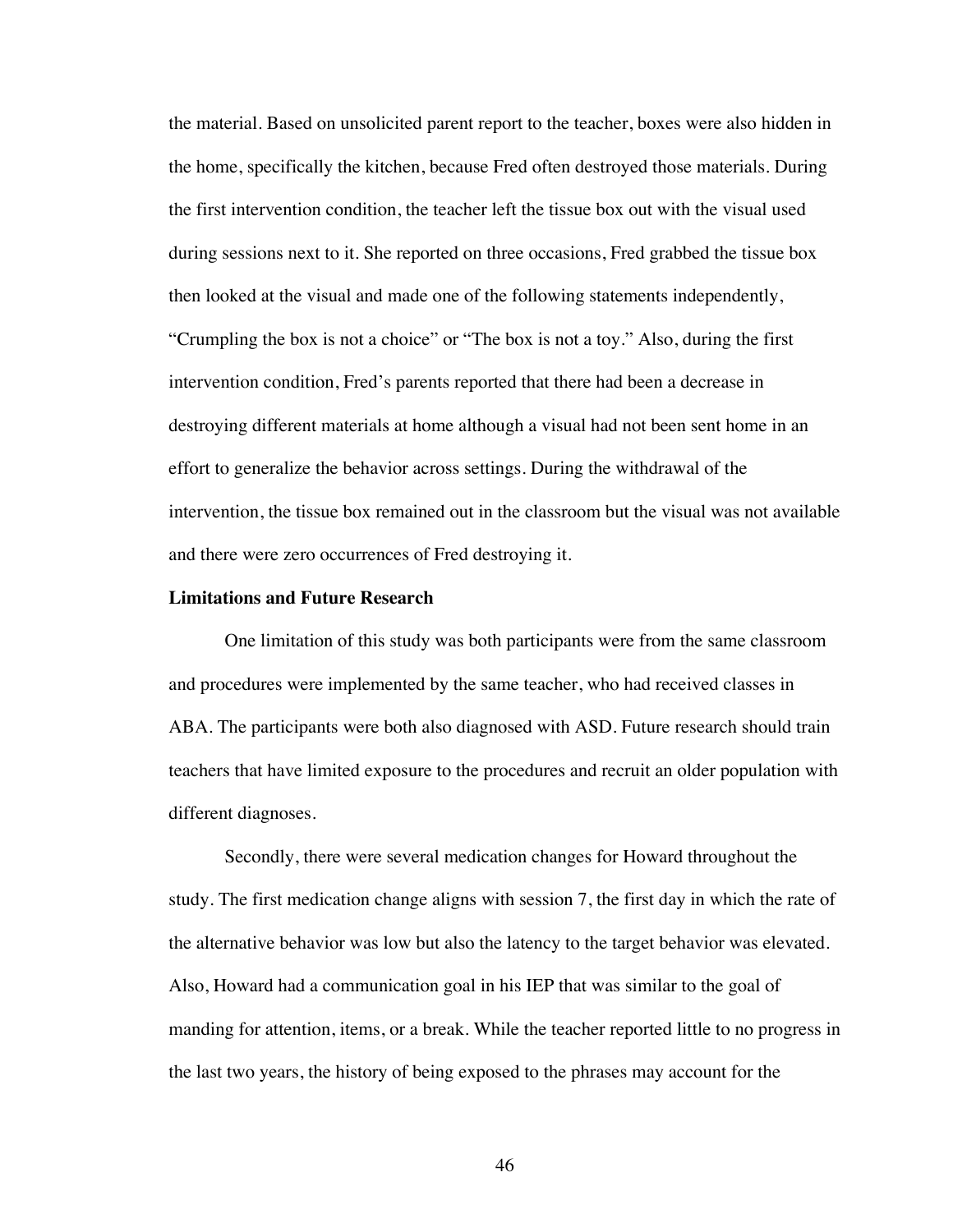variability in his data. The history of being taught to mand could also account for the behavioral covariation seen in the tangible condition.

The third limitation of the study was the limited number of DRA trials throughout the school day. Six trials were conducted consecutively each session and, while the teacher used similar procedures if the participant engaged in the alternative behavior outside of a session, the procedures were not identical. If more sessions had been embedded throughout each day, the schedule of reinforcement may have been able to be thinned at a quicker rate. Additionally, Howard was only exposed to two trials per function for each session so a change in data from 0% to 50% engagement in the alternative behavior was only an increase from zero occurrences to one occurrence. Future research should embed more trials throughout the school day to determine how quickly a schedule of reinforcement can be thinned as well as how thin a schedule of reinforcement can become with the intervention still being effective.

A fourth limitation relates to Howard's access to the AAC during baseline conditions in the DRA sessions. While the AAC was available to him, the communication app was not turned on and, therefore, increased the response effort required to make the request. During intervention sessions, the visual that served as the discriminative stimulus was located on the communication application and the response effort to engage in the alternative behavior was less. There were no instances of Howard using only the AAC to mand during sessions, he either verbalized the mand or verbalized the mand while simultaneously pressing the AAC.

#### **Conclusion**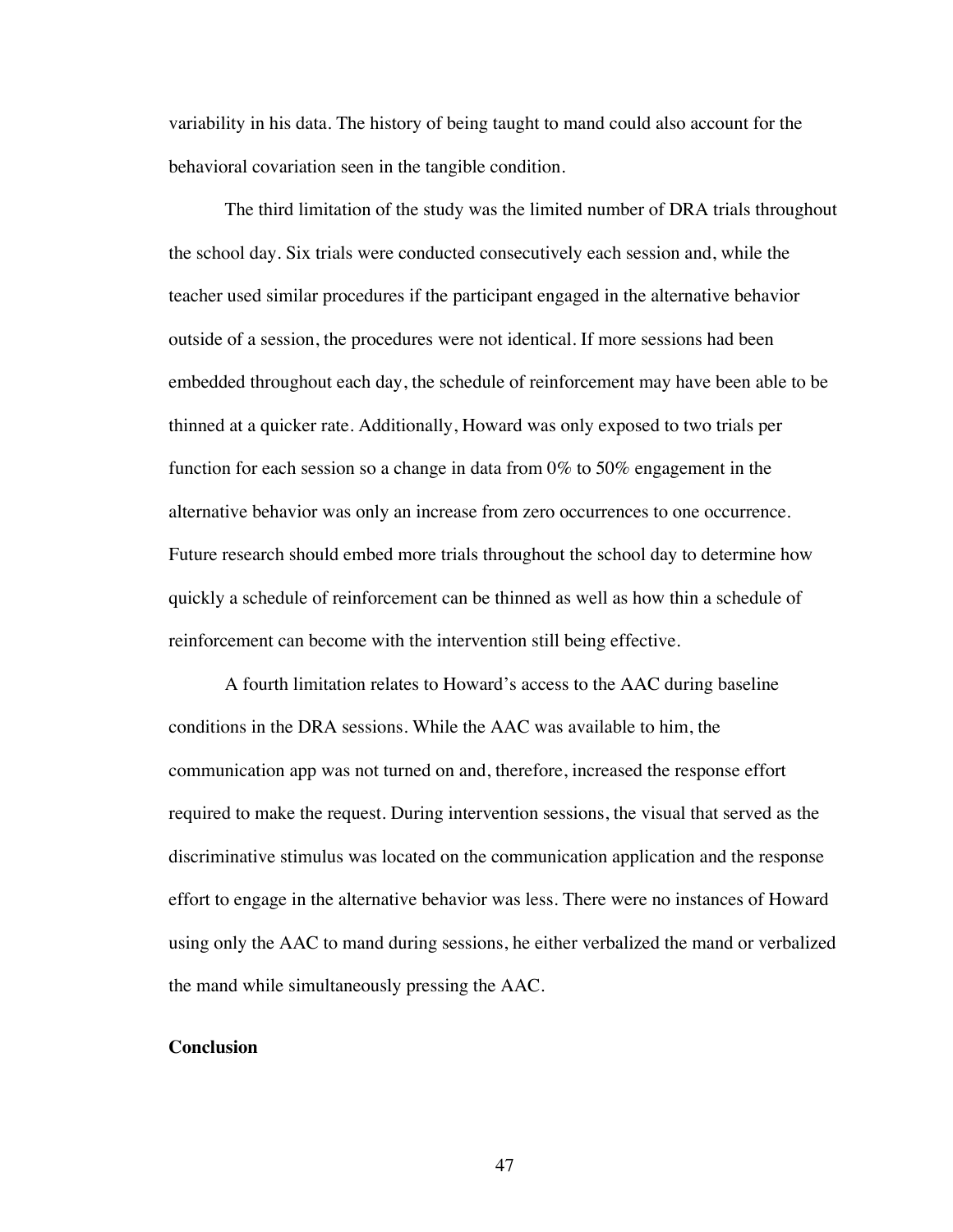In summary, the study supports previous findings that classroom teachers can be trained to implement trial-based FAs and DRAs with fidelity. The DRA procedures were effective for Fred and anecdotal data show that the alternative behavior generalized to new settings and across other materials. Fred's schedule of reinforcement started to be thinned, but due to time constraints, the schedule could only be thinned by one min for one session. Howard's data during the DRA was more variable, however, based on teacher report the alternative behavior generalized outside of sessions and his appropriate verbalizations increased during the study.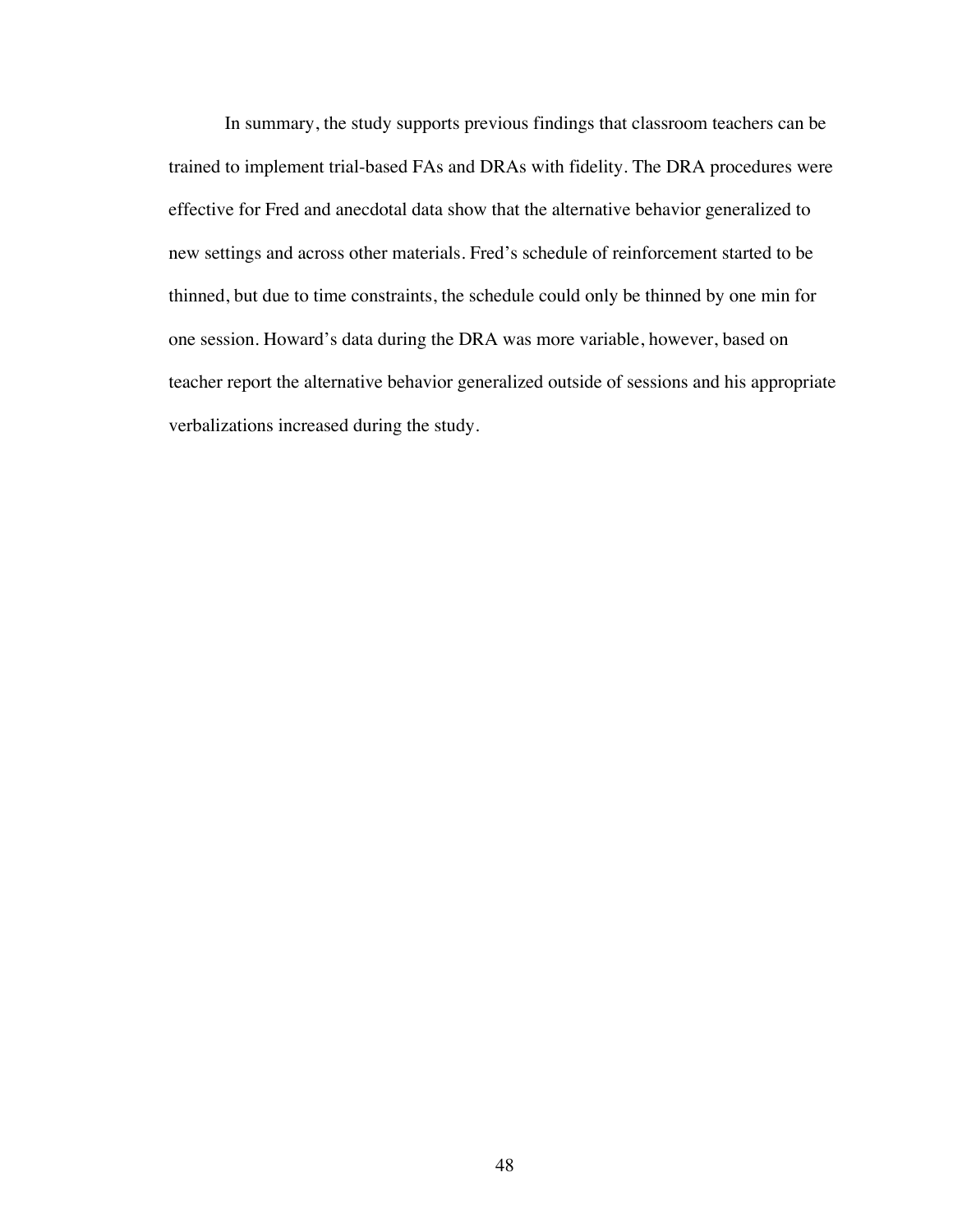|                | Participant:<br>Teacher: |           |           |               |      |        | Behaviors  |             |            |
|----------------|--------------------------|-----------|-----------|---------------|------|--------|------------|-------------|------------|
|                |                          |           |           | Time          | Time |        |            |             |            |
| Date           | Session                  | Condition | Therapist | Start         | End  | Scream |            | Aggression  | ${\rm PD}$ |
|                |                          |           |           |               |      |        |            |             |            |
|                |                          |           |           |               |      |        |            |             |            |
|                |                          |           |           |               |      |        |            |             |            |
|                |                          |           |           |               |      |        |            |             |            |
|                |                          |           |           |               |      |        |            |             |            |
|                |                          |           |           |               |      |        |            |             |            |
|                |                          |           |           |               |      |        |            |             |            |
|                |                          |           |           |               |      |        |            |             |            |
|                |                          |           |           |               |      |        |            |             |            |
|                |                          |           |           |               |      |        |            |             |            |
|                |                          |           |           |               |      |        |            |             |            |
|                |                          |           |           |               |      |        |            |             |            |
|                | Behavior                 |           |           |               |      |        | Definition |             |            |
| $\,1$          |                          |           |           |               |      |        |            |             |            |
|                | Condition                |           |           | EO/Antecedent |      |        |            | Consequence |            |
| $\,1$          |                          |           |           |               |      |        |            |             |            |
| $\sqrt{2}$     |                          |           |           |               |      |        |            |             |            |
| $\overline{3}$ |                          |           |           |               |      |        |            |             |            |
| $\overline{4}$ |                          |           |           |               |      |        |            |             |            |

**Appendix A** Trial-based FA Data Sheet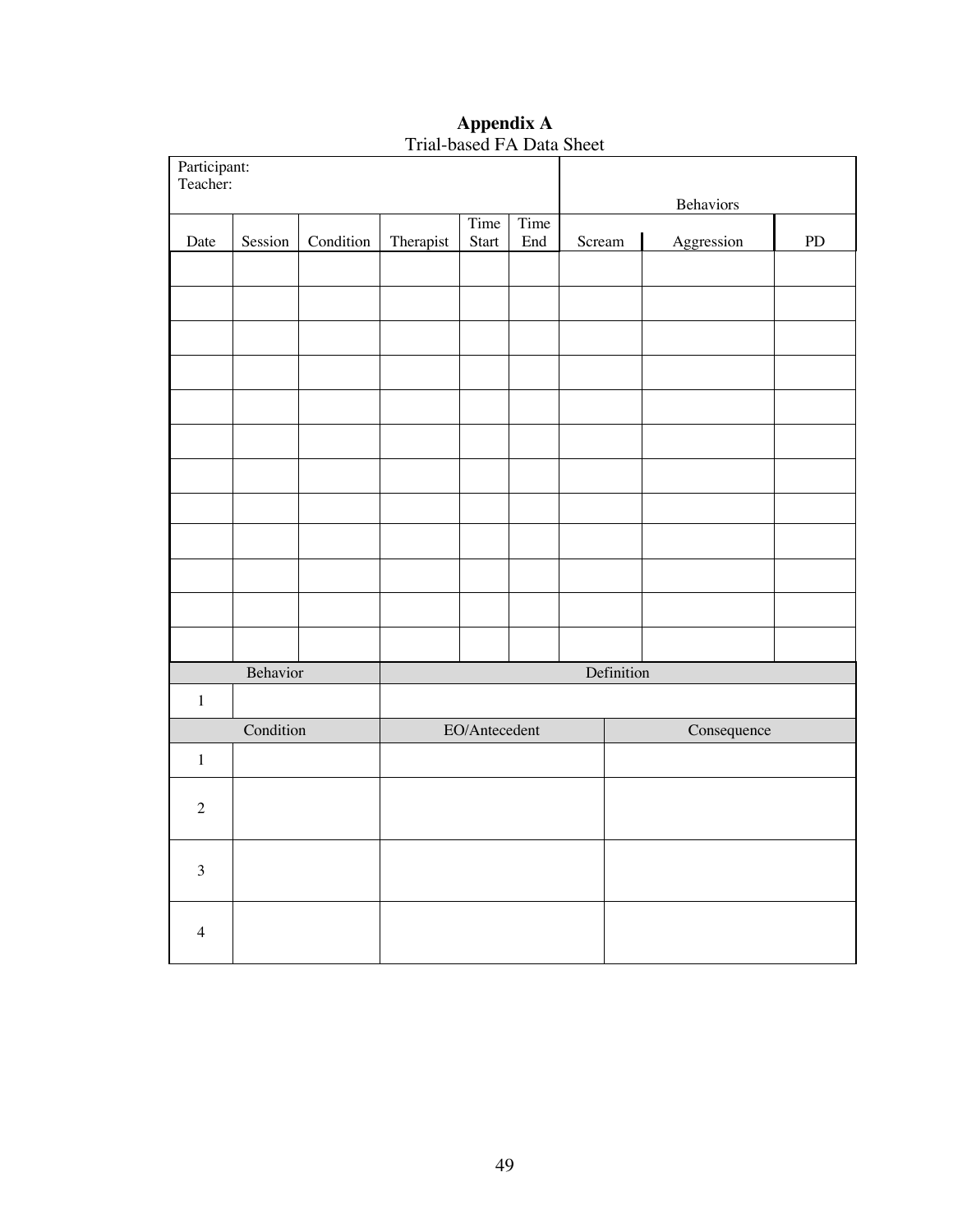# **Appendix B**

| Date:                        | Initials:<br>ÞЕ | Session: |
|------------------------------|-----------------|----------|
| Start<br>$\sim$<br>$\lim$ e: | End Ti<br>Time: |          |

| Procedural Fidelity                                     |                                    |              |
|---------------------------------------------------------|------------------------------------|--------------|
| Steps for Implementation - Attention                    | $+$ / - / NA                       | $+$ / - / NA |
| 1. Control condition $-1$ min (e.g., access to          |                                    |              |
| neutrally preferred item, attention being               |                                    |              |
| provided, no demands)                                   |                                    |              |
| Attention diverted                                      |                                    |              |
| Attention delivered contingent on target behavior<br>3. |                                    |              |
| 4. Trial ends after 3 min. if no target behavior        |                                    |              |
|                                                         | Total number of steps implemented: |              |
|                                                         | Procedural Fidelity %              |              |
|                                                         |                                    |              |

|                                                             | Procedural Fidelity                                                                                                  |              |              |  |  |  |  |
|-------------------------------------------------------------|----------------------------------------------------------------------------------------------------------------------|--------------|--------------|--|--|--|--|
|                                                             | Steps for Implementation - Escape                                                                                    | $+$ / - / NA | $+$ / - / NA |  |  |  |  |
|                                                             | 1. Control condition $-1$ min (e.g., access to<br>neutrally preferred item, attention being<br>provided, no demands) |              |              |  |  |  |  |
|                                                             | 2. Demand pressed                                                                                                    |              |              |  |  |  |  |
|                                                             | 3. Demand removed contingent on target behavior                                                                      |              |              |  |  |  |  |
|                                                             | 4. Trial ends after 3 min. if no target behavior                                                                     |              |              |  |  |  |  |
| Total number of steps implemented:<br>Procedural Fidelity % |                                                                                                                      |              |              |  |  |  |  |

|    | <b>Procedural Fidelity</b>                                                                                        |              |              |  |  |  |  |  |
|----|-------------------------------------------------------------------------------------------------------------------|--------------|--------------|--|--|--|--|--|
|    | Steps for Implementation - Tangible                                                                               | $+$ / - / NA | $+$ / - / NA |  |  |  |  |  |
|    | 1. Control condition $-1$ min (e.g., access to highly<br>preferred item, attention being provided, no<br>demands) |              |              |  |  |  |  |  |
| 2. | Item removed                                                                                                      |              |              |  |  |  |  |  |
| 3. | Item returned contingent on target behavior                                                                       |              |              |  |  |  |  |  |
|    | 4. Trial ends after 3 min. if no target behavior                                                                  |              |              |  |  |  |  |  |
|    | Total number of steps implemented:<br>Procedural Fidelity %                                                       |              |              |  |  |  |  |  |

Total number of steps implemented: \_\_\_\_\_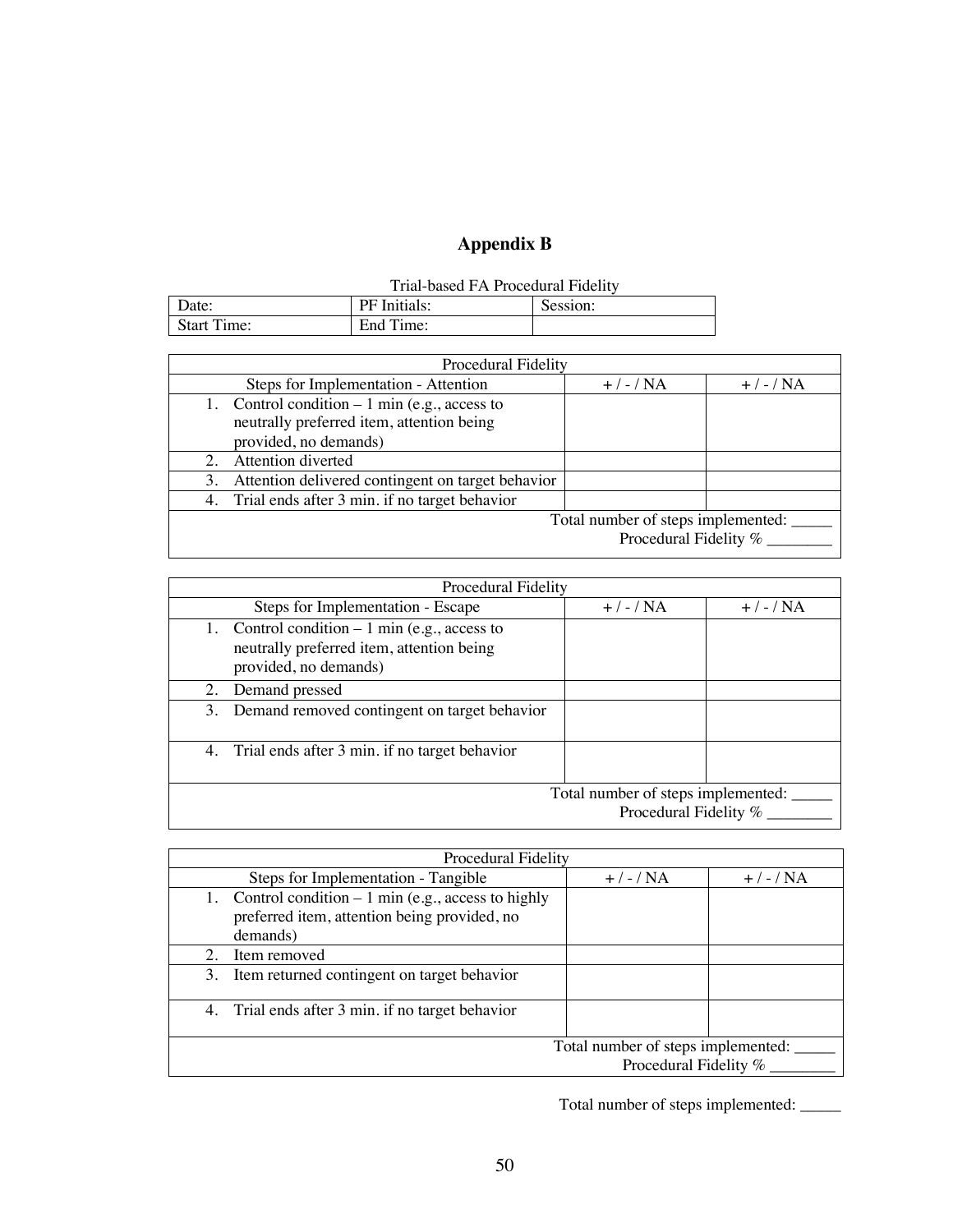## **Appendix C**

# Participant: Teacher: Behaviors Date | Session | Condition | Therapist Time Start Time End Behavior Definition 1 Condition EO/Antecedent Consequence 1 2 3 4

## DRA Data Sheet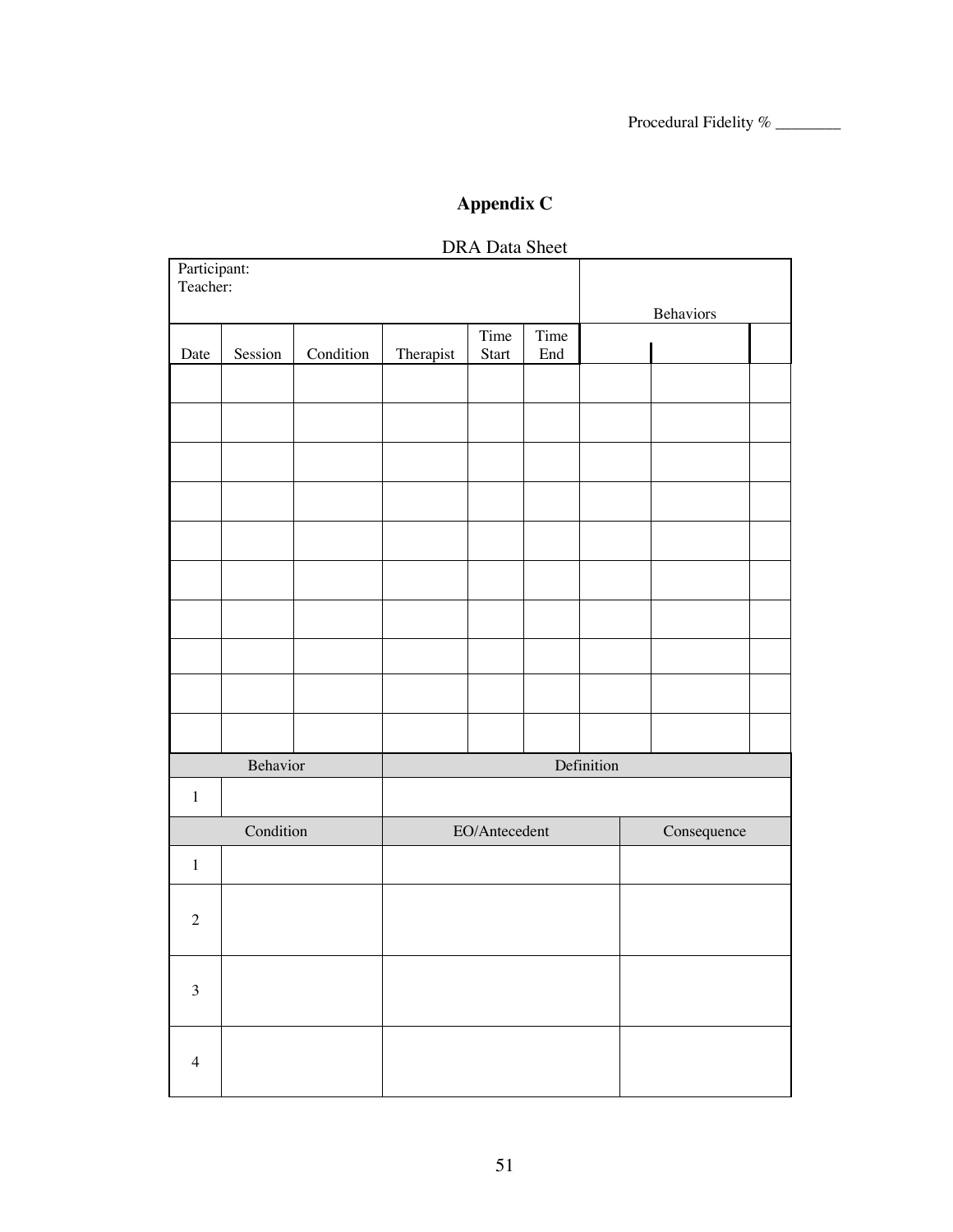| Steps for Implementation -<br>Baseline                               | $+$ / - / NA |   |   |   |  |   |  |   |   |    |
|----------------------------------------------------------------------|--------------|---|---|---|--|---|--|---|---|----|
| Trials                                                               |              | ↑ | 3 | 4 |  | 6 |  | 8 | q | 10 |
| 1. Control                                                           |              |   |   |   |  |   |  |   |   |    |
| 2. Arrange environment                                               |              |   |   |   |  |   |  |   |   |    |
| 3. IF student engaged in<br>target behavior -<br>reinforced          |              |   |   |   |  |   |  |   |   |    |
| 4. IF does not engage in<br>target behavior, ends<br>trial at 3 min. |              |   |   |   |  |   |  |   |   |    |

## **Appendix D** DRA - Procedural Fidelity

Trial-based FA Researcher Training Procedural Fidelity

| Steps for Implementation -<br>Intervention | $+$ / - / NA |                |   |   |   |   |   |                                    |   |    |
|--------------------------------------------|--------------|----------------|---|---|---|---|---|------------------------------------|---|----|
|                                            |              |                |   |   |   |   |   |                                    |   |    |
| Trials                                     |              | $\overline{2}$ | 3 | 4 | 5 | 6 | 7 | 8                                  | 9 | 10 |
| Control                                    |              |                |   |   |   |   |   |                                    |   |    |
| Arrange environment<br>2.                  |              |                |   |   |   |   |   |                                    |   |    |
| Wait for student<br>3.                     |              |                |   |   |   |   |   |                                    |   |    |
| response                                   |              |                |   |   |   |   |   |                                    |   |    |
| 4. IF student engaged in                   |              |                |   |   |   |   |   |                                    |   |    |
| alternative behavior -                     |              |                |   |   |   |   |   |                                    |   |    |
| reinforced                                 |              |                |   |   |   |   |   |                                    |   |    |
| 5. IF student engaged in                   |              |                |   |   |   |   |   |                                    |   |    |
| target behavior -                          |              |                |   |   |   |   |   |                                    |   |    |
| extinction procedures                      |              |                |   |   |   |   |   |                                    |   |    |
| used and reprompt                          |              |                |   |   |   |   |   |                                    |   |    |
| 6. IF student did not                      |              |                |   |   |   |   |   |                                    |   |    |
| respond – prompted to                      |              |                |   |   |   |   |   |                                    |   |    |
| use alternative                            |              |                |   |   |   |   |   |                                    |   |    |
| behavior                                   |              |                |   |   |   |   |   |                                    |   |    |
| 7. Praise student for                      |              |                |   |   |   |   |   |                                    |   |    |
| alternative behavior                       |              |                |   |   |   |   |   |                                    |   |    |
|                                            |              |                |   |   |   |   |   | Total number of steps implemented: |   |    |
|                                            |              |                |   |   |   |   |   | Procedural Fidelity %              |   |    |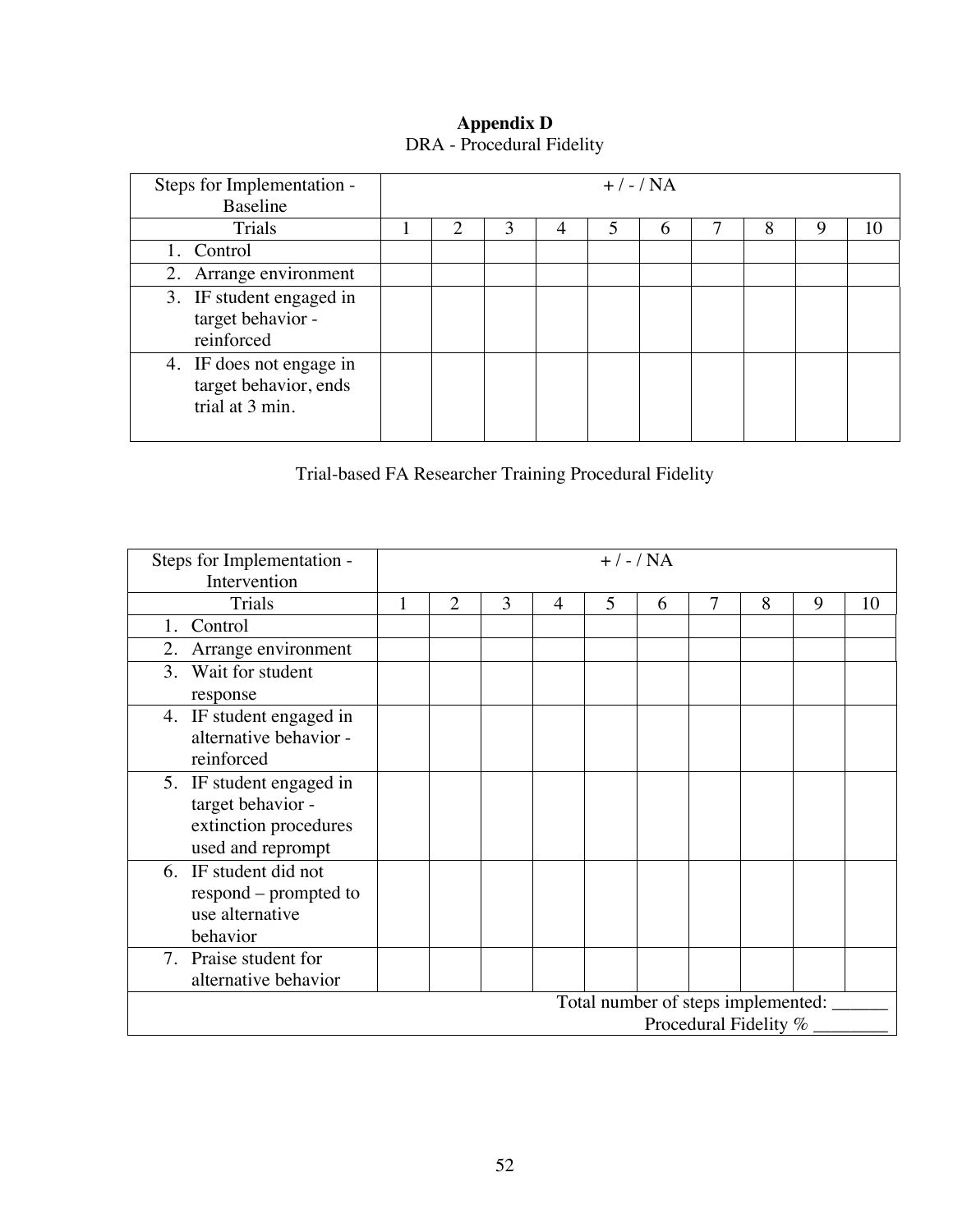| Steps for Implementation -<br><b>Baseline</b>                        | $+$ / - / NA |   |   |                |   |   |   |   |    |
|----------------------------------------------------------------------|--------------|---|---|----------------|---|---|---|---|----|
| Trials                                                               | 1            | 2 | 3 | $\overline{4}$ | 5 | 6 | 8 | 9 | 10 |
| 5. Control                                                           |              |   |   |                |   |   |   |   |    |
| 6. Arrange environment                                               |              |   |   |                |   |   |   |   |    |
| 7. IF student engaged in<br>target behavior -<br>reinforced          |              |   |   |                |   |   |   |   |    |
| 8. IF does not engage in<br>target behavior, ends<br>trial at 3 min. |              |   |   |                |   |   |   |   |    |
| 9. Reinforce alternative<br>behavior                                 |              |   |   |                |   |   |   |   |    |
| 10. End                                                              |              |   |   |                |   |   |   |   |    |

## **Appendix E** DRA - Procedural Fidelity

| Steps for Implementation - | $+$ / - / NA                       |                |   |   |   |   |   |   |   |    |
|----------------------------|------------------------------------|----------------|---|---|---|---|---|---|---|----|
| Intervention               |                                    |                |   |   |   |   |   |   |   |    |
| Trials                     |                                    | $\overline{2}$ | 3 | 4 | 5 | 6 | 7 | 8 | 9 | 10 |
| Control<br>8.              |                                    |                |   |   |   |   |   |   |   |    |
| Arrange environment<br>9.  |                                    |                |   |   |   |   |   |   |   |    |
| 10. Wait for student       |                                    |                |   |   |   |   |   |   |   |    |
| response                   |                                    |                |   |   |   |   |   |   |   |    |
| 11. IF student engaged in  |                                    |                |   |   |   |   |   |   |   |    |
| alternative behavior -     |                                    |                |   |   |   |   |   |   |   |    |
| reinforced                 |                                    |                |   |   |   |   |   |   |   |    |
| 12. IF student engaged in  |                                    |                |   |   |   |   |   |   |   |    |
| target behavior -          |                                    |                |   |   |   |   |   |   |   |    |
| extinction procedures      |                                    |                |   |   |   |   |   |   |   |    |
| used and reprompt          |                                    |                |   |   |   |   |   |   |   |    |
| 13. IF student did not     |                                    |                |   |   |   |   |   |   |   |    |
| respond – prompted to      |                                    |                |   |   |   |   |   |   |   |    |
| use alternative            |                                    |                |   |   |   |   |   |   |   |    |
| behavior                   |                                    |                |   |   |   |   |   |   |   |    |
| 14. Praise student for     |                                    |                |   |   |   |   |   |   |   |    |
| alternative behavior       |                                    |                |   |   |   |   |   |   |   |    |
|                            | Total number of steps implemented: |                |   |   |   |   |   |   |   |    |
|                            | Procedural Fidelity %              |                |   |   |   |   |   |   |   |    |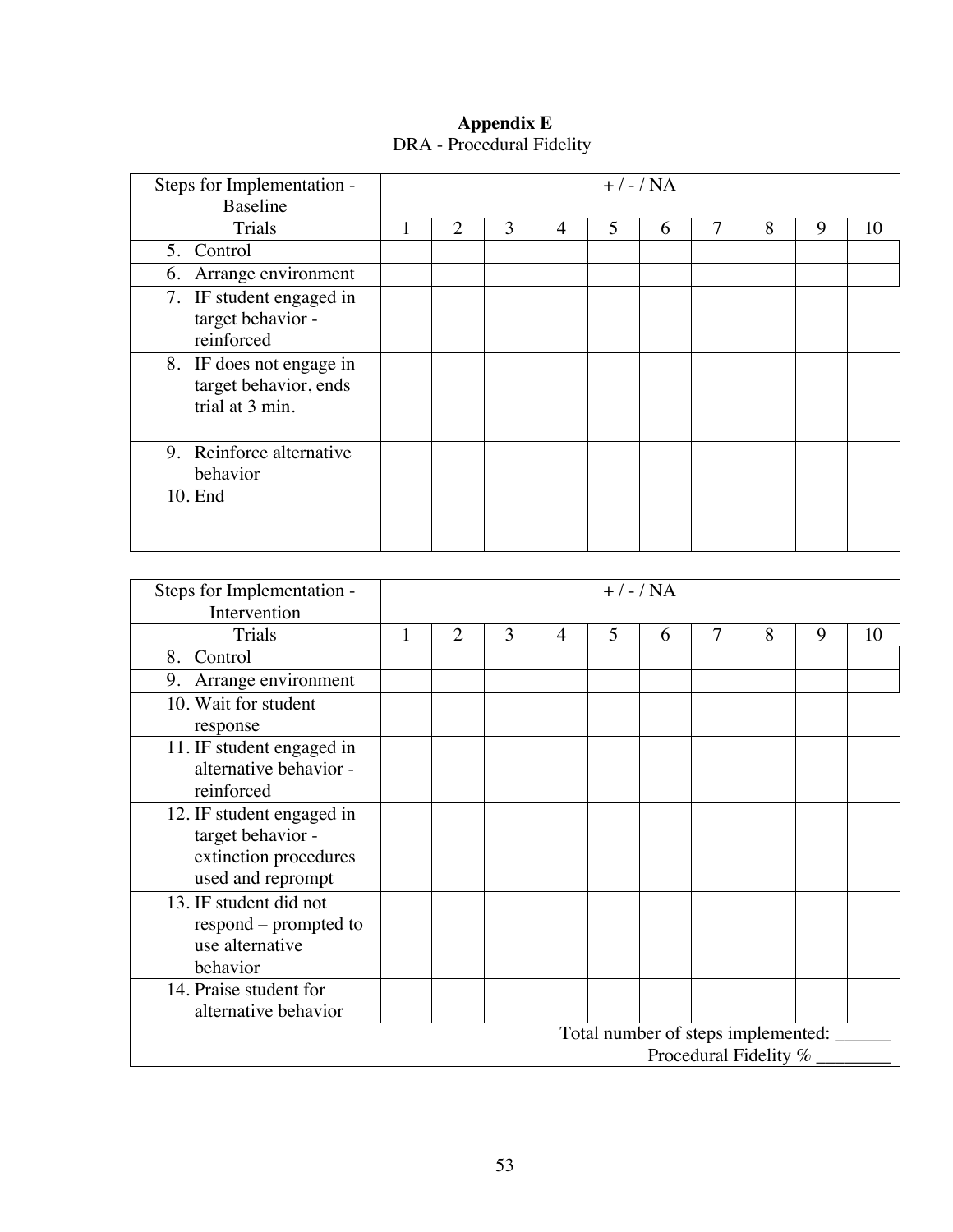## **Appendix F** DRA IOA Data Sheet

| Participant:<br>Teacher: |           |           |           |               |                      |            |             |            |
|--------------------------|-----------|-----------|-----------|---------------|----------------------|------------|-------------|------------|
|                          |           |           |           | Time          | Time                 |            | Behaviors   |            |
| Date                     | Session   | Condition | Therapist | Start         | $\operatorname{End}$ | Scream     | Aggression  | ${\rm PD}$ |
|                          |           |           |           |               |                      |            |             |            |
|                          |           |           |           |               |                      |            |             |            |
|                          |           |           |           |               |                      |            |             |            |
|                          |           |           |           |               |                      |            |             |            |
|                          |           |           |           |               |                      |            |             |            |
|                          |           |           |           |               |                      |            |             |            |
|                          |           |           |           |               |                      |            |             |            |
|                          |           |           |           |               |                      |            |             |            |
|                          |           |           |           |               |                      |            |             |            |
|                          |           |           |           |               |                      |            |             |            |
|                          |           |           |           |               |                      |            |             |            |
|                          |           |           |           |               |                      |            |             |            |
|                          | Behavior  |           |           |               |                      | Definition |             |            |
| $\,1\,$                  | Condition |           |           | EO/Antecedent |                      |            |             |            |
| $\,1\,$                  |           |           |           |               |                      |            | Consequence |            |
|                          |           |           |           |               |                      |            |             |            |
| $\sqrt{2}$               |           |           |           |               |                      |            |             |            |
| $\overline{3}$           |           |           |           |               |                      |            |             |            |
| $\overline{4}$           |           |           |           |               |                      |            |             |            |

IOA % \_\_\_\_\_\_\_\_\_\_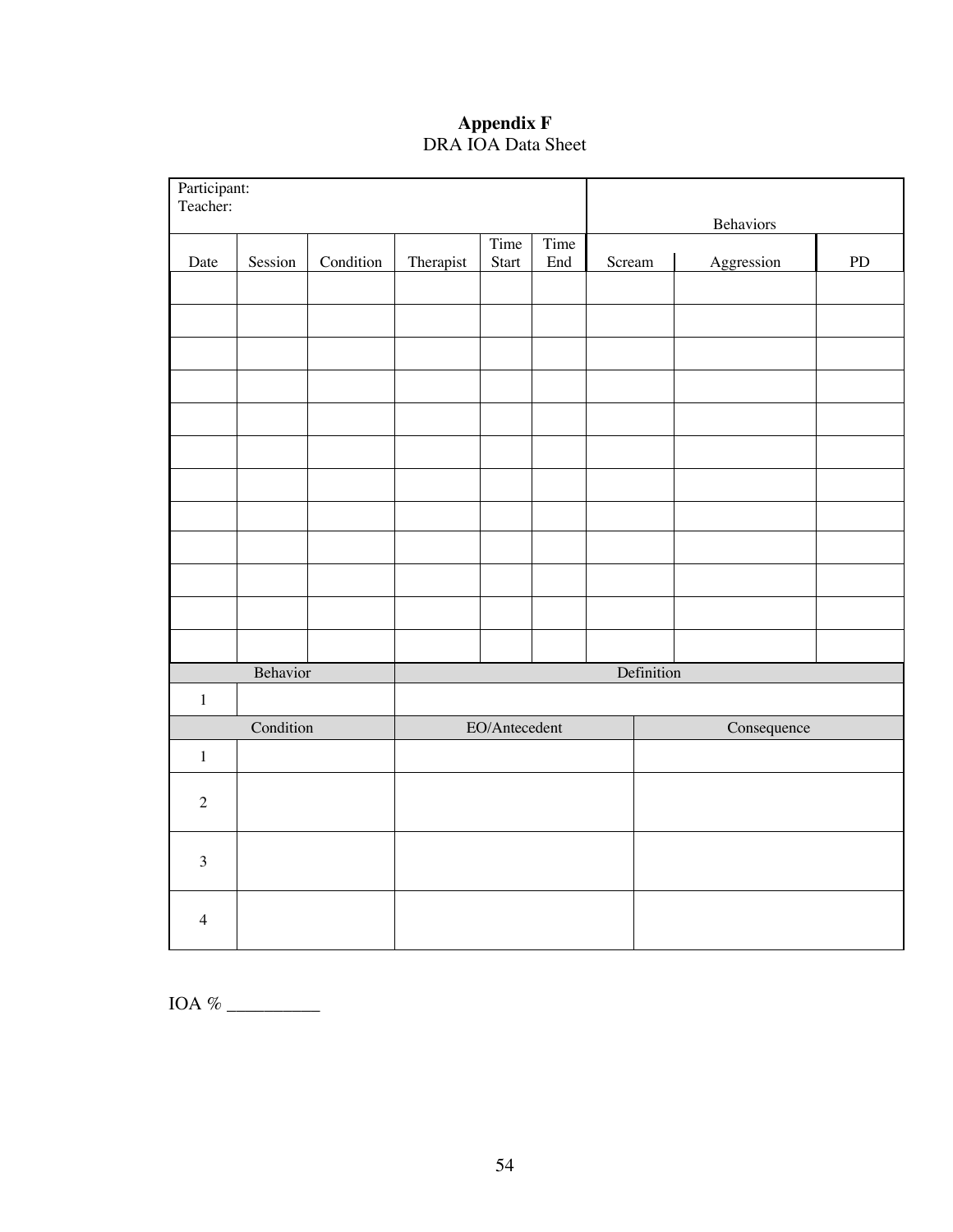# **Appendix G**

| <b>Procedural Fidelity</b>                       |                                               |
|--------------------------------------------------|-----------------------------------------------|
| Steps for Implementation                         | $+$ / -                                       |
| 1. Materials available (handout, PowerPoint)     |                                               |
| 2. Rational for FA given                         |                                               |
| 3. Each condition explained                      |                                               |
| 4. Model                                         |                                               |
| 5. Role play                                     |                                               |
| 6. Instructional feedback given during role play |                                               |
| 7. Praise delivered                              |                                               |
| 8. Asked if there were any questions             |                                               |
|                                                  | $\mathcal{O}_C$<br><b>Procedural Fidelity</b> |
|                                                  |                                               |

# Trial-based FA Researcher Training Procedural Fidelity

## DRA Researcher Training Procedural Fidelity

| <b>Procedural Fidelity</b>                       |                                               |
|--------------------------------------------------|-----------------------------------------------|
| Steps for Implementation                         | $+$ / -                                       |
| 1. Materials available (handout, PowerPoint)     |                                               |
| 2. Rational for DRA given                        |                                               |
| 3. Responses in each condition explained         |                                               |
| 4. Model                                         |                                               |
| 5. Role play                                     |                                               |
| 6. Instructional feedback given during role play |                                               |
| 7. Praise delivered                              |                                               |
| 8. Asked if there were any questions             |                                               |
|                                                  | $\mathcal{O}_D$<br><b>Procedural Fidelity</b> |
|                                                  |                                               |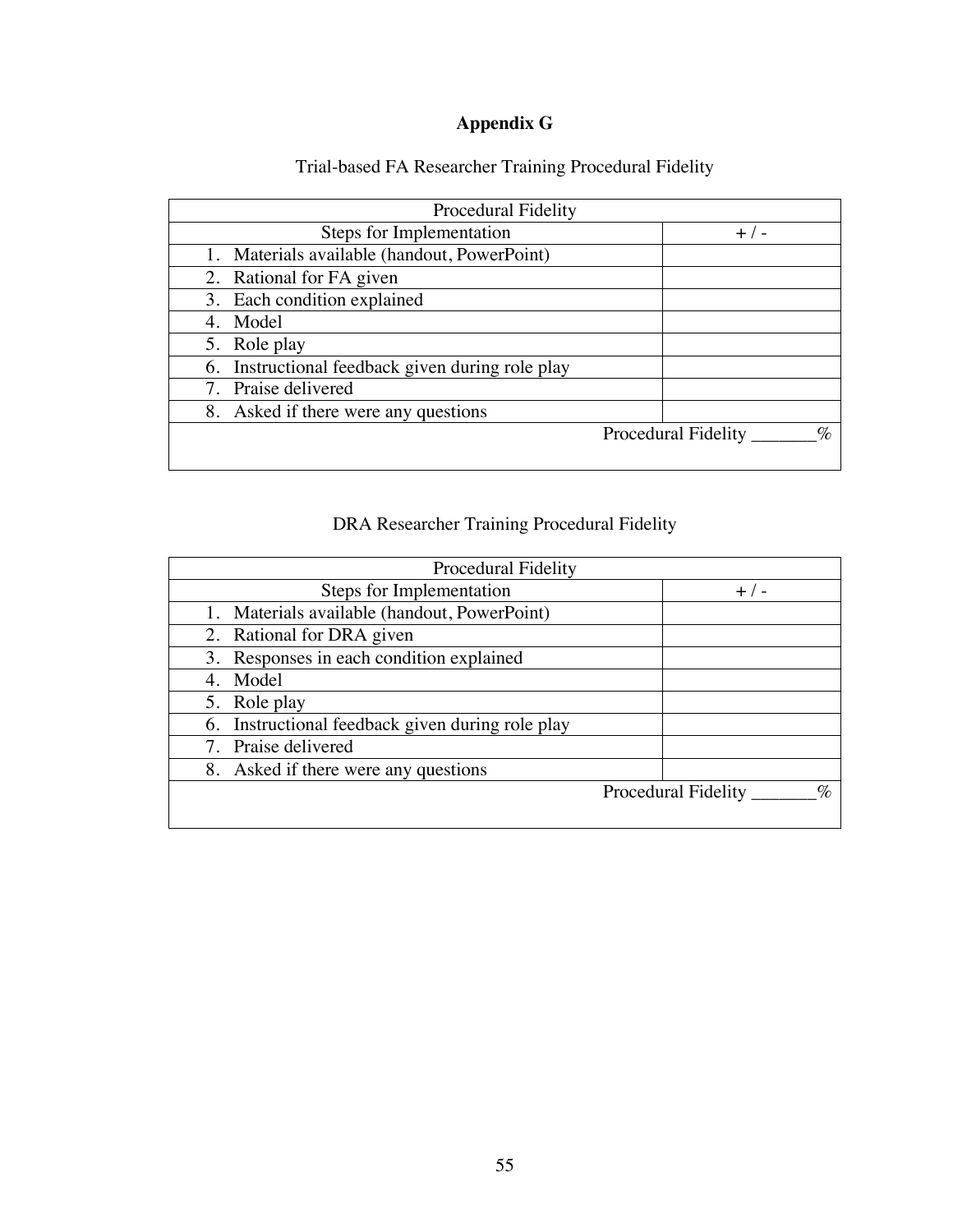## **Appendix H** Trial-based FA Procedural Fidelity

| Date:          | PF Initials:   | Session: |
|----------------|----------------|----------|
| Start<br>Time: | End Ti<br>ime: |          |

| <b>Procedural Fidelity</b>                                                                                           |              |              |  |  |  |  |
|----------------------------------------------------------------------------------------------------------------------|--------------|--------------|--|--|--|--|
| Steps for Implementation - Attention                                                                                 | $+$ / - / NA | $+$ / - / NA |  |  |  |  |
| 5. Control condition $-1$ min (e.g., access to<br>neutrally preferred item, attention being<br>provided, no demands) |              |              |  |  |  |  |
| Attention diverted<br>6.                                                                                             |              |              |  |  |  |  |
| 7. Attention delivered contingent on target<br>behavior                                                              |              |              |  |  |  |  |
| 8. Trial ends after 3 min. if no target behavior                                                                     |              |              |  |  |  |  |
| Total number of steps implemented:<br>Procedural Fidelity %                                                          |              |              |  |  |  |  |

| <b>Procedural Fidelity</b>                                                                                           |              |              |  |  |  |  |
|----------------------------------------------------------------------------------------------------------------------|--------------|--------------|--|--|--|--|
| Steps for Implementation - Escape                                                                                    | $+$ / - / NA | $+$ / - / NA |  |  |  |  |
| 5. Control condition $-1$ min (e.g., access to<br>neutrally preferred item, attention being<br>provided, no demands) |              |              |  |  |  |  |
| 6. Demand pressed                                                                                                    |              |              |  |  |  |  |
| 7. Demand removed contingent on target<br>behavior                                                                   |              |              |  |  |  |  |
| 8. Trial ends after 3 min. if no target behavior                                                                     |              |              |  |  |  |  |
| Total number of steps implemented:<br>Procedural Fidelity %                                                          |              |              |  |  |  |  |

|    | <b>Procedural Fidelity</b>                       |              |              |  |  |  |  |  |  |
|----|--------------------------------------------------|--------------|--------------|--|--|--|--|--|--|
|    | Steps for Implementation - Tangible              | $+$ / - / NA | $+$ / - / NA |  |  |  |  |  |  |
|    | 5. Control condition $-1$ min (e.g., access to   |              |              |  |  |  |  |  |  |
|    | highly preferred item, attention being           |              |              |  |  |  |  |  |  |
|    | provided, no demands)                            |              |              |  |  |  |  |  |  |
| 6. | Item removed                                     |              |              |  |  |  |  |  |  |
|    | 7. Item returned contingent on target behavior   |              |              |  |  |  |  |  |  |
|    | 8. Trial ends after 3 min. if no target behavior |              |              |  |  |  |  |  |  |
|    | Total number of steps implemented:               |              |              |  |  |  |  |  |  |
|    | Procedural Fidelity %                            |              |              |  |  |  |  |  |  |

Total number of steps implemented: \_\_\_\_\_ Procedural Fidelity % \_\_\_\_\_\_\_\_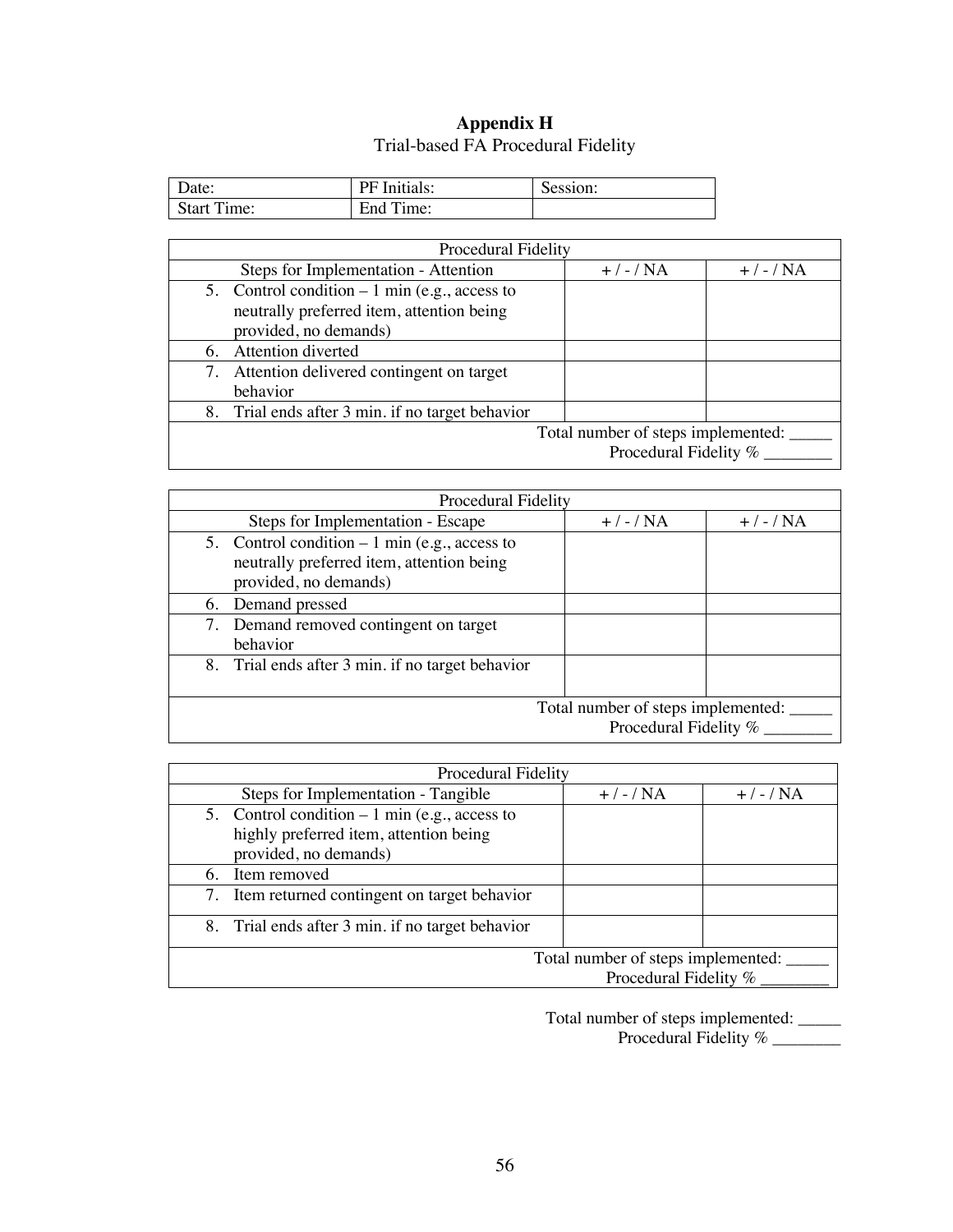## **Appendix I** DRA Procedural Fidelity

| Steps for Implementation -<br><b>Baseline</b> | $+$ / - / NA                       |                |   |                |              |   |   |   |   |    |
|-----------------------------------------------|------------------------------------|----------------|---|----------------|--------------|---|---|---|---|----|
| <b>Trials</b>                                 | 1                                  | $\overline{2}$ | 3 | $\overline{4}$ | 5            | 6 | 7 | 8 | 9 | 10 |
| 11. Control                                   |                                    |                |   |                |              |   |   |   |   |    |
| 12. Arrange environment                       |                                    |                |   |                |              |   |   |   |   |    |
| 13. IF student engaged in                     |                                    |                |   |                |              |   |   |   |   |    |
| target behavior -                             |                                    |                |   |                |              |   |   |   |   |    |
| reinforced                                    |                                    |                |   |                |              |   |   |   |   |    |
| 14. IF does not engage in                     |                                    |                |   |                |              |   |   |   |   |    |
| target behavior, ends                         |                                    |                |   |                |              |   |   |   |   |    |
| trial at 3 min.                               |                                    |                |   |                |              |   |   |   |   |    |
|                                               |                                    |                |   |                |              |   |   |   |   |    |
| 15. Reinforce alternative                     |                                    |                |   |                |              |   |   |   |   |    |
| behavior                                      |                                    |                |   |                |              |   |   |   |   |    |
| 16. End                                       |                                    |                |   |                |              |   |   |   |   |    |
|                                               |                                    |                |   |                |              |   |   |   |   |    |
| Steps for Implementation -                    |                                    |                |   |                | $+$ / - / NA |   |   |   |   |    |
| Intervention                                  |                                    |                |   |                |              |   |   |   |   |    |
| Trials                                        | 1                                  | $\overline{2}$ | 3 | 4              | 5            | 6 | 7 | 8 | 9 | 10 |
| 15. Control                                   |                                    |                |   |                |              |   |   |   |   |    |
| 16. Arrange environment                       |                                    |                |   |                |              |   |   |   |   |    |
| 17. Wait for student                          |                                    |                |   |                |              |   |   |   |   |    |
| response                                      |                                    |                |   |                |              |   |   |   |   |    |
| 18. IF student engaged                        |                                    |                |   |                |              |   |   |   |   |    |
| in alternative                                |                                    |                |   |                |              |   |   |   |   |    |
| behavior - reinforced                         |                                    |                |   |                |              |   |   |   |   |    |
| 19. IF student engaged                        |                                    |                |   |                |              |   |   |   |   |    |
| in target behavior -                          |                                    |                |   |                |              |   |   |   |   |    |
| extinction                                    |                                    |                |   |                |              |   |   |   |   |    |
| procedures used and                           |                                    |                |   |                |              |   |   |   |   |    |
| reprompt                                      |                                    |                |   |                |              |   |   |   |   |    |
| 20. IF student did not                        |                                    |                |   |                |              |   |   |   |   |    |
| respond - prompted                            |                                    |                |   |                |              |   |   |   |   |    |
| to use alternative                            |                                    |                |   |                |              |   |   |   |   |    |
| behavior                                      |                                    |                |   |                |              |   |   |   |   |    |
| 21. Praise student for                        |                                    |                |   |                |              |   |   |   |   |    |
| alternative behavior                          |                                    |                |   |                |              |   |   |   |   |    |
|                                               | Total number of steps implemented: |                |   |                |              |   |   |   |   |    |
| Procedural Fidelity %                         |                                    |                |   |                |              |   |   |   |   |    |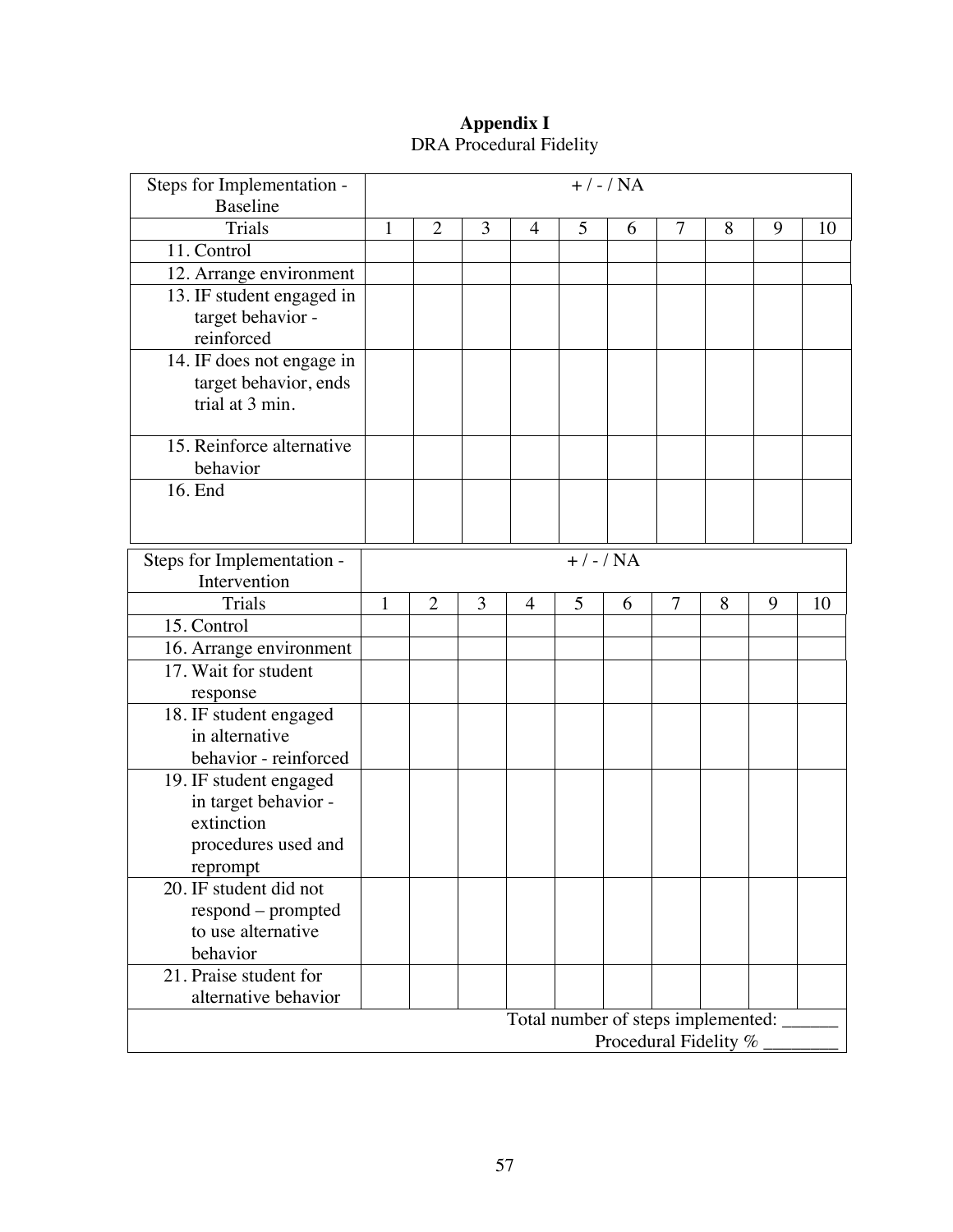#### **References**

- Alaimo, Christina. (2018). A comparison of two multicomponent treatment packages for food refusal. *Behavioral Interventions, 33*(1), 93-101.
- Axelrod, S. (1987). Functional and structural analysis of behavior: Approaches leading to reduced use of punishment procedures? *Research in Developmental Disabilities, 8,* 165-178.
- Boyle, C. A., Boulet, S., Schieve, L. A., Cohen, R. A., Blumberg, S. J., Yeargin-Allsopp, M., ... Kogan, M. D. (2011). Trends in the prevalence of developmental disabilities in US children, 1997–2008. *Pediatrics*, *127*(6), 1034–1042.
- Campbell, Jonathan M. (2003). Efficacy of behavioral interventions for reducing problem behavior in persons with autism: A quantitative synthesis of single-subject research. *Research in Developmental Disabilities, 24*(2), 120-38.
- Cooper, J.O., Heron, T.E., & Heward, W.L. (2007). *Applied Behavior Analysis.* Upper Saddle River, New Jersey: Pearson Prentice Hall.
- Dart, E. H., Radley, K. C., Mason, B. A., & Allen, J. P. (2018). Addressing escapemaintained behavior for students with developmental disabilities: A systematic review of school-based interventions. *Psychology in the Schools, 55*(3), 295-304.
- Durand, M. V. & Crimmins, G. (1988). Reducing severe behavior problems among persons with dual sensory impairments: An evaluation of a technical assistance model. *Research and Practice for Persons with Severe Disabilities, 12*(1), 2-10.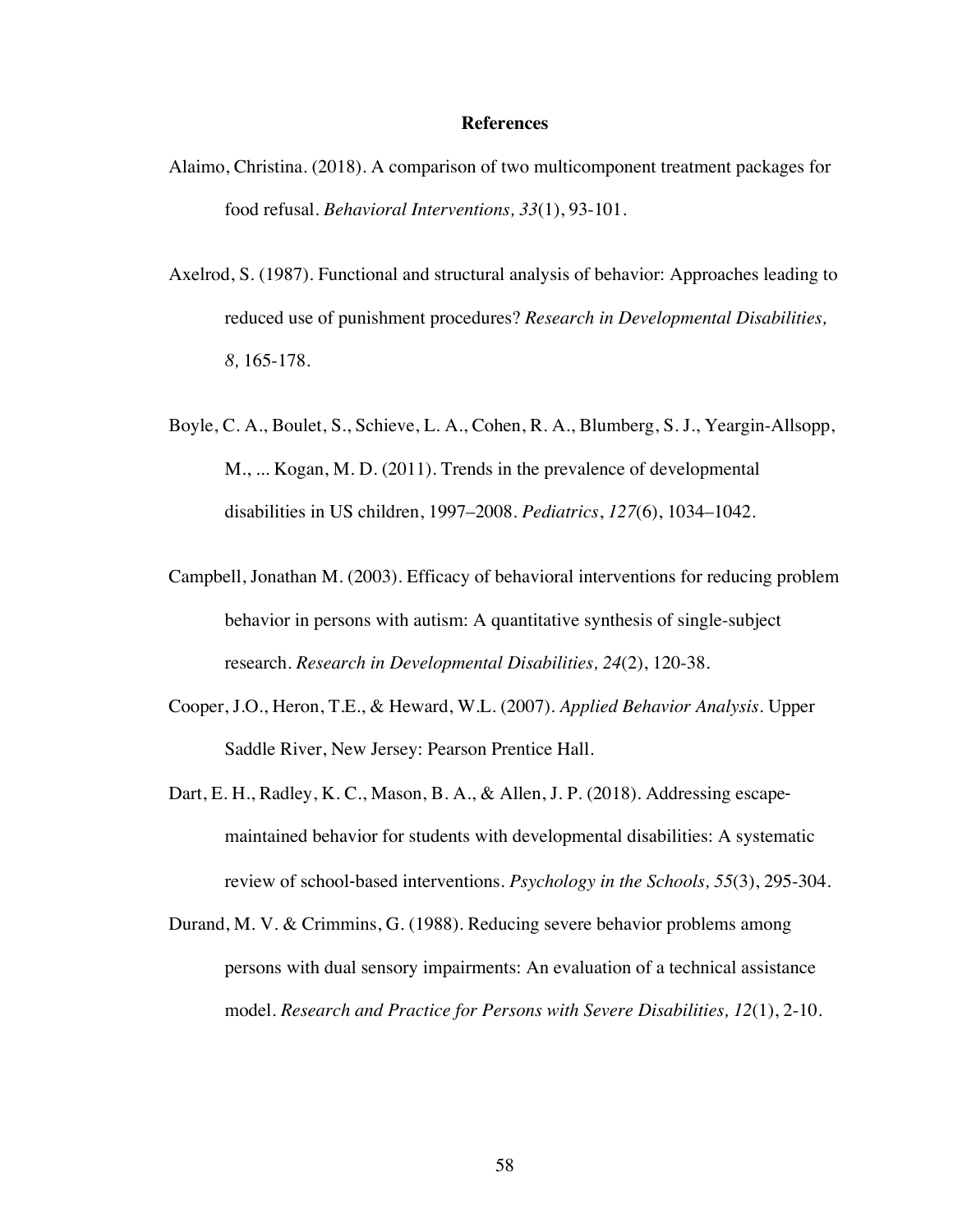- Ervin, R. A., Radford, P. M., Bertsch, K., & Piper, A. L. (2001). A descriptive analysis and critique of the empirical literature on school-based functional assessment. *School Psychology Review*, *30*(2), 193–210.
- Flynn, S. D., & Lo, Y. (2016). Teacher implementation of trial-based functional analysis and differential reinforcement of alternative behavior for students with challenging behavior. *Journal of Behavioral Education, 25*(1), 1-31.
- Gast, D. L., & Ledford, J. R. (Eds.). (2014). Single case research methodology: Applications in special education and behavioral sciences (2nd ed.). New York, NY, US: Routledge/Taylor & Francis Group.
- Hagopian, L. P., Rush, K. S., Richman, D. M., Kurtz, P. F., Contrucci, S. A., & Crosland, K. (2002). The development and application of individualized levels systems for the treatment of severe problem behavior. *Behavior Therapy, 33,* 65–86. http://dx .doi.org/10.1016/S0005-7894(02)80006-5
- Hagopian, L. P., Gonzalez, M. L., Rivet, T. T., Triggs, M., & Clark, S. B. (2011). Response interruption and differential reinforcement of alternative behavior for the treatment of pica. *Behavioral Interventions, 26*(4), 309-325. https://doi.org.ezproxy.uky.edu/10.1002/bin.339

Hanley, G. (2012). Functional assessment of problem behavior: Dispelling myths, overcoming implementation obstacles, and developing new lore. *Behavior Analysis in Practice, 5*(1), 54-72.

Individuals with Disabilities Education Act, 20 U.S.C. § 1400 (2004)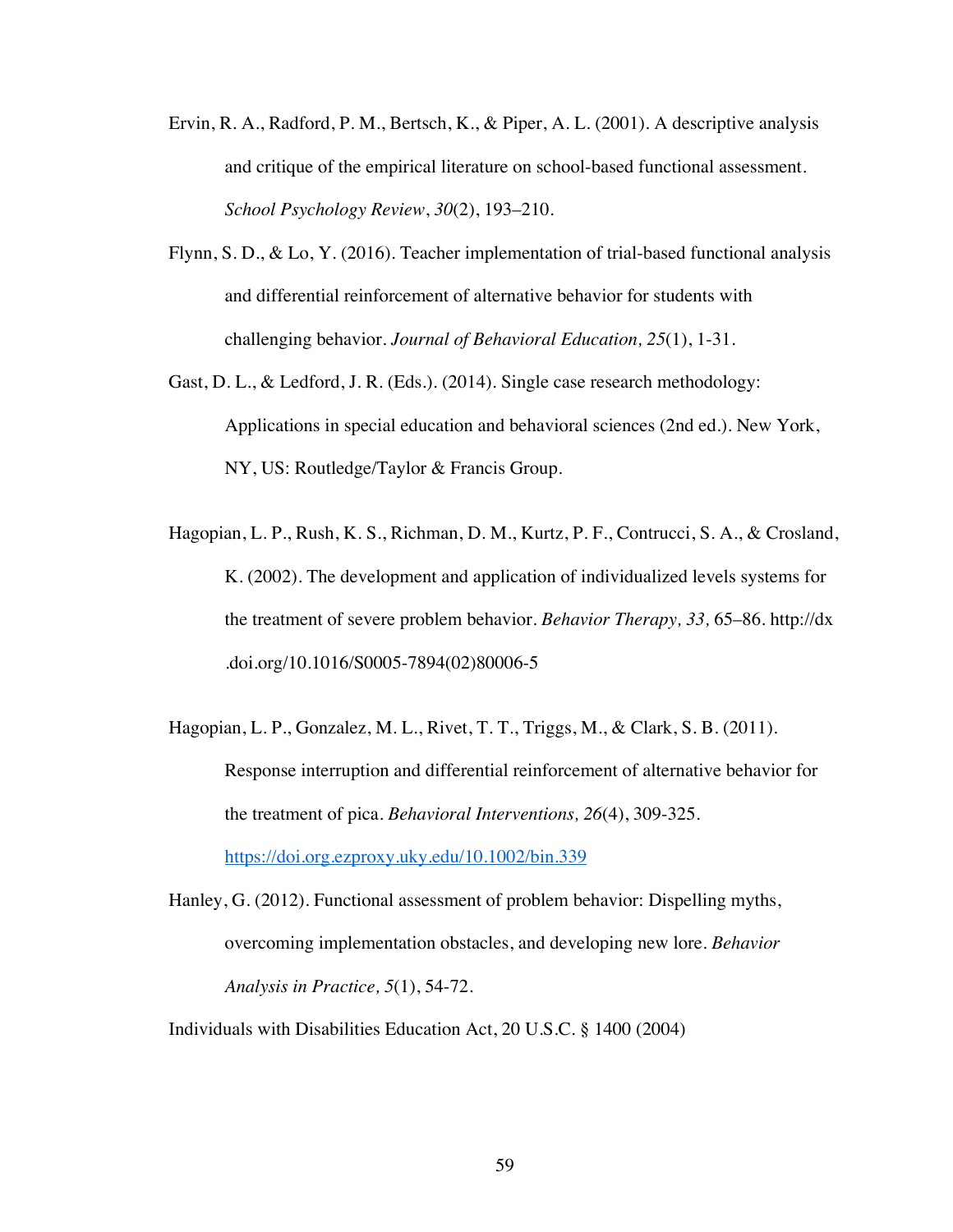- Iwata, B., Pace, G., Dorsey, M., Zarcone, J., Vollmer, T., Smith, R., … & Willis, K. (1994). The functions of self-injurious behavior: An experimentalepidemiological analysis. *Journal of Applied Behavior Analysis, 27*(2), 215-240.
- Iwata, B. A., Duncan, B. A., Zarcone, J. R., Lerman, D. C., & Shore, B. A. (1994). A sequential, test-control methodology for conducting functional analyses of selfinjurious behavior. Behavior Modification, 18, 289–306.
- LeJeune, L., Lambert, J., Lemons, C., Mottern, R., & Wisniewski, B. (2018). Teacher-Conducted Trial-Based Functional Analysis and Treatment of Multiply Controlled Challenging Behavior. *Behavior Analysis: Research and Practice,* Behavior Analysis: Research and Practice, 2018.
- Lloyd, Blair P., Weaver, Emily S., & Staubitz, Johanna L. (2016). A Review of Functional Analysis Methods Conducted in Public School Classroom Settings. *Journal of Behavioral Education,25*(3), 324-356.
- Mueller, M. M., Nkosi, A., & Hine, J. (2011). Functional analysis in public schools: A summary of 90 functional analyses. Journal of Applied Behavior Analysis, 44, 807–818. doi:10.1901/jaba.2011.44-807.
- Northup, J., Wacker, D. P., Berga, W. K., Kelly, L., Sasso, G., & DeRaad, A. (1994). The treatment of severe behavior problems in school settings using a technical assistance model. *Journal of Applied Behavior Analysis, 27*(1), 33-47.
- Paisey, T. J., Whitney, R. B., & Hislop, P. M. (1990). Client characteristics and treatment selection: Legitimate influences and misleading inferences. I n A.C. Repp & N.N.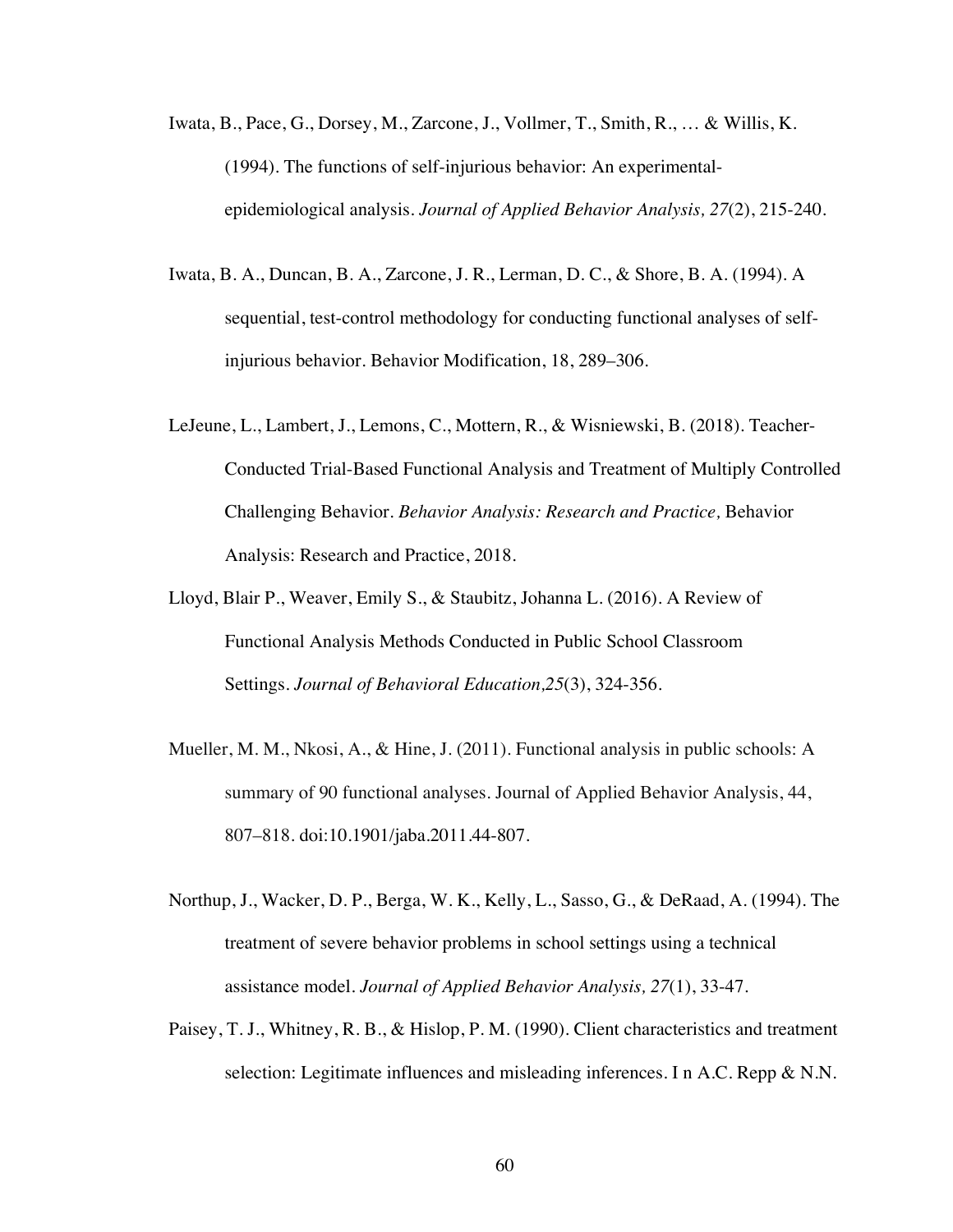Singh (Eds.), Perspectives on the use of nonaversive and aversive interventions for persons with developmental disabilities (pp.175-197). Sycamore, IL: Sycamore.

- Rispoli, M., Ninci, J., Neely, L., & Zaini, S. (2014). A Systematic Review of Trial-Based Functional Analysis of Challenging Behavior. *Journal of Developmental and Physical Disabilities,26*(3), 271-283.
- Sigafoos, J., & Saggers, E. (1995). A discrete-trial approach to the functional analysis of aggressive behaviour in two boys with autism. *Australia & New Zealand Journal of Developmental Disabilities, 20,* 287–297. doi:10.1080/07263869500035621.
- Thomason-Sassi, J. L., Iwata, B. A., & Fritz, J. N. (2013). Therapist and setting influences on functional analysis outcomes. Journal of Applied Behavior Analysis, 46, 79–87. doi:10.1002/jaba.28.
- Vollmer & Iwata. (1992). Differential reinforcement as treatment for behavior disorders: Procedural and functional variations. *Research in Developmental Disabilities, 13*(4), 393-417.
- Vollmer, T., Marcus, B., & Ringdahl, J. (1995). Noncontingent escape as treatment for self-injurious behavior maintained by negative reinforcement. *Journal of Applied Behavior Analysis, 28*(1), 15-26.
- Watson, T., Ray, K., & Logan, P. (1999). Teacher-implemented functional analysis and treatment: A method for linking assessment to intervention. *School Psychology Review, 28*(2), 292.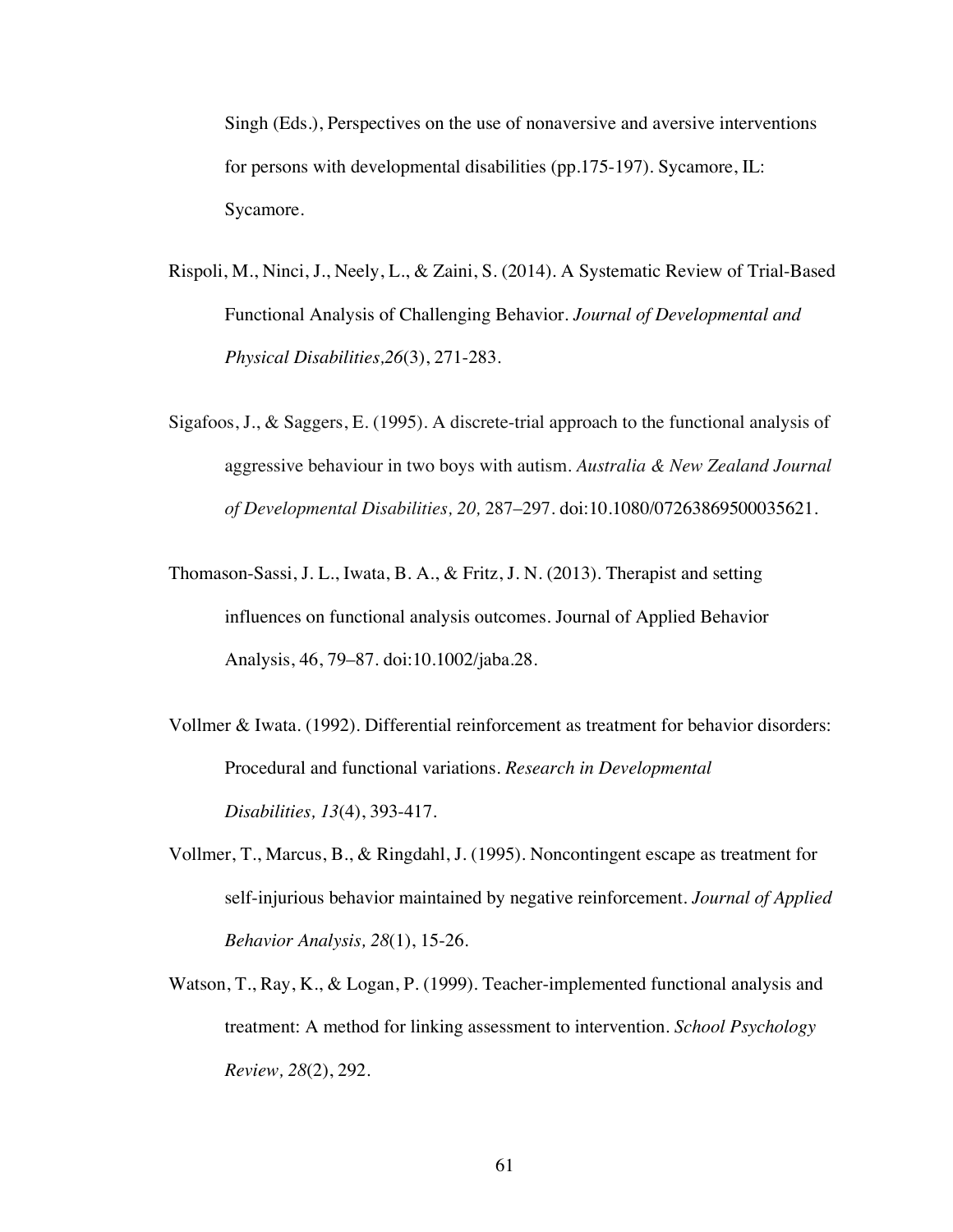Wright-Gallo, G. L., Higbee, T. S., Reagon, K. A., & Davey, B. J. (2006). Classroombased functional analysis and intervention for students with emotional/behavioral disorders. *Education and Treatment of Children, 29*(3), 421-434.